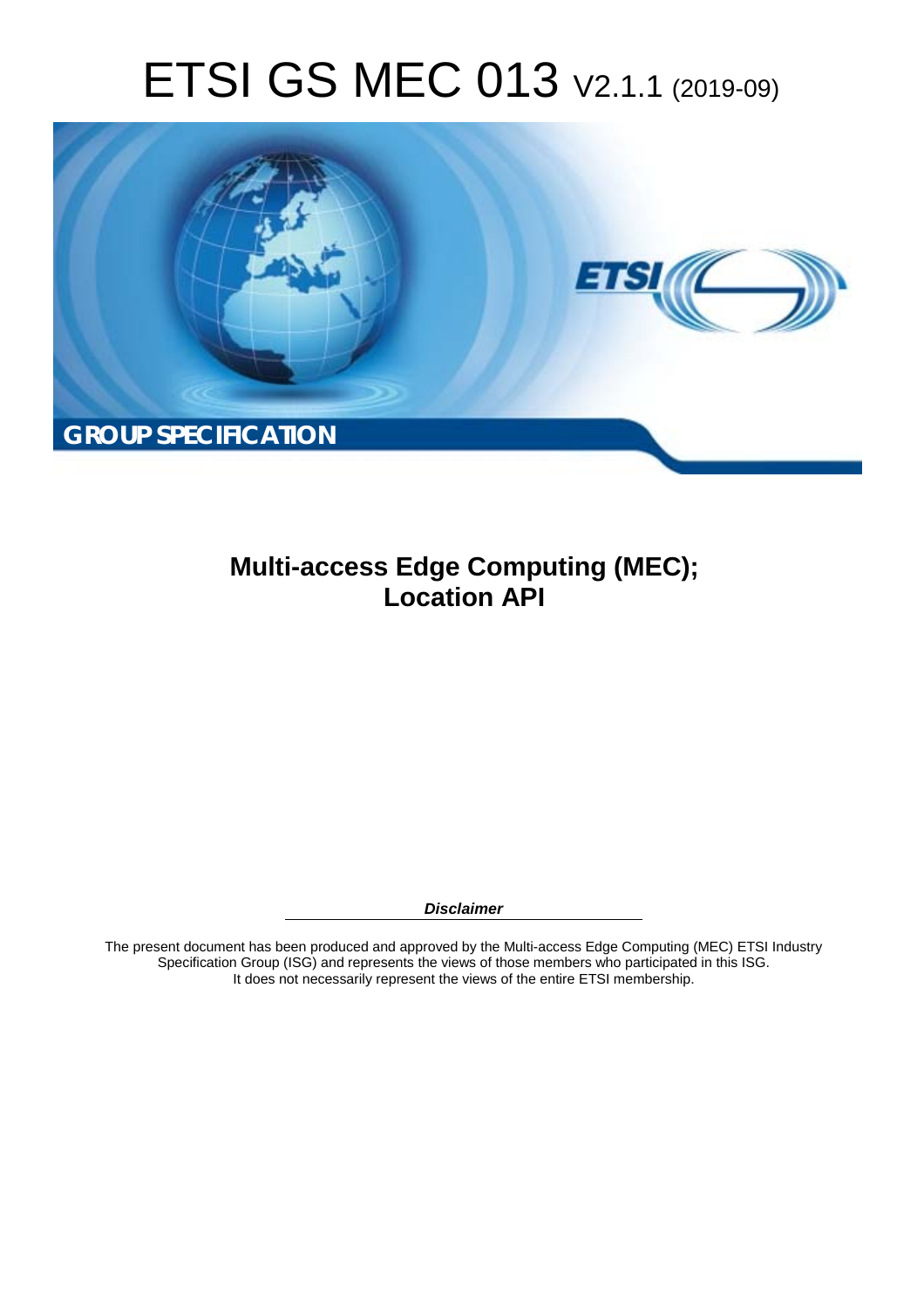Reference RGS/MEC-0013v211LocationAPI

Keywords

API, location, MEC, service

#### *ETSI*

#### 650 Route des Lucioles F-06921 Sophia Antipolis Cedex - FRANCE

Tel.: +33 4 92 94 42 00 Fax: +33 4 93 65 47 16

Siret N° 348 623 562 00017 - NAF 742 C Association à but non lucratif enregistrée à la Sous-Préfecture de Grasse (06) N° 7803/88

#### *Important notice*

The present document can be downloaded from: <http://www.etsi.org/standards-search>

The present document may be made available in electronic versions and/or in print. The content of any electronic and/or print versions of the present document shall not be modified without the prior written authorization of ETSI. In case of any existing or perceived difference in contents between such versions and/or in print, the prevailing version of an ETSI deliverable is the one made publicly available in PDF format at [www.etsi.org/deliver](http://www.etsi.org/deliver).

Users of the present document should be aware that the document may be subject to revision or change of status. Information on the current status of this and other ETSI documents is available at <https://portal.etsi.org/TB/ETSIDeliverableStatus.aspx>

If you find errors in the present document, please send your comment to one of the following services: <https://portal.etsi.org/People/CommiteeSupportStaff.aspx>

#### *Copyright Notification*

No part may be reproduced or utilized in any form or by any means, electronic or mechanical, including photocopying and microfilm except as authorized by written permission of ETSI. The content of the PDF version shall not be modified without the written authorization of ETSI. The copyright and the foregoing restriction extend to reproduction in all media.

> © ETSI 2019. All rights reserved.

**DECT™**, **PLUGTESTS™**, **UMTS™** and the ETSI logo are trademarks of ETSI registered for the benefit of its Members. **3GPP™** and **LTE™** are trademarks of ETSI registered for the benefit of its Members and of the 3GPP Organizational Partners. **oneM2M™** logo is a trademark of ETSI registered for the benefit of its Members and of the oneM2M Partners. **GSM®** and the GSM logo are trademarks registered and owned by the GSM Association.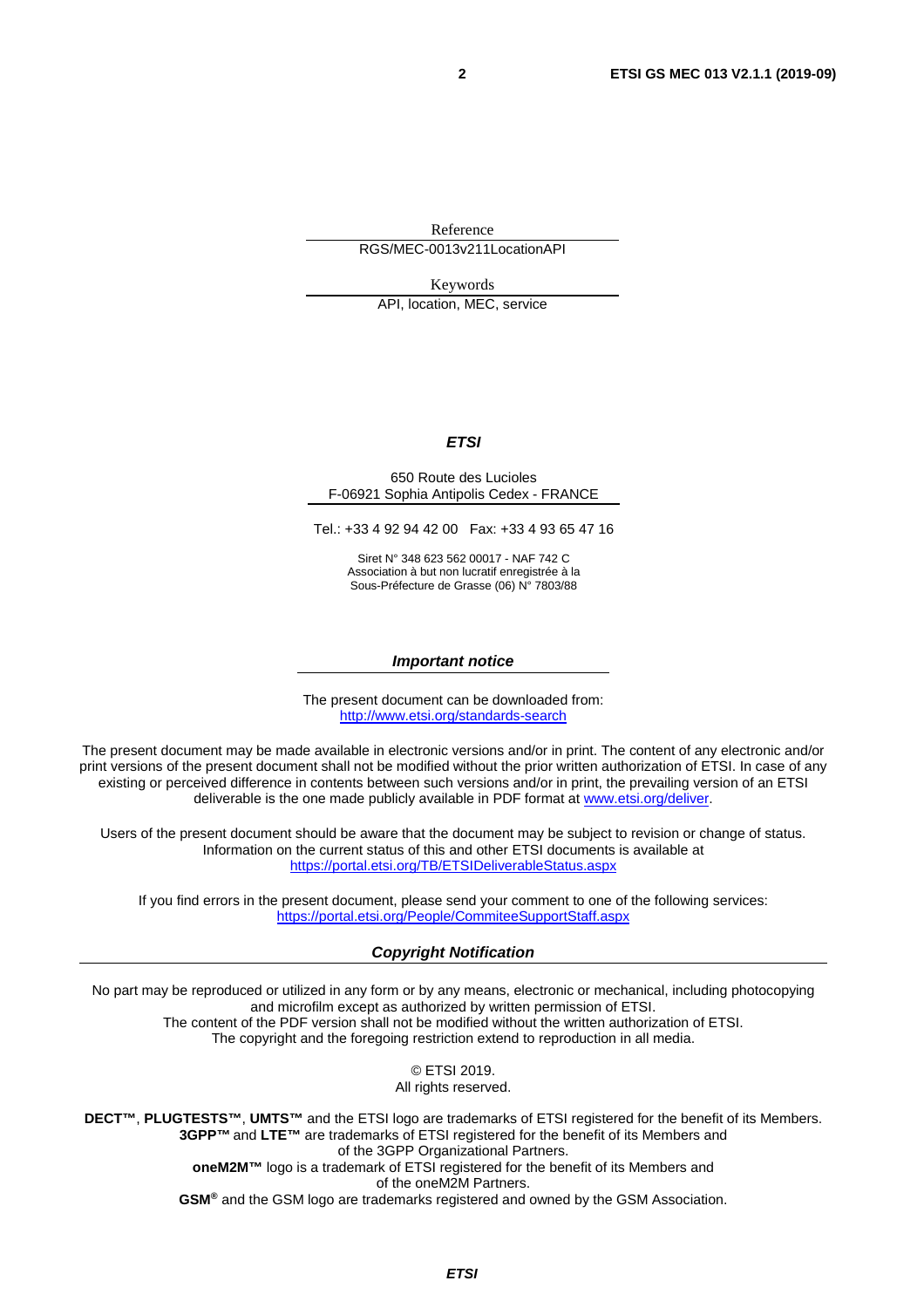## Contents

| $\mathbf{I}$                            |  |  |  |
|-----------------------------------------|--|--|--|
| 2<br>2.1<br>2.2                         |  |  |  |
| 3<br>3.1<br>3.2<br>3.3                  |  |  |  |
| 4                                       |  |  |  |
| 5<br>5.1<br>5.2<br>5.2.1                |  |  |  |
| 5.2.2<br>5.3<br>5.3.1<br>5.3.2          |  |  |  |
| 5.3.3<br>5.3.4<br>5.3.5<br>5.3.6        |  |  |  |
| 5.3.7<br>5.3.8<br>5.3.9<br>5.3.10       |  |  |  |
| 5.3.11                                  |  |  |  |
| 6<br>6.1<br>6.2<br>6.2.1<br>6.2.1A      |  |  |  |
| 6.2.2<br>6.3<br>6.3.1<br>6.3.2<br>6.3.3 |  |  |  |
| 6.4<br>6.4.1<br>6.4.2<br>6.5            |  |  |  |
| 6.5.1<br>6.5.2<br>6.5.3                 |  |  |  |
| 6.6<br>6.6.1<br>6.6.2                   |  |  |  |
| 7<br>7.1<br>7.2                         |  |  |  |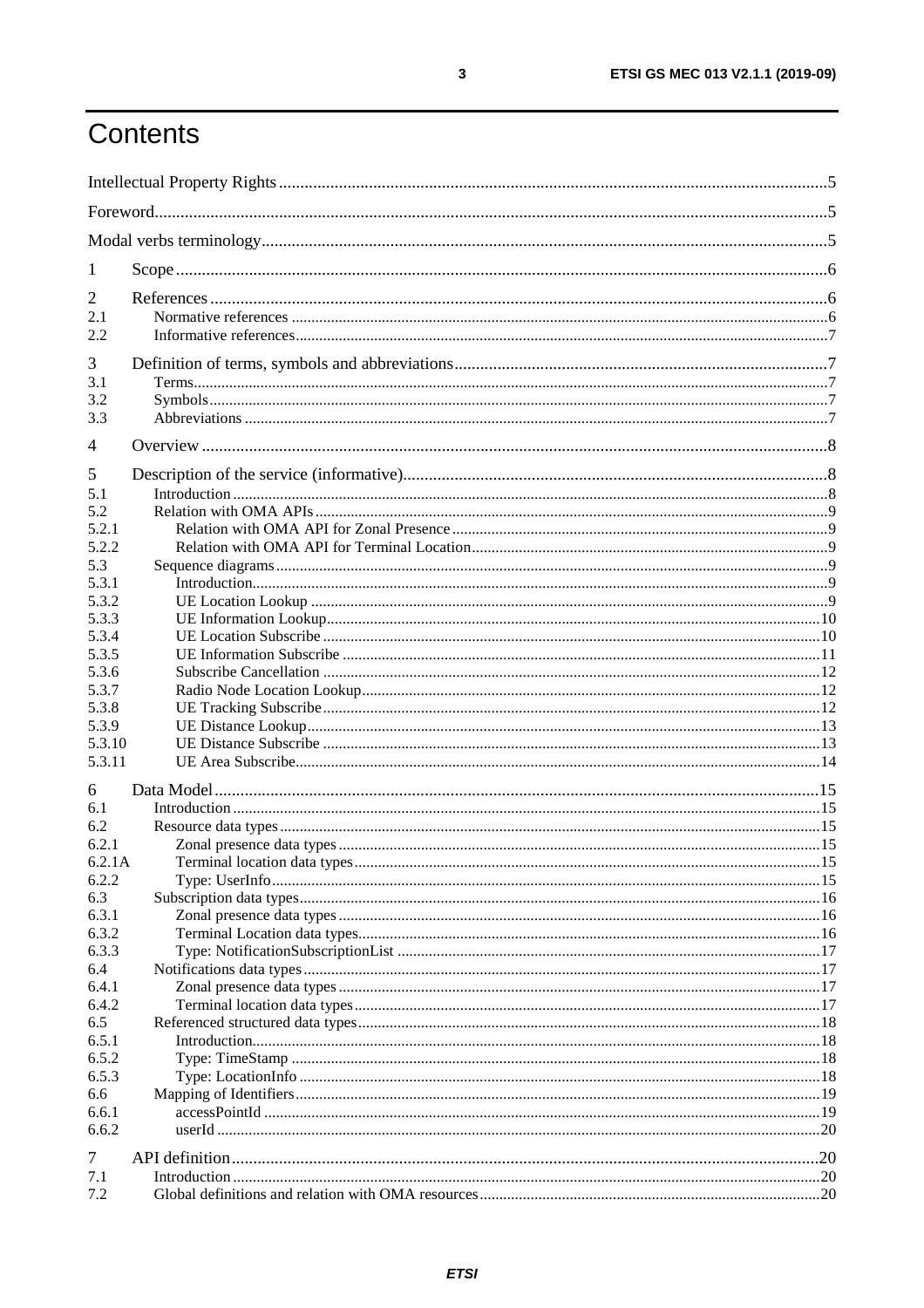| 7.3      |                                                                                                  |  |
|----------|--------------------------------------------------------------------------------------------------|--|
| 7.3.1    |                                                                                                  |  |
| 7.3.2    |                                                                                                  |  |
| 7.3.2.1  |                                                                                                  |  |
| 7.3.2.2  | Example: Two steps method to retrieve the geographical coordinates of an access point a specific |  |
|          |                                                                                                  |  |
| 7.3.3    |                                                                                                  |  |
| 7.3.3.1  |                                                                                                  |  |
| 7.3.3.2  |                                                                                                  |  |
| 7.3.3.3  |                                                                                                  |  |
| 7.3.3.4  | Example: Retrieve UE Information for the users in an access point of a zone (informative) 25     |  |
| 7.3.4    |                                                                                                  |  |
| 7.3.4.1  |                                                                                                  |  |
| 7.3.4.2  |                                                                                                  |  |
| 7.3.4.3  |                                                                                                  |  |
| 7.3.5    |                                                                                                  |  |
| 7.3.5.1  |                                                                                                  |  |
| 7.3.5.2  |                                                                                                  |  |
| 7.3.5.3  |                                                                                                  |  |
| 7.3.6    |                                                                                                  |  |
| 7.3.6.1  |                                                                                                  |  |
| 7.3.6.2  |                                                                                                  |  |
| 7.3.6.3  |                                                                                                  |  |
| 7.3.6.4  |                                                                                                  |  |
| 7.3.6.5  |                                                                                                  |  |
| 7.3.6.6  |                                                                                                  |  |
| 7.3.7    |                                                                                                  |  |
| 7.3.7.1  |                                                                                                  |  |
| 7.3.7.2  |                                                                                                  |  |
| 7.3.8    |                                                                                                  |  |
| 7.3.8.1  |                                                                                                  |  |
| 7.3.8.2  |                                                                                                  |  |
| 7.3.8.3  |                                                                                                  |  |
| 7.3.9    |                                                                                                  |  |
| 7.3.9.1  |                                                                                                  |  |
| 7.3.9.2  |                                                                                                  |  |
| 7.3.9.3  |                                                                                                  |  |
| 7.3.10   |                                                                                                  |  |
| 7.3.10.1 |                                                                                                  |  |
| 7.3.10.2 |                                                                                                  |  |
| 7.3.10.3 |                                                                                                  |  |
| 7.3.11   |                                                                                                  |  |
| 7.3.11.1 |                                                                                                  |  |
| 7.3.11.2 |                                                                                                  |  |
| 7.3.11.3 |                                                                                                  |  |
|          |                                                                                                  |  |
|          | <b>Annex A (informative):</b>                                                                    |  |
|          |                                                                                                  |  |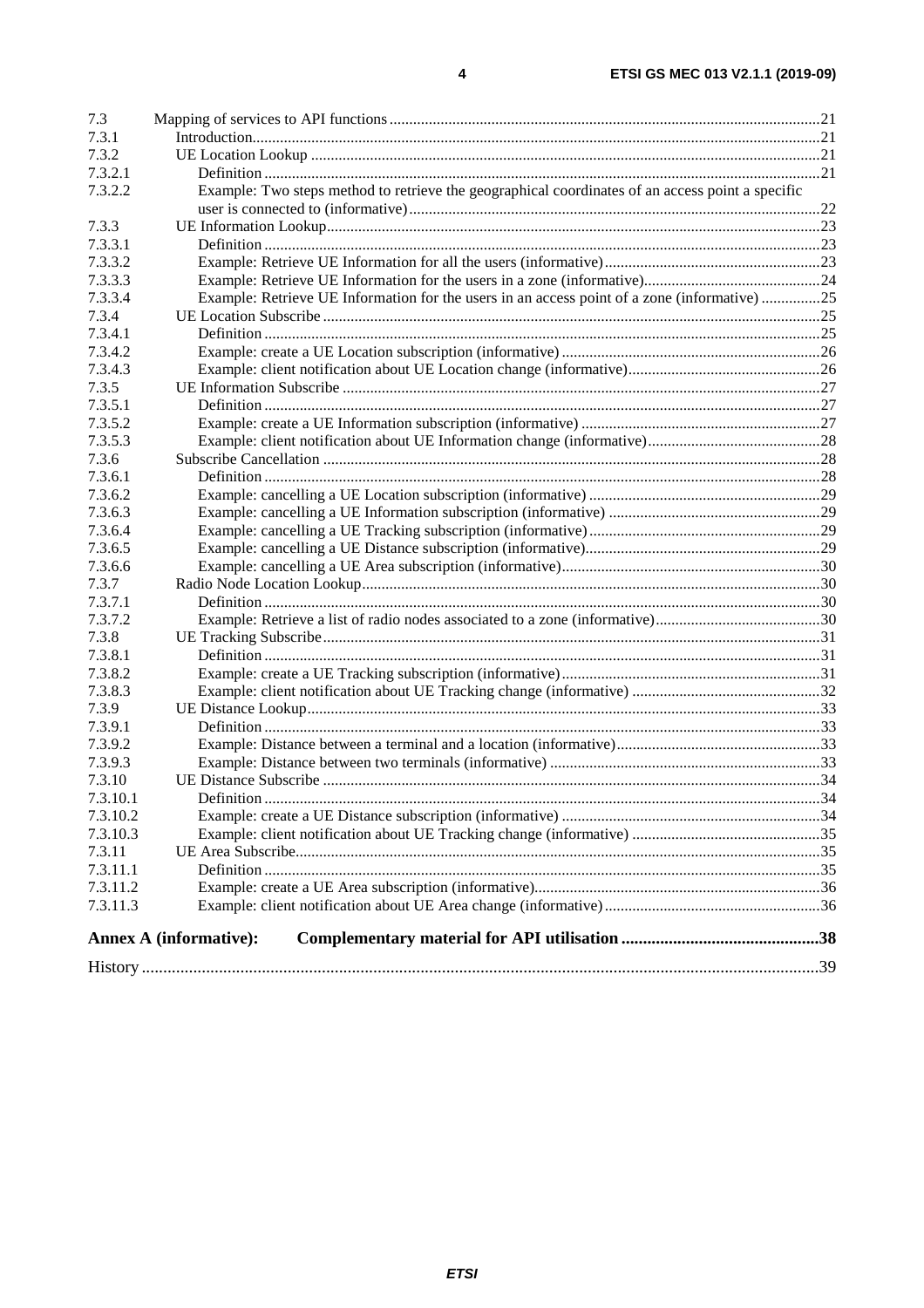## <span id="page-4-0"></span>Intellectual Property Rights

#### Essential patents

IPRs essential or potentially essential to normative deliverables may have been declared to ETSI. The information pertaining to these essential IPRs, if any, is publicly available for **ETSI members and non-members**, and can be found in ETSI SR 000 314: *"Intellectual Property Rights (IPRs); Essential, or potentially Essential, IPRs notified to ETSI in respect of ETSI standards"*, which is available from the ETSI Secretariat. Latest updates are available on the ETSI Web server ([https://ipr.etsi.org/\)](https://ipr.etsi.org/).

Pursuant to the ETSI IPR Policy, no investigation, including IPR searches, has been carried out by ETSI. No guarantee can be given as to the existence of other IPRs not referenced in ETSI SR 000 314 (or the updates on the ETSI Web server) which are, or may be, or may become, essential to the present document.

#### **Trademarks**

The present document may include trademarks and/or tradenames which are asserted and/or registered by their owners. ETSI claims no ownership of these except for any which are indicated as being the property of ETSI, and conveys no right to use or reproduce any trademark and/or tradename. Mention of those trademarks in the present document does not constitute an endorsement by ETSI of products, services or organizations associated with those trademarks.

## Foreword

This Group Specification (GS) has been produced by ETSI Industry Specification Group (ISG) Multi-access Edge Computing (MEC).

## Modal verbs terminology

In the present document "**shall**", "**shall not**", "**should**", "**should not**", "**may**", "**need not**", "**will**", "**will not**", "**can**" and "**cannot**" are to be interpreted as described in clause 3.2 of the [ETSI Drafting Rules](https://portal.etsi.org/Services/editHelp!/Howtostart/ETSIDraftingRules.aspx) (Verbal forms for the expression of provisions).

"**must**" and "**must not**" are **NOT** allowed in ETSI deliverables except when used in direct citation.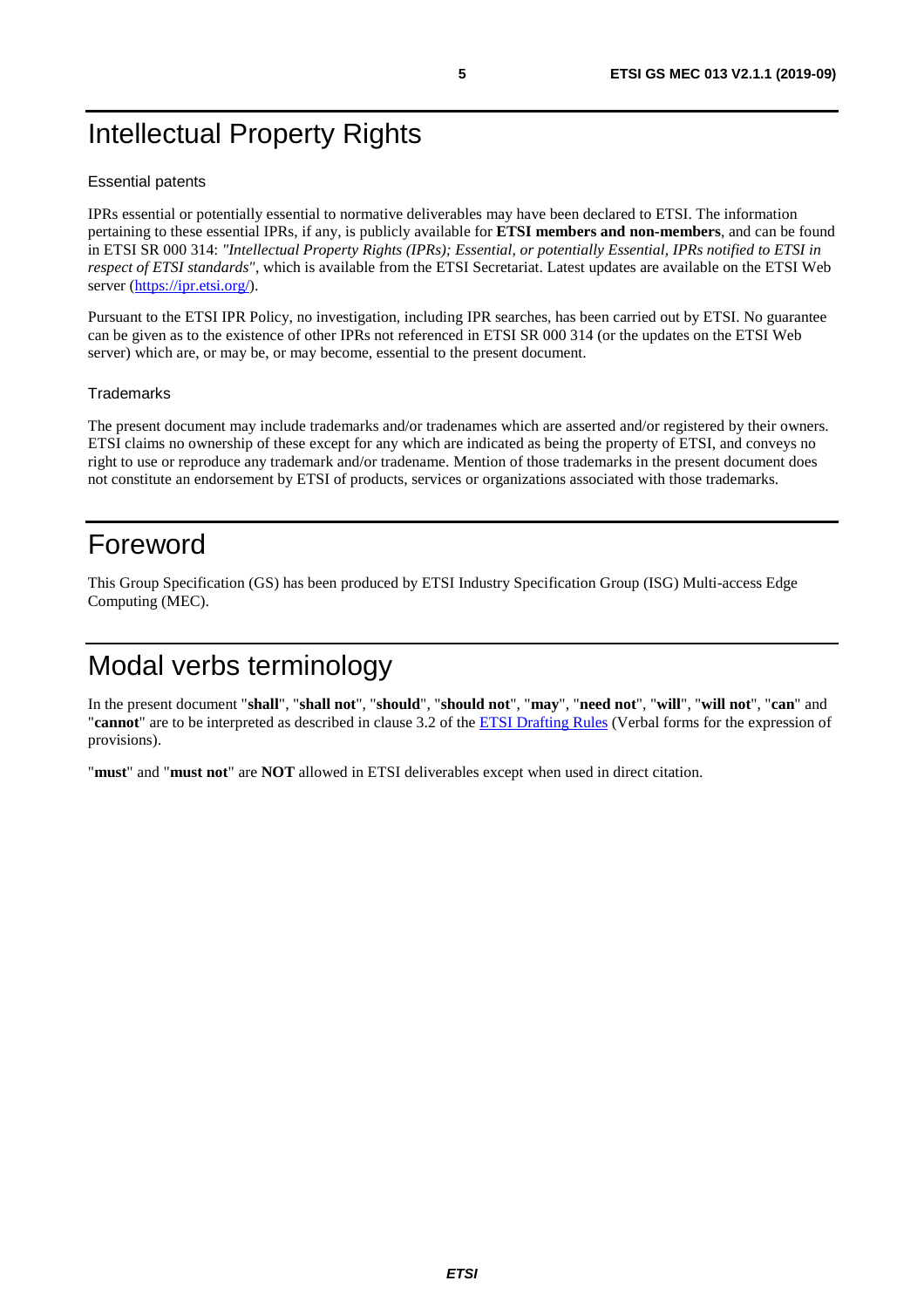## <span id="page-5-0"></span>1 Scope

The present document focuses on the MEC Location Service. It describes the related application policy information including authorization and access control, information flows, required information and service aggregation patterns. The present document specifies the necessary API with the data model and data format.

It is to be noted that the actual data model and data format which is functional for the present API re-uses the definitions in "RESTful Network API for Zonal Presence" [5] and "RESTful Network API for Terminal Location" [6] published by the Open Mobile Alliance.

## 2 References

## 2.1 Normative references

References are either specific (identified by date of publication and/or edition number or version number) or non-specific. For specific references, only the cited version applies. For non-specific references, the latest version of the referenced document (including any amendments) applies.

Referenced documents which are not found to be publicly available in the expected location might be found at [https://docbox.etsi.org/Reference](https://docbox.etsi.org/Reference/).

NOTE: While any hyperlinks included in this clause were valid at the time of publication, ETSI cannot guarantee their long term validity.

The following referenced documents are necessary for the application of the present document.

- [1] ETSI GS MEC 001: "Multi-access Edge Computing (MEC); Terminology". [2] ETSI GS MEC 002: "Multi-access Edge Computing (MEC); Technical Requirements". [3] ETSI GS MEC 003: "Multi-access Edge Computing (MEC); Framework and Reference Architecture". [4] ETSI GS MEC 009: "Multi-access Edge Computing (MEC); General principles for MEC Service APIs". [5] OMA-TS-REST-NetAPI-ZonalPresence-V1-0-20160308-C: "RESTful Network API for Zonal Presence". [6] OMA-TS-REST-NetAPI-TerminalLocation-V1-0-1-20151029-A: "RESTful Network API for Terminal Location". [7] OMA-TS-REST-NetAPI-ACR-V1-0-20151201-C: "RESTful Network API for Anonymous Customer Reference Management". [8] ETSI TS 129 171: "Digital cellular telecommunications system (Phase 2+) (GSM); Universal Mobile Telecommunications System (UMTS); LTE; Location Services (LCS); LCS Application Protocol (LCS-AP) between the Mobile Management Entity (MME) and Evolved Serving Mobile Location Centre (E-SMLC); SLs interface (3GPP TS 29.171)". [9] IETF RFC 2818: "HTTP Over TLS". NOTE: Available at<https://tools.ietf.org/html/rfc2818>. [10] IETF RFC 5246: "The Transport Layer Security (TLS) Protocol Version 1.2". NOTE: Available at<https://tools.ietf.org/html/rfc5246>. [11] IETF RFC 6749: "The OAuth 2.0 Authorization Framework".
- NOTE: Available at<https://tools.ietf.org/html/rfc6749>.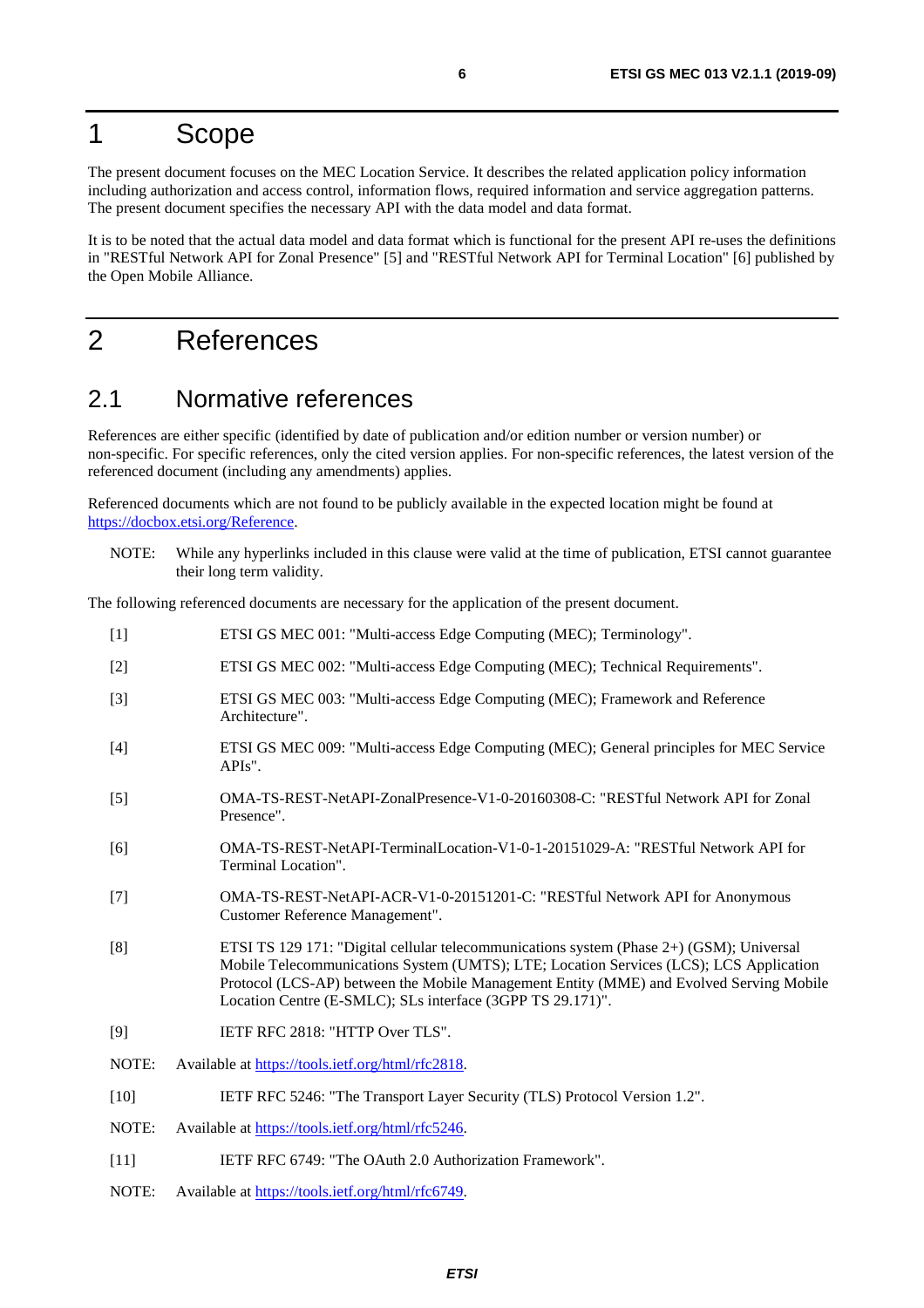- <span id="page-6-0"></span>[12] IETF RFC 6750: "The OAuth 2.0 Authorization Framework: Bearer Token Usage".
- NOTE: Available at<https://tools.ietf.org/html/rfc6750>.
- [13] National Geospatial-Intelligence Agency (NGA) Standardization Document, World Geodetic System 1984, Its Definition and Relationships with Local Geodetic Systems, NGA.STND.0036- 1.0.0-WGS84, 2014-07-08, Version 1.0.0.
- NOTE: Available at [http://earth](http://earth-info.nga.mil/GandG/publications/NGA_STND_0036_1_0_0_WGS84/NGA.STND.0036_1.0.0_WGS84.pdf)[info.nga.mil/GandG/publications/NGA\\_STND\\_0036\\_1\\_0\\_0\\_WGS84/NGA.STND.0036\\_1.0.0\\_WGS84.](http://earth-info.nga.mil/GandG/publications/NGA_STND_0036_1_0_0_WGS84/NGA.STND.0036_1.0.0_WGS84.pdf) [pdf](http://earth-info.nga.mil/GandG/publications/NGA_STND_0036_1_0_0_WGS84/NGA.STND.0036_1.0.0_WGS84.pdf).
- [14] ETSI TS 123 032: "Digital cellular telecommunications system (Phase 2+) (GSM); Universal Mobile Telecommunications System (UMTS); Universal Geographical Area Description (GAD) (3GPP TS 23.032).
- [15] IETF RFC 6225: "Dynamic Host Configuration Protocol Options for Coordinate-Based Location Configuration Information".
- NOTE: Available at<https://tools.ietf.org/html/rfc6225>.

## 2.2 Informative references

References are either specific (identified by date of publication and/or edition number or version number) or non-specific. For specific references, only the cited version applies. For non-specific references, the latest version of the referenced document (including any amendments) applies.

NOTE: While any hyperlinks included in this clause were valid at the time of publication, ETSI cannot guarantee their long term validity.

The following referenced documents are not necessary for the application of the present document but they assist the user with regard to a particular subject area.

- [i.1] SCF 084.07.01: "Small cell zone services RESTful bindings".
- [i.2] SCF 152.07.01: "Small cell services API".
- [i.3] OpenAPI Specification.

NOTE: Available at [https://github.com/OAI/OpenAPI-Specification.](https://github.com/OAI/OpenAPI-Specification)

## 3 Definition of terms, symbols and abbreviations

## 3.1 Terms

For the purposes of the present document, the terms given in ETSI GS MEC 001 [\[1](#page-5-0)] and the following apply:

**Anonymous Customer Reference (ACR):** Uniform Resource Identifier (URI) scheme describing an anonymous reference that can be mapped to a resource or user/user group

## 3.2 Symbols

Void.

## 3.3 Abbreviations

For the purposes of the present document, the abbreviations given in ETSI GS MEC 001 [\[1](#page-5-0)] and the following apply:

ACR Anonymous Customer Reference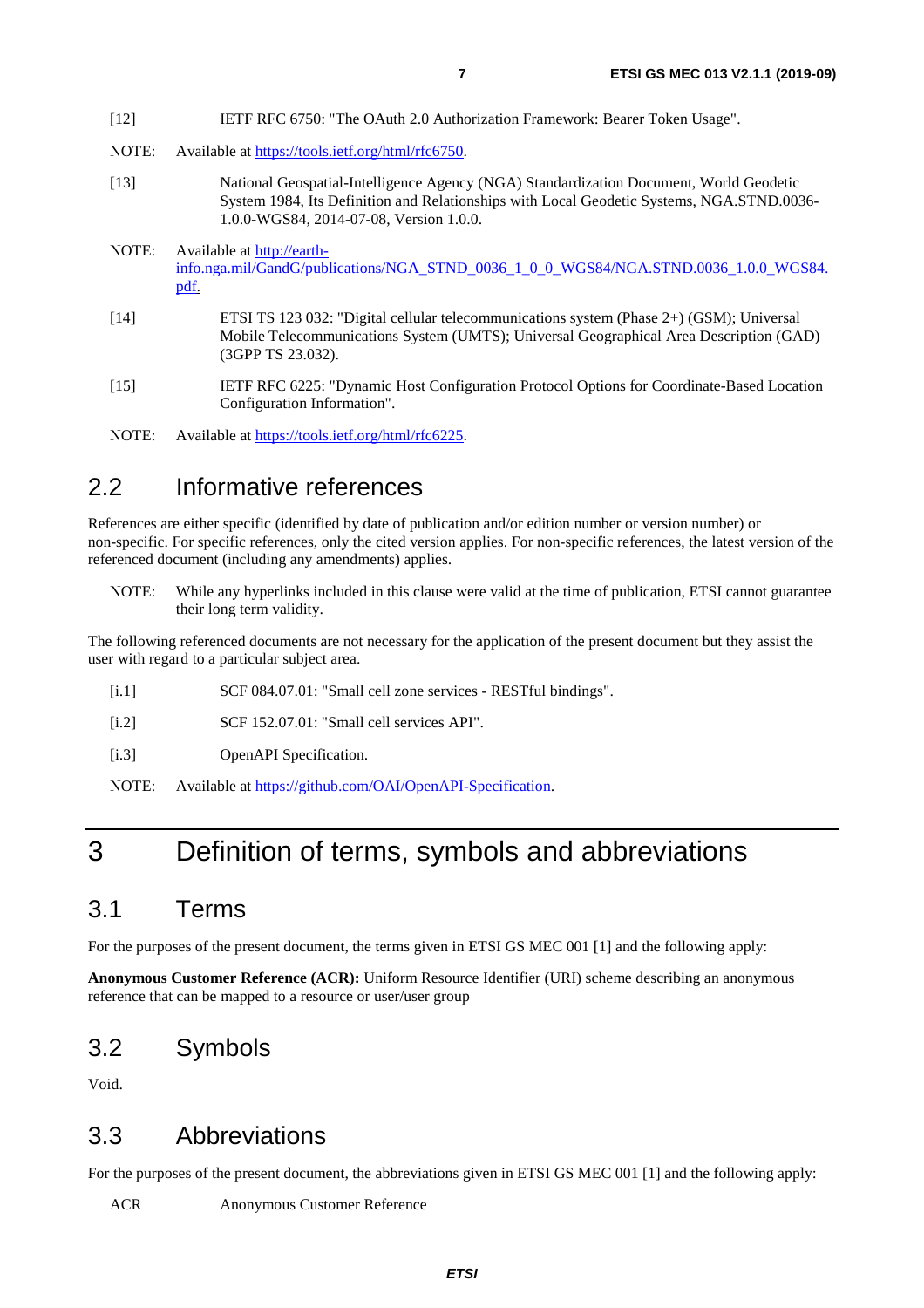<span id="page-7-0"></span>

| <b>API</b>    | <b>Application Programming Interface</b>      |
|---------------|-----------------------------------------------|
| <b>E-SMLC</b> | <b>Evolved Serving Mobile Location Centre</b> |
| ID            | <b>IDentifier</b>                             |
| LS            | <b>Location Service</b>                       |
| <b>OMA</b>    | Open Mobile Alliance                          |
| <b>REST</b>   | <b>REpresentational State Transfer</b>        |
| <b>SCF</b>    | Small Cell Forum                              |
| UE            | User Equipment                                |
| <b>URI</b>    | Uniform Resource Identifier                   |
| URL           | Uniform Resource Locator                      |
| WGS           | World Geodetic System                         |
|               |                                               |

## 4 Overview

The present document specifies the Location Service API to support the requirements defined for Multi-access Edge Computing in ETSI GS MEC 002 [\[2](#page-5-0)]. The Location Service (LS) defined in the present document leverages the Zonal Presence service described in SCF 084.07.01 [\[i.1](#page-6-0)] and in SCF 152.07.01 [\[i.2](#page-6-0)]. The Location Service is accessible through the API defined in the Open Mobile Alliance (OMA) specification "RESTful Network API for Zonal Presence" [[5\]](#page-5-0). In addition, the LS offers capabilities of the API defined by the OMA specification "RESTful Network API for Terminal Location" [\[6](#page-5-0)].

In addition to referencing the OMA APIs [\[5](#page-5-0)] and [[6](#page-5-0)], the present document contains application instructions on how to apply these OMA APIs in the MEC environment, and application instructions on how the Anonymous Customer Reference (ACR) defined in [\[7](#page-5-0)] can be applied to fulfil the ETSI MEC requirement [Location-04] on addressing user categories defined in ETSI GS MEC 002 [\[2](#page-5-0)], and application instructions on how the 3GPP Cell Identifiers defined in ETSI TS 129 171 [[8\]](#page-5-0) can be mapped to the Access Point identifier of the OMA API [[5\]](#page-5-0).

## 5 Description of the service (informative)

## 5.1 Introduction

Location Service is a service to provide the location related information to the MEC platform or authorized applications. With location related information, the MEC platform or applications perform the active device location tracking, location-based service recommendation, etc., see ETSI GS MEC 002 [\[2\]](#page-5-0). The Location Service is registered and discovered over the Mp1 reference point defined in ETSI GS MEC 003 [\[3](#page-5-0)].

The Location Service supports the location retrieval mechanism, i.e. the location is reported only once for each location information request.

The Location Service supports the location subscribe mechanism, i.e. the location is able to be reported multiple times for each location request, periodically or based on specific events, such as location change.

The Location Service supports the anonymous location report, i.e. without the related UE ID information, e.g. for the statistics collection.

The Location Service supports the following location information:

- the location information of specific UEs currently served by the radio node(s) associated with the MEC host;
- the location information of all UEs currently served by the radio node(s) associated with the MEC host;
- the distance between specified UEs currently served by the radio node(s) associated with the MEC host;
- the distance between a specified location and a UE currently served by the radio node(s) associated with the MEC host;
- the location information of a certain category of UEs currently served by the radio node(s) associated with the MEC host;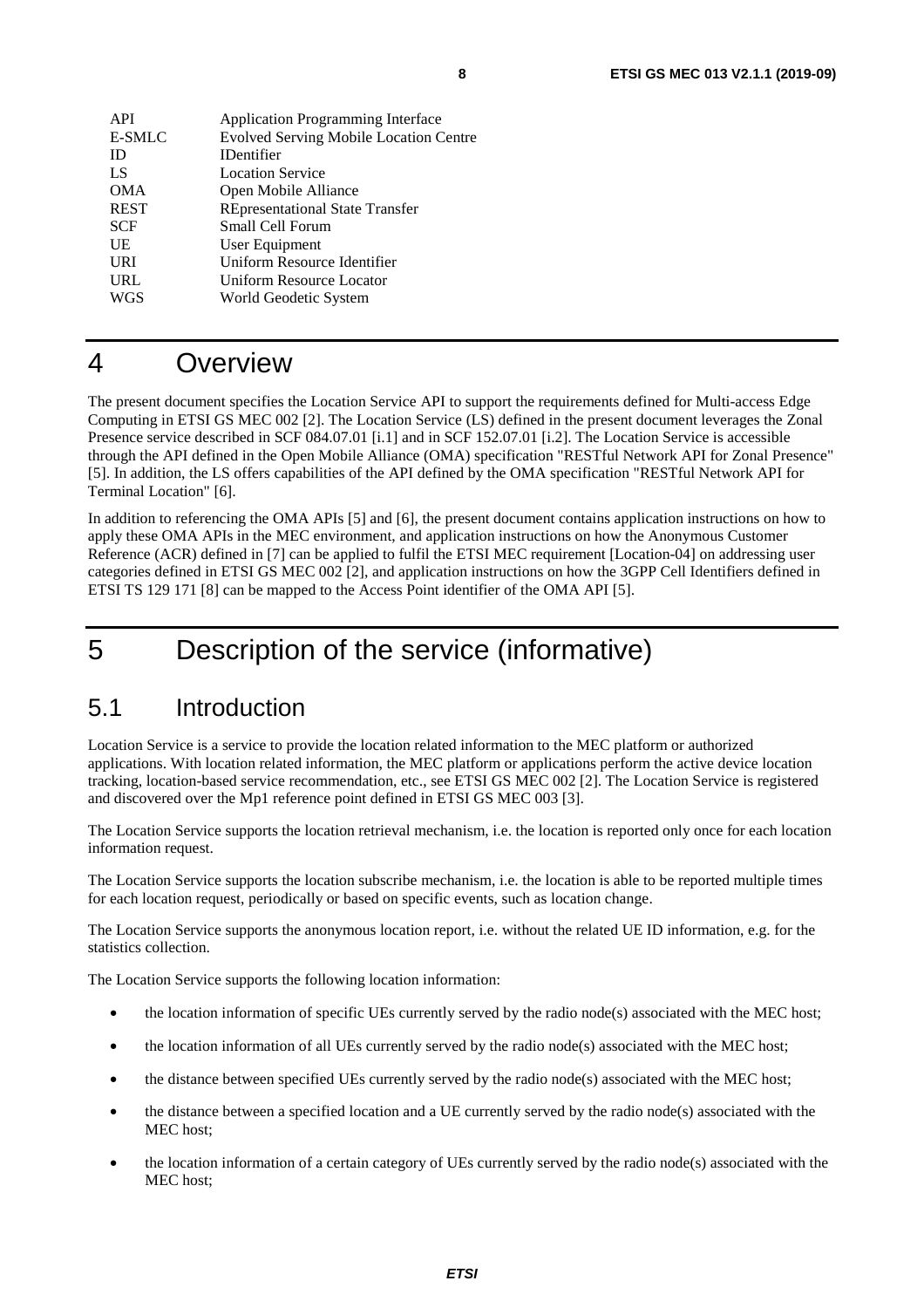- <span id="page-8-0"></span>• a list of UEs in a particular location area;
- the specific UEs which move in or out of a particular location area;
- information about the location of all radio nodes currently associated with the MEC host;
- subscriptions to location information are also offered, including periodic location information updates, updates on changes in distance and location updates relating to UEs in a particular location area.

The Location Service supports both geolocation, such as a geographical coordinates, and logical location, such as a Cell ID.

## 5.2 Relation with OMA APIs

## 5.2.1 Relation with OMA API for Zonal Presence

The Zonal Presence service utilizes the concept of "zone", defined in OMA API [\[5](#page-5-0)]. According to the definition therein, a zone lends itself to be used to group all the radio nodes that are associated to a MEC host, or a subset of them, according to the desired deployment.

The OMA Zonal Presence API provides means for an application to retrieve information about a zone, the access points associated to the zones and the users that are connected to the access points. In addition, the OMA Zonal Presence API, allows authorized application to subscribe to a notification mechanism, reporting about user activities within a zone.

In the present document, clauses 6 and 7 define how the OMA Zonal Presence API is used in providing the MEC Location Service.

### 5.2.2 Relation with OMA API for Terminal Location

The OMA Terminal Location API [\[6](#page-5-0)] provides means for an application to retrieve information about the location of a terminal or group of terminals, as well as the distance between terminals, or distance of a terminal from a given location. In addition, the OMA Terminal Location API allows authorized application to subscribe to a notification mechanism, reporting about terminal location activities.

In the present document, clauses 6 and 7 define how the OMA Terminal Location API is used in providing the MEC Location Service.

## 5.3 Sequence diagrams

### 5.3.1 Introduction

Clauses 5.3.2 to 5.3.11 describe how the Service Consumers interact with the Location Service over LS API to obtain location information of a UE, a group of UEs or the radio nodes currently associated with the MEC host. The sequence diagrams that are relevant for the Location Service are presented.

The Service Consumers communicate with the Location Service over the LS API. Both the MEC application and MEC platform can be Service Consumers. Location information can be provided by both MEC platform and MEC application.

The Location Service API supports both queries and subscriptions (pub/sub mechanism) that can be used over RESTful API as per the mechanism in OMA APIs [[5\]](#page-5-0) and [\[6](#page-5-0)].

### 5.3.2 UE Location Lookup

The UE Location Lookup is the procedure for applications acquiring the current location information of a specific UE or a group of UEs. In this procedure, the Location Service will report the lookup result once on each request.

The UE Location Lookup procedure is illustrated in figure 5.3.2-1.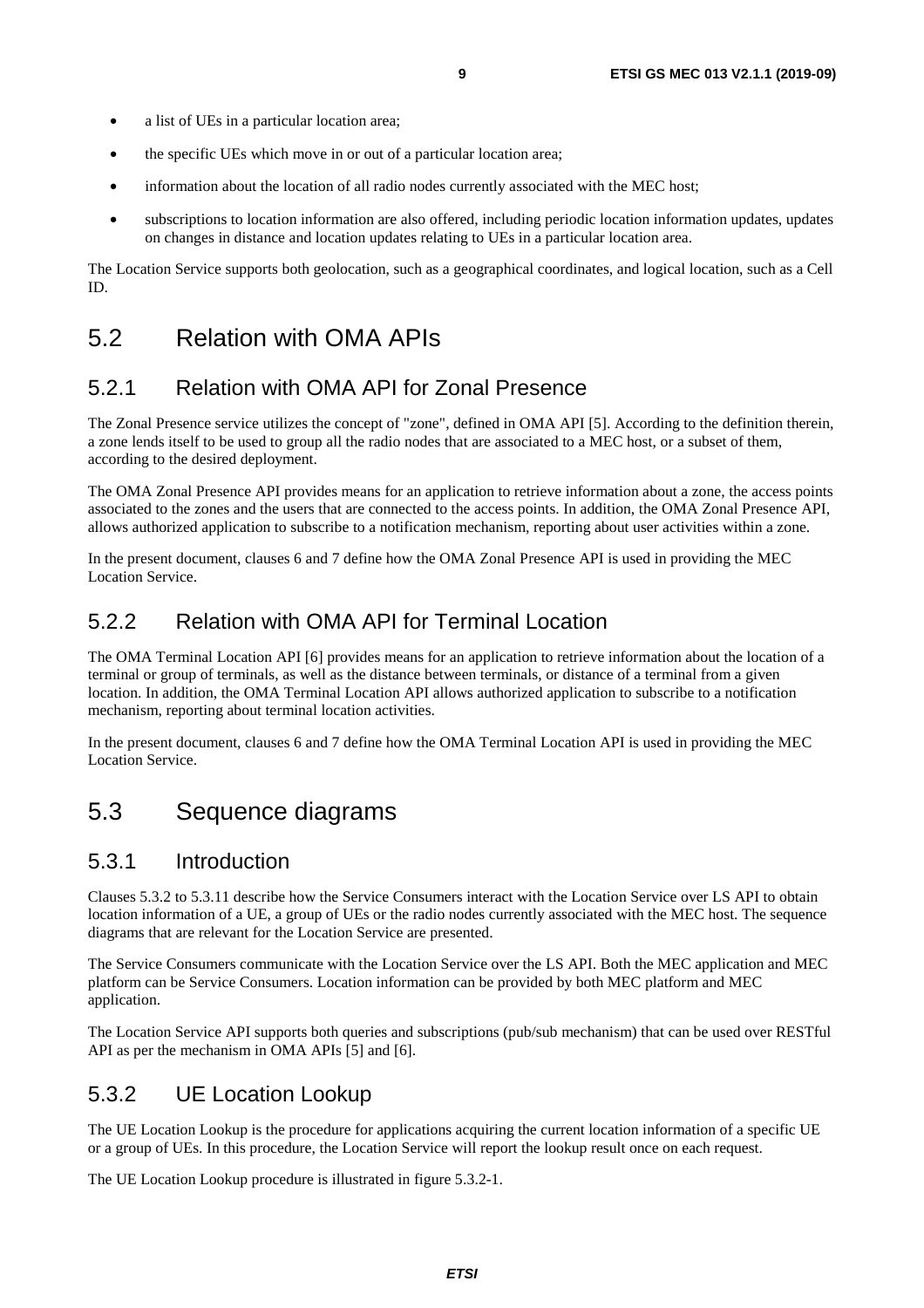<span id="page-9-0"></span>

**Figure 5.3.2-1: Flow of UE Location Lookup** 

- 1) The MEC application looks up one or more UE locations by sending a request to the resource representing UE locations, which includes the identifier for each UE, e.g. UE IP address. The request includes one or more query parameters specifying the UE or UEs of interest, and requirements on reporting timeliness and accuracy.
- 2) The Location Service returns a response with a message body including the location information of the UE(s) if the UE location lookup is accepted.

## 5.3.3 UE Information Lookup

The UE Information Lookup is the procedure for applications acquiring information pertaining to one or more UEs in a particular location. In this procedure, the Location Service will report the lookup result once on each request.

The UE Information Lookup procedure is illustrated in figure 5.3.3-1.



**Figure 5.3.3-1: Flow of UE Information Lookup** 

- 1) The MEC application looks up UE information in a particular area by sending a request to the resource representing the UE Information, which includes location area information. The request may optionally include one or more query parameters specifying the sub-region of interest, the Access Point identifier and requirements on reporting timeliness and accuracy.
- 2) The Location Service returns a response with a message body including the UE information of the UE(s) according to the query parameters in the location area, if the UE information lookup is accepted.

## 5.3.4 UE Location Subscribe

The UE Location Subscribe is the procedure for applications to request to receive notifications about location information changes of a specific UE or a group of UEs, which for instance may help the applications to regularly track the UE(s) location. In this procedure, the Location Service will continue to report the subscribed information until the subscription is cancelled, or an optional specified time limit.

The UE Location Subscribe procedure is illustrated in figure 5.3.4-1.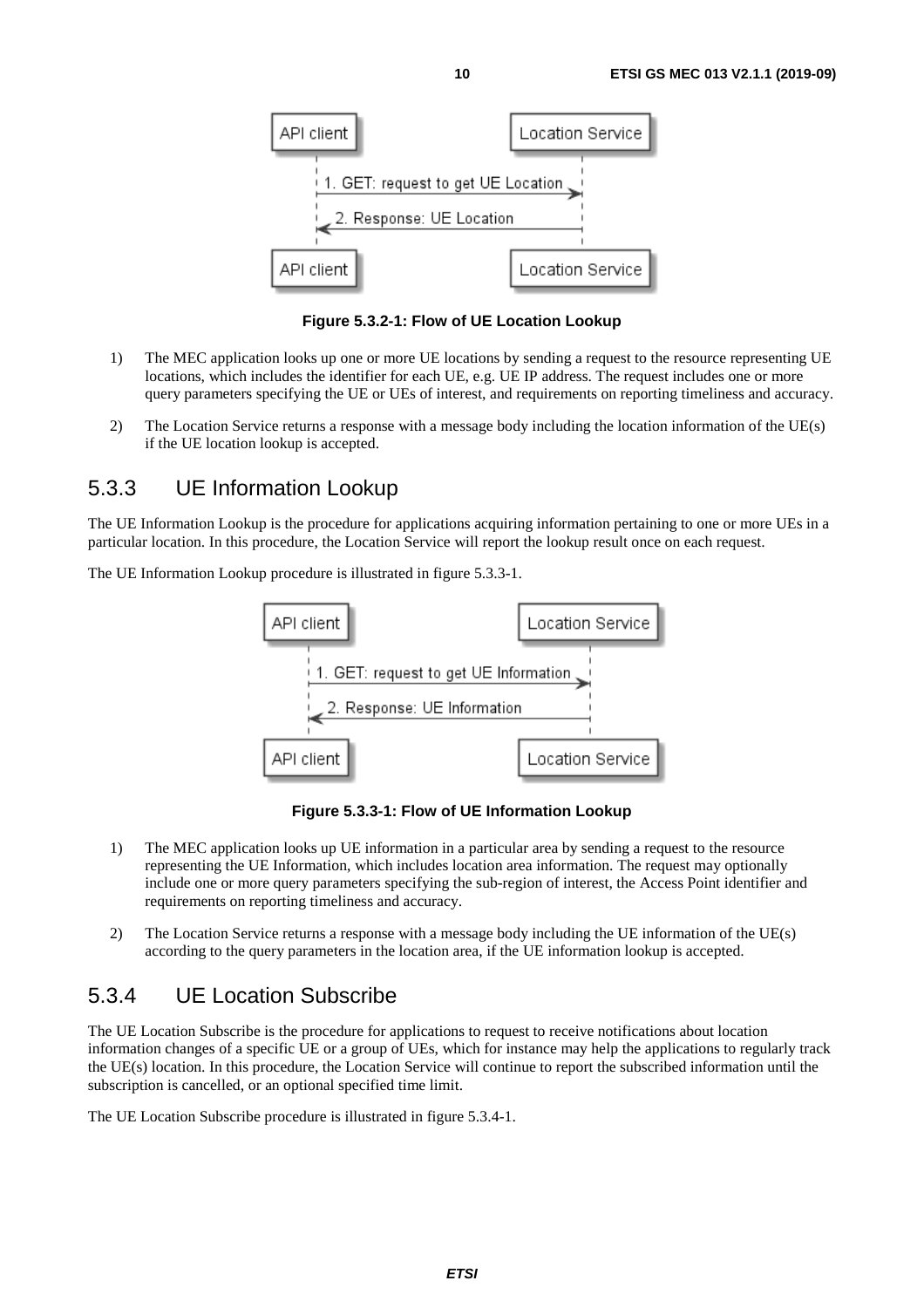<span id="page-10-0"></span>

**Figure 5.3.4-1: Flow of UE Location Subscribe** 

- 1) The MEC application subscribes to UE location notification by requesting the creation of a resource containing the subscription details, which includes UE(s) identifier, e.g. UE IP address, and a callbackURL for receiving the UE location.
- 2) The Location Service returns a response with resource URI containing the subscriptionId.
- 3) The Location Service reports the up-to-data subscribed information to the MEC application by sending a message with the message body containing the UE Location notification to the callbackURL, which includes location information.

## 5.3.5 UE Information Subscribe

The UE Information Subscribe is the procedure for applications to receive notifications of UE Information updates for the list of UEs in a particular location. Notifications can be to update status changes of UE information, e.g. UE entering the specified area. In this procedure, the Location Service will continue to report the subscribed information until the subscription is cancelled.

The UE Information Subscribe procedure is illustrated in figure 5.3.5-1.



#### **Figure 5.3.5-1: Flow of UE Information Subscribe**

- 1) The MEC application subscribes to the UE information notification for a particular area by requesting the creation of a resource containing all subscription details, which includes location area information and a callbackURL for receiving the UE information.
- 2) The Location Service returns a response with resource URI containing the subscriptionId.
- 3) The Location Service reports the subscribed information to the MEC application by sending a message with the request body containing the UE Information notification to the callbackURL, which includes the UE information for each UE in the location area.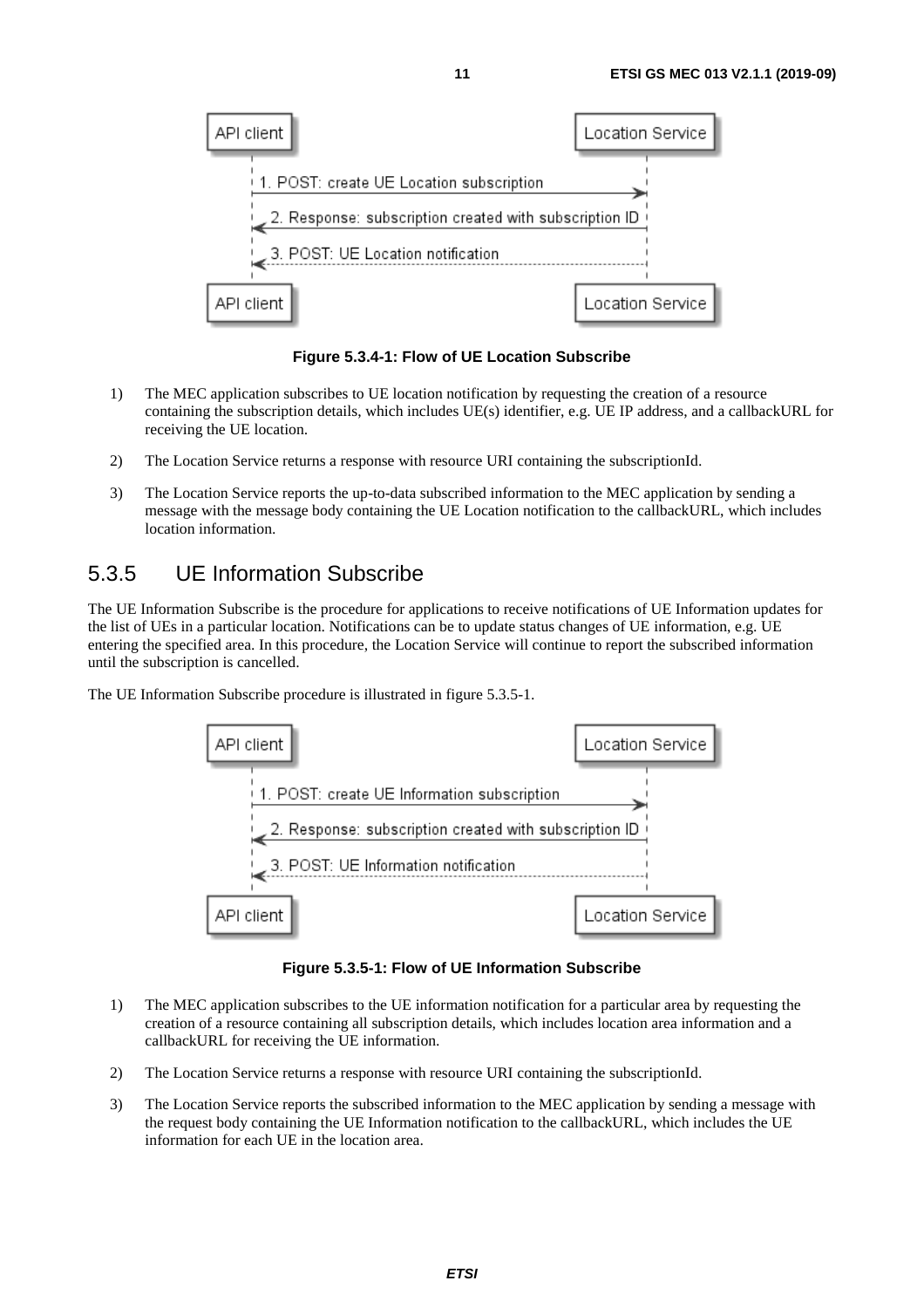## <span id="page-11-0"></span>5.3.6 Subscribe Cancellation

The Subscribe Cancellation is the procedure for applications to cancel the subscription, with which the Location Service stop reporting the subscribed information to the application.

The Subscribe Cancellation procedure is illustrated in figure 5.3.6-1.



**Figure 5.3.6-1: Flow of Location Subscribe Cancellation** 

- 1) The MEC application unsubscribes to notifications by sending a request to delete the resource URI containing the subscriptionId.
- 2) The Location Service returns a successful response if the subscription cancellation is accepted.

## 5.3.7 Radio Node Location Lookup

The Radio Node Location Lookup procedure enables an application to make a location enquiry about the radio nodes currently associated with the MEC host. The Radio Node Location Lookup procedure is illustrated in figure 5.3.7-1.



**Figure 5.3.7-1: Radio Node Location Lookup** 

- 1) The MEC application makes an enquiry about the radio nodes currently associated with the MEC host by sending a request to the resource representing radio node information, e.g. E-CGI as per ETSI TS 129 171 [\[8](#page-5-0)].
- 2) The Location Service returns a response with message body including the list of radio nodes currently associated with the MEC host and the location of each radio node.

## 5.3.8 UE Tracking Subscribe

The UE Tracking Subscribe is the procedure for applications to receive notifications of UE information updates for a specified UE. The UE information updates can be triggered by status changes, e.g. the UE handing over between cells. In this procedure, the Location Service will continue to report the subscribed information until the subscription is cancelled.

The UE Tracking Subscribe procedure is illustrated in figure 5.3.8-1.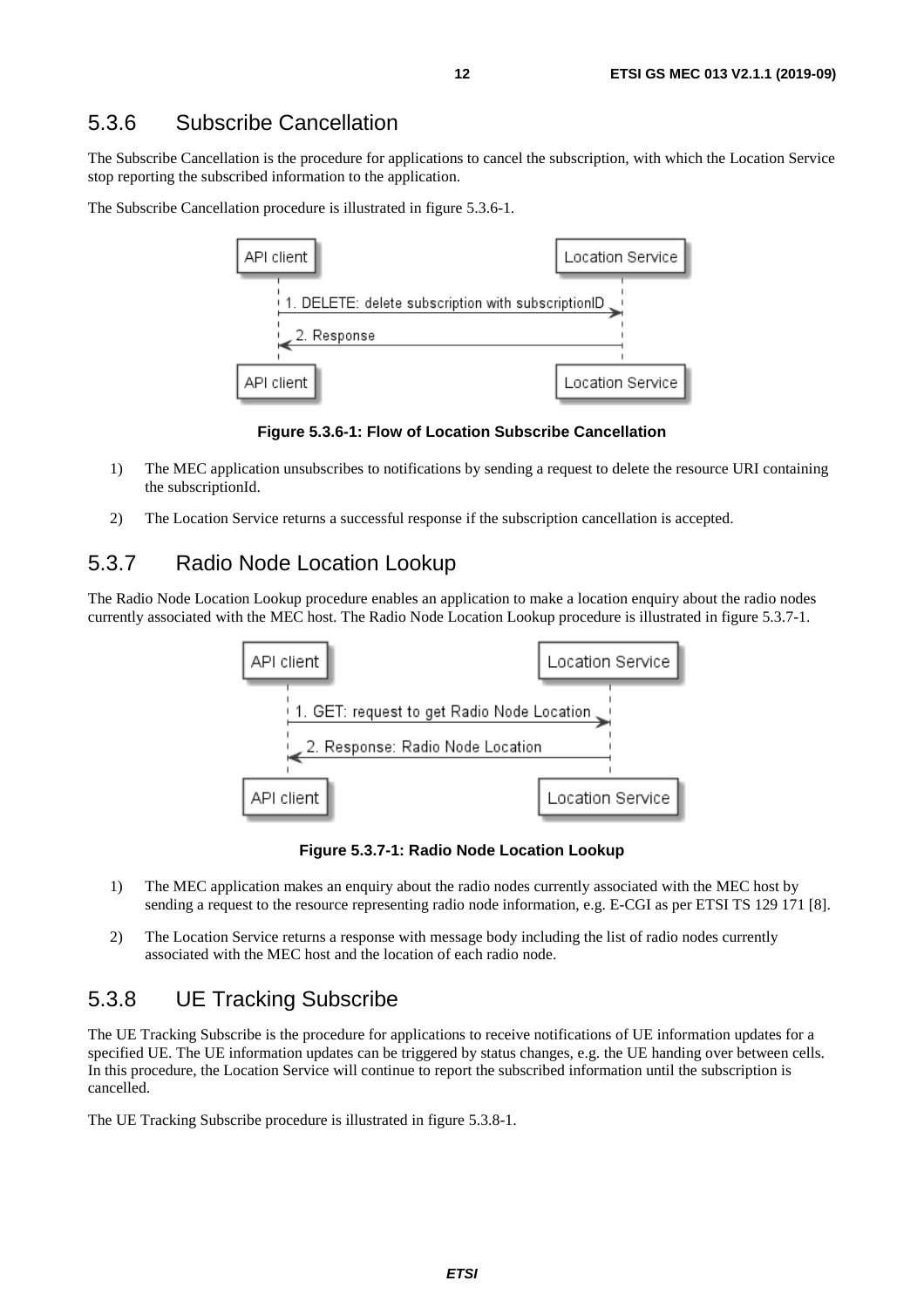<span id="page-12-0"></span>

**Figure 5.3.8-1: Flow of UE Tracking Subscribe** 

- 1) The MEC application subscribes to the UE Tracking notification by requesting the creation of a resource containing all subscription details, which includes the UE identifier, e.g. UE IP address, and a callbackURL for receiving the UE location.
- 2) The Location Service returns a response with resource URI containing the subscriptionId.
- 3) The Location Service reports the subscribed information to the MEC application by sending a message with the request body containing the UE Tracking notification to the callbackURL, which includes the UE information.

## 5.3.9 UE Distance Lookup

The UE Distance Lookup is the procedure for applications acquiring the current distance of a specific UE to a geographical location, or another UE.

The UE Distance Lookup procedure is illustrated in figure 5.3.9-1.



**Figure 5.3.9-1: Flow of UE Distance Lookup** 

- 1) The MEC application looks up an UE distance by sending a request to the resource representing the UE distance, which includes the two UE identities, e.g. UE IP address, or a single UE identifier plus the coordinates of the location to measure from.
- 2) The Location Service returns a response with a message body including the distance information if the UE location lookup is accepted.

## 5.3.10 UE Distance Subscribe

The UE Distance Subscribe is the procedure for applications acquiring up-to-data distance of a specific UE to a geographical location, or another UE. In this procedure, the Location Service will continue to report the subscribed information until the subscription is cancelled.

The UE Distance Subscribe procedure is illustrated in figure 5.3.10-1.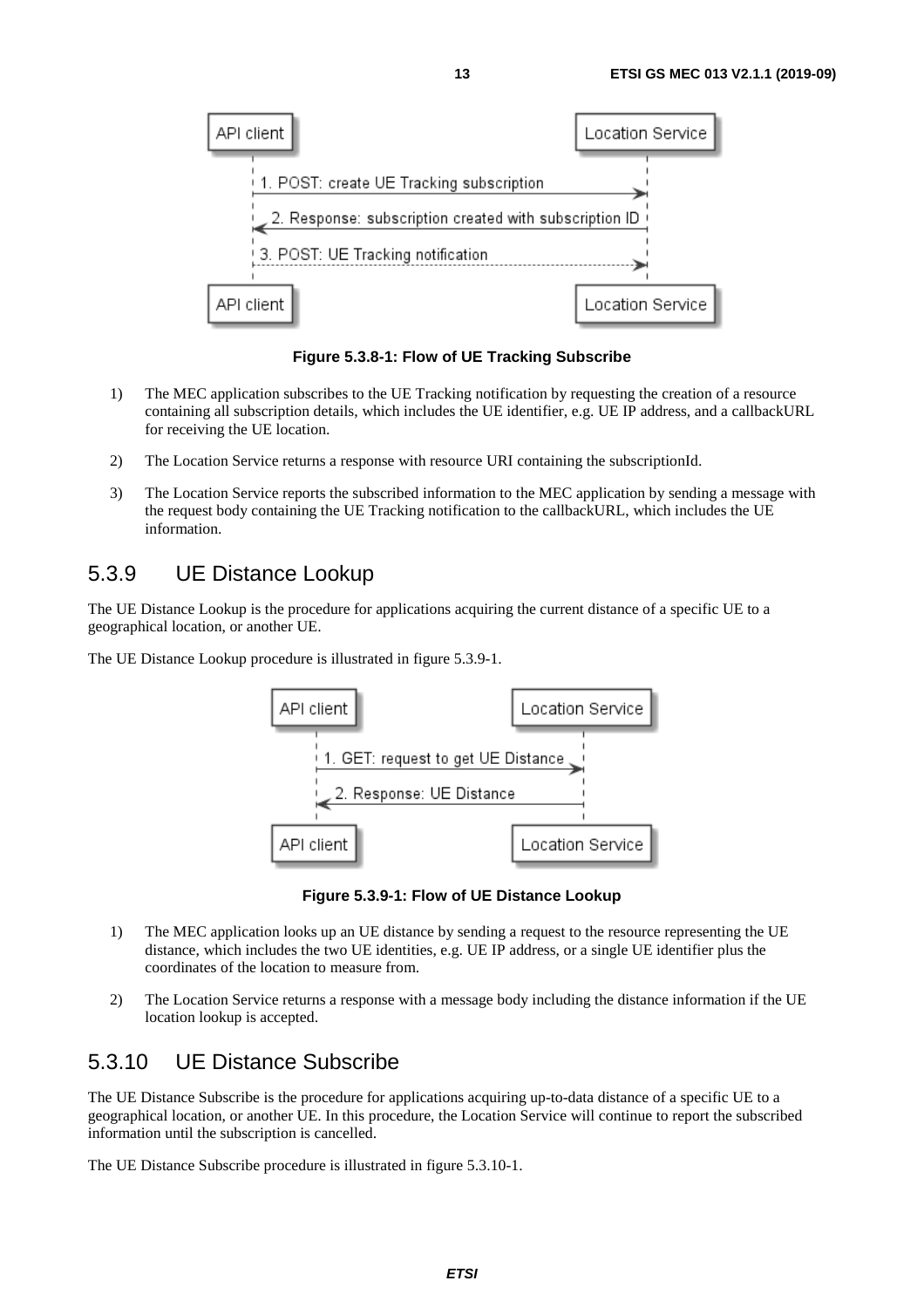<span id="page-13-0"></span>

**Figure 5.3.10-1: Flow of UE Distance Subscribe** 

- 1) The MEC application subscribes to UE distance notification by requesting the creation of a resource containing the subscription details, with a callbackURL for receiving the UE distance. It also includes the UE identities, e.g. UE IP address, between which to calculate the distances, the required accuracy and the minimum interval between notifications.
- 2) The Location Service returns a response with resource URI containing the subscriptionId.
- 3) The Location Service reports the up-to-data subscribed information to the MEC application by sending a message with the message body containing the UE Distance notification to the callbackURL, which includes distance information.

## 5.3.11 UE Area Subscribe

The UE Area Subscribe is the procedure for applications acquiring UE movement notifications in relation to a geographic area. In this procedure, the Location Service will continue to report the subscribed information until the subscription is cancelled.

The UE Area Subscribe procedure is illustrated in figure 5.3.11-1.



**Figure 5.3.11-1: Flow of UE Distance Subscribe** 

- 1) The MEC application subscribes to UE Area notifications by requesting the creation of a resource containing the subscription details, which includes the UE identities, e.g. UE IP address, and a callbackURL for receiving the UE distance. Also included is the area definition, the required accuracy, the minimum interval between notifications and whether notifications should be generated on entering, or leaving the area, or both.
- 2) The Location Service returns a response with resource URI containing the subscriptionId.
- 3) The Location Service reports the up-to-data subscribed information to the MEC application by sending a message with the message body containing the UE Area notification to the callbackURL, which includes distance information.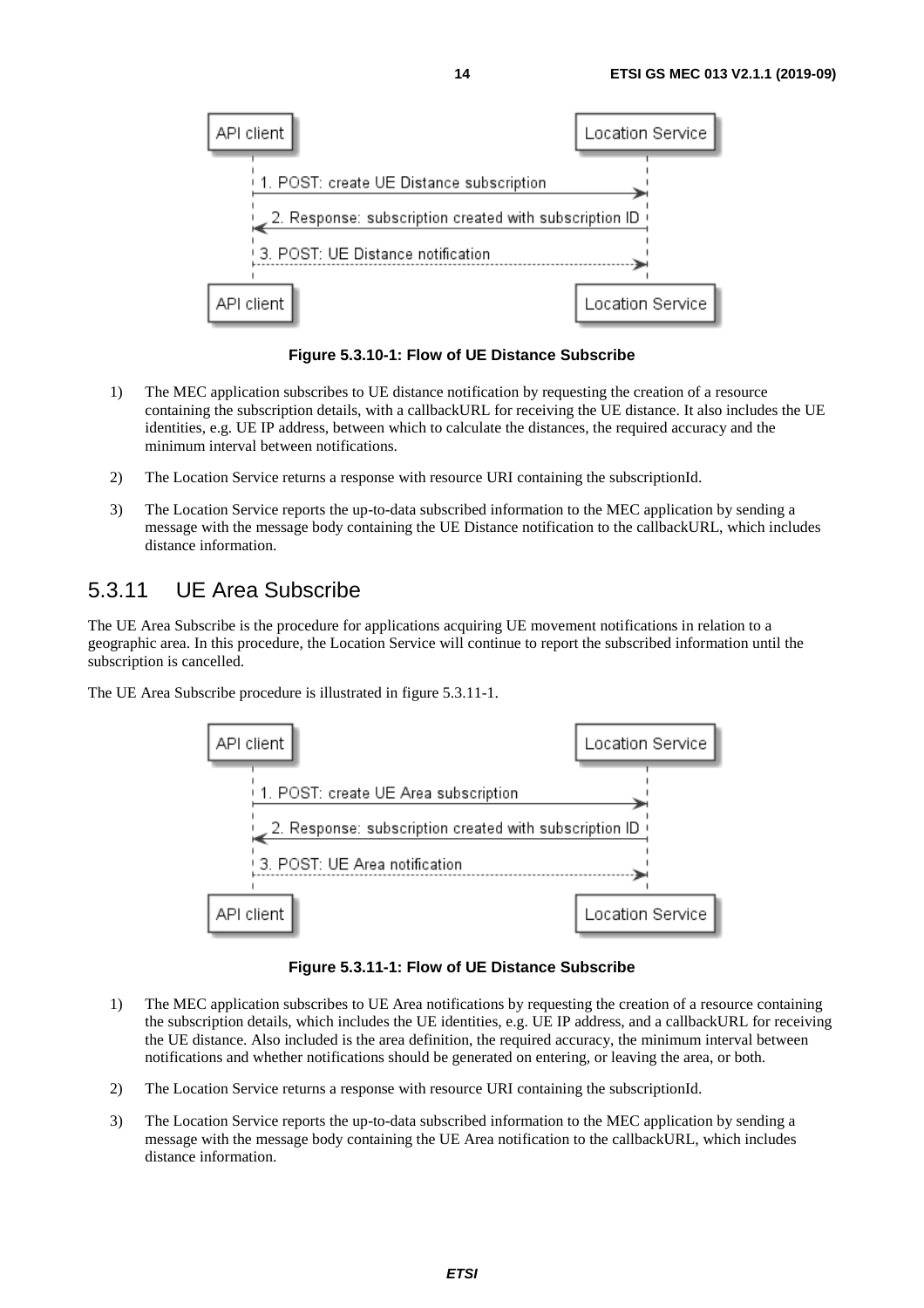## <span id="page-14-0"></span>6 Data Model

## 6.1 Introduction

Data types from the APIs defined in [[5\]](#page-5-0) and in [\[6](#page-5-0)] are reused. The following application instructions describe the mapping between the terminology used in the OMA specifications and the terminologies used in ETSI MEC and ETSI TS 129 171 [\[8](#page-5-0)].

The elements specified in OMA APIs' data models in [[5\]](#page-5-0) and [[6](#page-5-0)] shall be represented as a JSON object. Moreover, the elements therein with upperbound cardinality greater than 1, e.g. "0.. N", "1.. N" etc., shall be represented as a JSON array.

## 6.2 Resource data types

## 6.2.1 Zonal presence data types

The data structures to be used in resource representations for the Location Service API consist in the following data types defined in [\[5](#page-5-0)], clause 5:

- ZoneList A type containing list of zones' information;
- ZoneInfo A type containing zone information;
- AccessPointList A type containing list of access points' information;
- AccessPointInfo A type containing access point information;
- UserList A type containing list of users' information;
- UserInfo A type containing user information, expanded by the present document to optionally include location information.

## 6.2.1A Terminal location data types

In addition, further data types as defined in [[6\]](#page-5-0), clause 5, are offered:

- TerminalLocation A type containing device address, retrieval status and location information;
- TerminalLocationList A type containing a list of terminal locations, relating to one or more terminals;
- TerminalDistance A type containing information about the distance from a terminal to a location or between two terminals.

## 6.2.2 Type: UserInfo

This type represents the information related to a user attached to an access point associated to the MEC host, such access point is in scope of the Location Service instance.

The UserInfo data type extends the UserInfo data type defined in [\[5](#page-5-0)], and its elements shall follow the notations provided in table 6.2.2-1.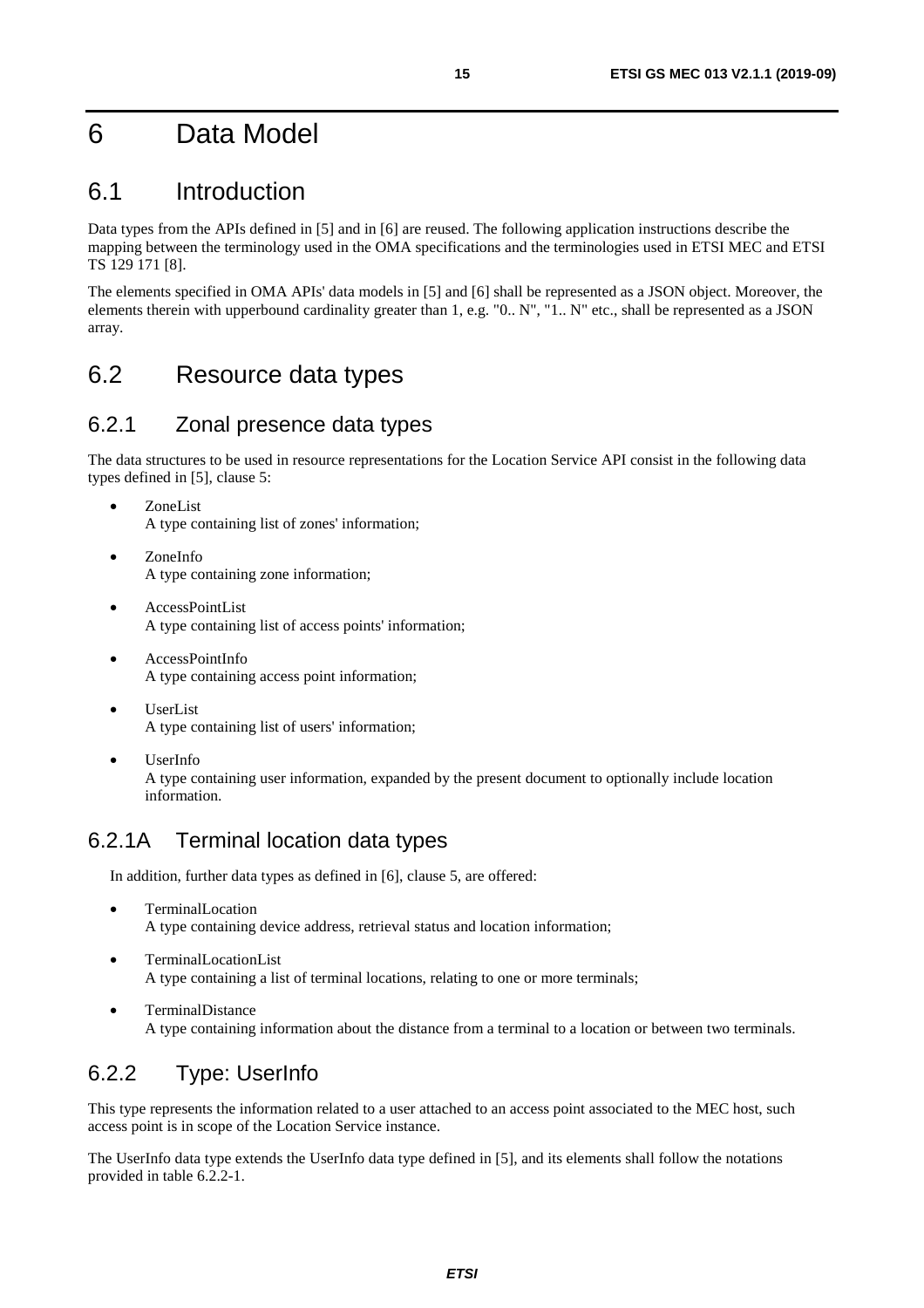<span id="page-15-0"></span>

| <b>Attribute name</b>                           | Data type    | <b>Cardinality</b> | <b>Description</b>                                         |  |  |
|-------------------------------------------------|--------------|--------------------|------------------------------------------------------------|--|--|
| address                                         | AnyURI       |                    | Address of user (e.g. 'sip' URI, 'tel' URI, 'acr' URI)     |  |  |
|                                                 |              |                    | currently on the access point, see note 1.                 |  |  |
| accessPointId                                   | String       |                    | The identity of the access point the user is currently on, |  |  |
|                                                 |              |                    | see note 1.                                                |  |  |
| zoneld                                          | String       |                    | The identity of the zone the user is currently within, see |  |  |
|                                                 |              |                    | note 1.                                                    |  |  |
| resourceURL                                     | String       |                    | Self-referring URL, see note 1.                            |  |  |
| timeStamp                                       | TimeStamp    |                    | Date and time that location was collected.                 |  |  |
| locationInfo                                    | LocationInfo | 01                 | The geographical coordinates where the user is, see        |  |  |
|                                                 |              |                    | note 2.                                                    |  |  |
| contextLocationInfo                             | String       | 01                 | Contextual information of a user location (e.g. aisle,     |  |  |
|                                                 |              |                    | floor, room number, etc.).                                 |  |  |
| ancillaryInfo                                   | String       | 01                 | Reserved for future use.                                   |  |  |
| NOTE 1:<br>As specified in [5], clause 5.2.2.7. |              |                    |                                                            |  |  |
| NOTE 2:<br>As specified in [5], clause 5.2.2.5. |              |                    |                                                            |  |  |

| Table 6.2.2-1: Definition of type UserInfo |  |  |  |
|--------------------------------------------|--|--|--|
|--------------------------------------------|--|--|--|

The address sub-element supports the representation of the UE's IP address, as specified in clause 6.6.2.

## 6.3 Subscription data types

## 6.3.1 Zonal presence data types

The data structures to be used in subscriptions for the Location Service API consist in the following data types defined in [\[5](#page-5-0)], clause 5:

- NotificationSubscriptionList A type containing list of zonal traffic, user tracking, and zone status subscription(s), see clause 6.3.3;
- ZonalTrafficSubscription A type containing zonal traffic subscription. A root element named notificationSubscriptionList of type NotificationSubscriptionList is allowed in response bodies;
- UserTrackingSubscription A type containing user traffic subscription. A root element named notificationSubscriptionList of type NotificationSubscriptionList is allowed in response bodies;
- ZoneStatusSubscription A type containing zonal status subscription. A root element named notificationSubscriptionList of type NotificationSubscriptionList is allowed in response bodies.

## 6.3.2 Terminal Location data types

In addition, further data types as defined in [\[6\]](#page-5-0), clause 5, are supported:

- NotificationSubscriptionList A type containing list of circle, periodic and distance subscription(s), see clause 6.3.3;
- CircleNotificationSubscription A type containing a terminal location within a circle subscription;
- PeriodicNotificationSubscription A type containing a periodic update of terminal location subscription;
- DistanceNotificationSubscription A type containing a geographical relationship between terminals subscription.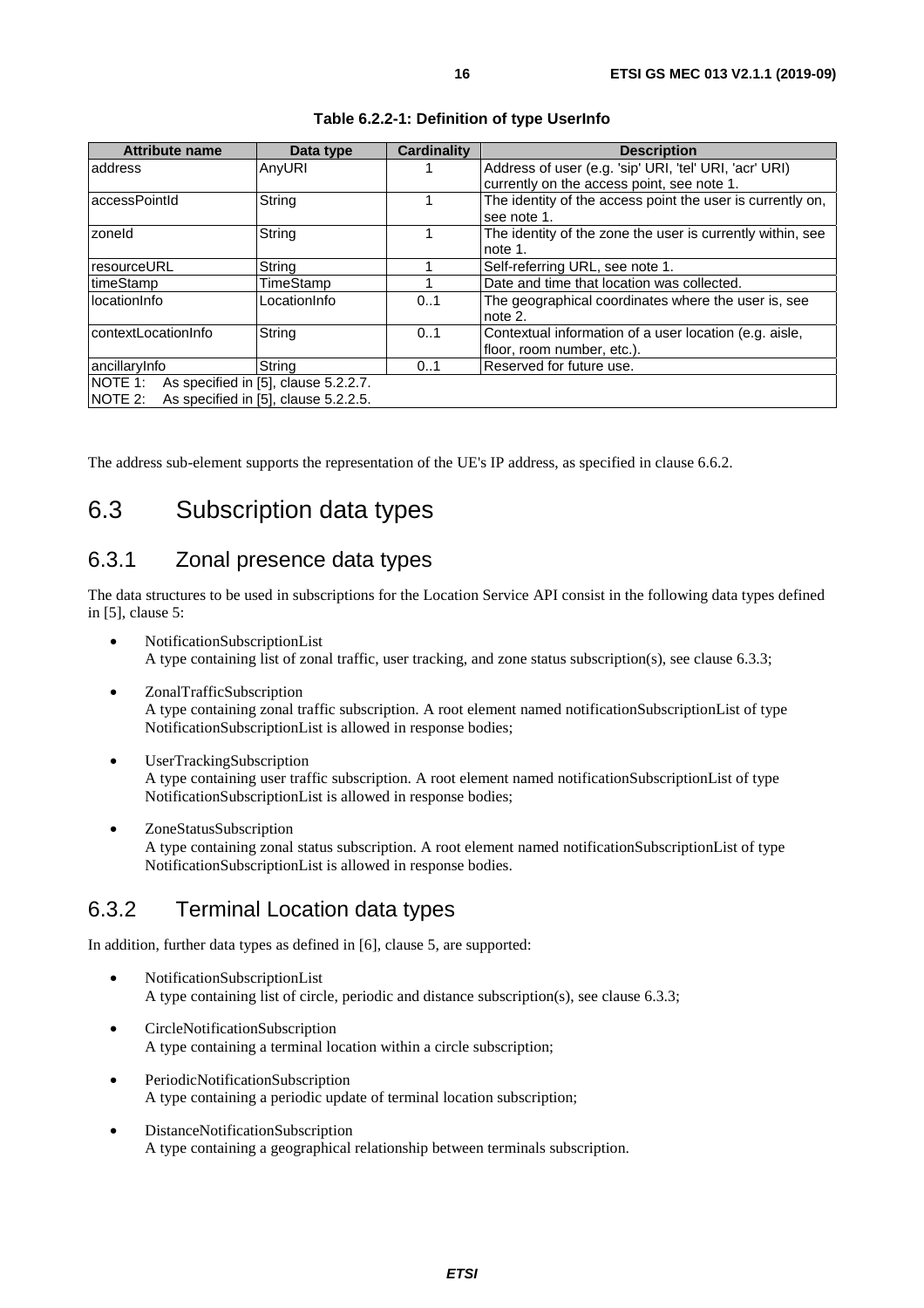## <span id="page-16-0"></span>6.3.3 Type: NotificationSubscriptionList

This type contains a list of subscriptions. The NotificationSubscriptionList data type merges the NotificationSubscriptionList data types defined in [\[5](#page-5-0)], clause 5.2.2.8 and in [[6\]](#page-5-0), clause 5.2.7 and its elements shall follow the notations provided in table 6.3.3-1.

| <b>Attribute name</b>                                  | Data type                        | <b>Cardinality</b> | <b>Description</b>                 |
|--------------------------------------------------------|----------------------------------|--------------------|------------------------------------|
| zonalTrafficSubscription                               | ZonalTrafficSubscriptionl        | 0N                 | Collection of                      |
|                                                        |                                  |                    | ZonalTrafficSubscription elements, |
|                                                        |                                  |                    | see note 1.                        |
| userTrackingSubscription                               | UserTrackingSubscription         | 0N                 | Collection of                      |
|                                                        |                                  |                    | UserTrackingSubscription elements, |
|                                                        |                                  |                    | see note 1.                        |
| zoneStatusSubscription                                 | ZoneStatusSubscription           | 0N                 | Collection of                      |
|                                                        |                                  |                    | ZoneStatusSubscription elements,   |
|                                                        |                                  |                    | see note 1.                        |
| circleNotificationSubscription                         | CircleNotificationSubscription   | 0N                 | Collection of                      |
|                                                        |                                  |                    | CircleNotificationSubscription     |
|                                                        |                                  |                    | elements, see note 2.              |
| periodicNotificationSubscription                       | PeriodicNotificationSubscription | 0N                 | Collection of                      |
|                                                        |                                  |                    | PeriodicNotificationSubscription   |
|                                                        |                                  |                    | elements, see note 2.              |
| distanceNotificationSubscription                       | DistanceNotificationSubscription | 0N                 | Collection of                      |
|                                                        |                                  |                    | Distance Notification Subscription |
|                                                        |                                  |                    | elements, see note 2.              |
| resourceURL                                            | AnyURI                           | 1                  | Self-referring URL, see note 1.    |
| NOTE 1:<br>As specified in [5], clause 5.2.2.8.        |                                  |                    |                                    |
| <b>NOTE 2:</b><br>As specified in [6], clause 5.2.2.7. |                                  |                    |                                    |

### **Table 6.3.3-1: Definition of type NotificationSubscriptionList**

## 6.4 Notifications data types

## 6.4.1 Zonal presence data types

The data structures that define notifications for the Location Service API consist in the following data types defined in [[5\]](#page-5-0), clause 5:

- ZonalPresenceNotification A type containing zonal presence notification, applicable to both zonal traffic and user tracking subscriptions;
- ZoneStatusNotification A type containing zone status notification, applicable to zonal status subscriptions.

## 6.4.2 Terminal location data types

In addition, further data types as defined in [\[6\]](#page-5-0), clause 5, are supported:

- SubscriptionNotification A type containing a terminal location notification, applicable to circle, periodic and distance subscriptions;
- SubscriptionCancellationNotification A type containing terminal location subscription cancellation notification.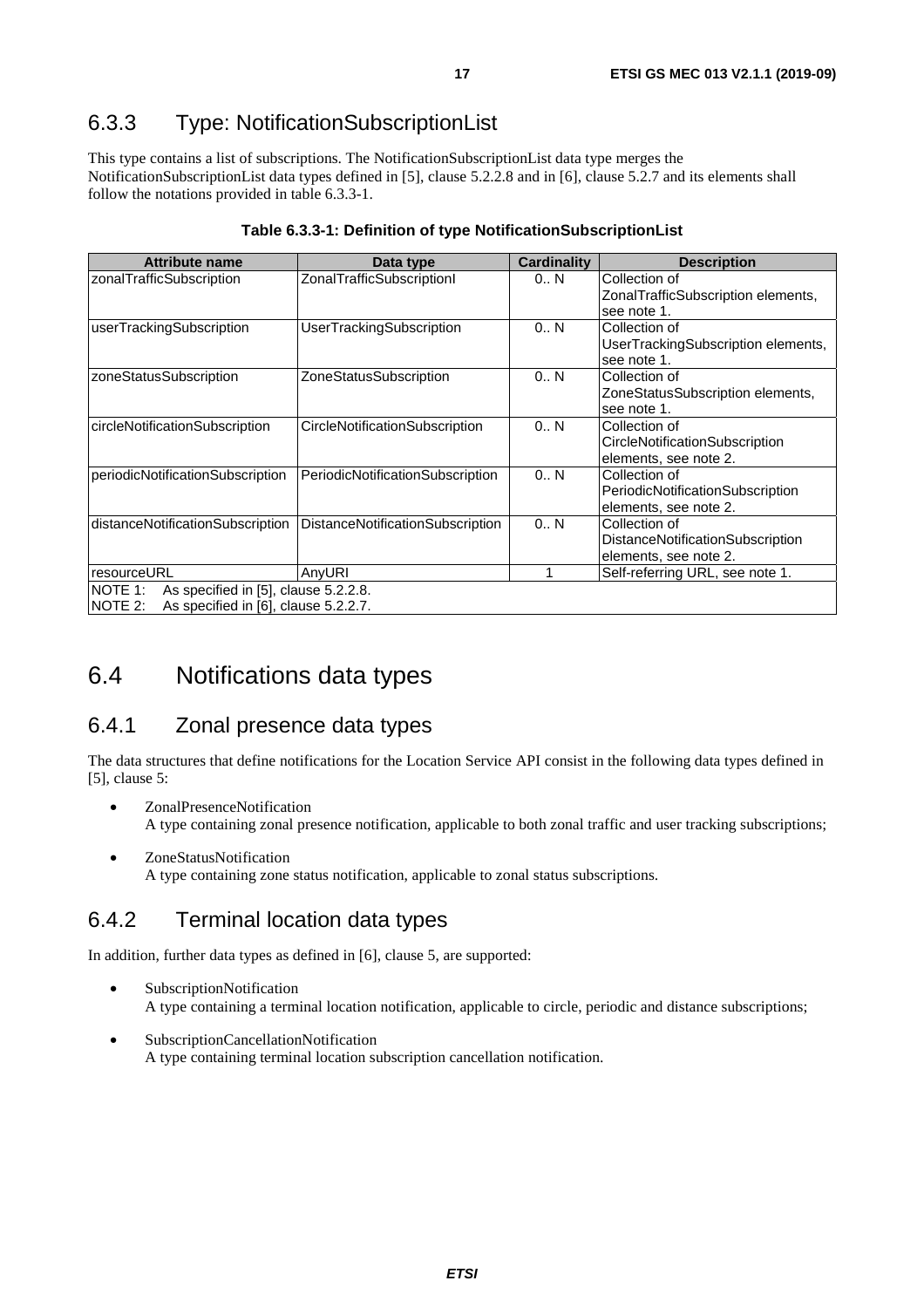## <span id="page-17-0"></span>6.5.1 Introduction

This clause defines data structures that are referenced from data structures defined in the previous clauses, but can neither be resource representations nor bound to any pub/sub mechanism.

## 6.5.2 Type: TimeStamp

This type represents a time stamp.

| Table 6.5.2-1: Attributes of type TimeStamp |  |
|---------------------------------------------|--|
|                                             |  |

| Attribute name | Data type          | <b>Cardinality</b> | <b>Description</b>                                   |
|----------------|--------------------|--------------------|------------------------------------------------------|
| seconds        | Uint <sub>32</sub> |                    | The seconds part of the time. Time is defined as     |
|                |                    |                    | Unix-time since January 1, 1970, 00:00:00 UTC.       |
| InanoSeconds   | Uint <sub>32</sub> |                    | The nanoseconds part of the time. Time is defined as |
|                |                    |                    | Unix-time since January 1, 1970, 00:00:00 UTC.       |

## 6.5.3 Type: LocationInfo

This data type extends the LocationInfo data type defined in [\[5](#page-5-0)], clause 5.2.2.5, and its elements shall follow the notations provided in table 6.5.3-1. The World Geodetic System 1984 (WGS 84) [\[13\]](#page-6-0) shall be used as the base coordinate reference system for the coding of location information. The listed attributes are aligned to those defined for the Universal Geographical Area Description (GAD) specified in ETSI TS 123 032 [[14\]](#page-6-0). However, attributes are not limited to the reporting of location information obtained from a 3GPP based access network. For instance, location information from WLAN may also include uncertainty information [[15](#page-6-0)]. In addition, the source of the location information is not limited to GNSS reports from the end user device and may be provided an entity associated with the underlying access network, or even by a specific MEC application.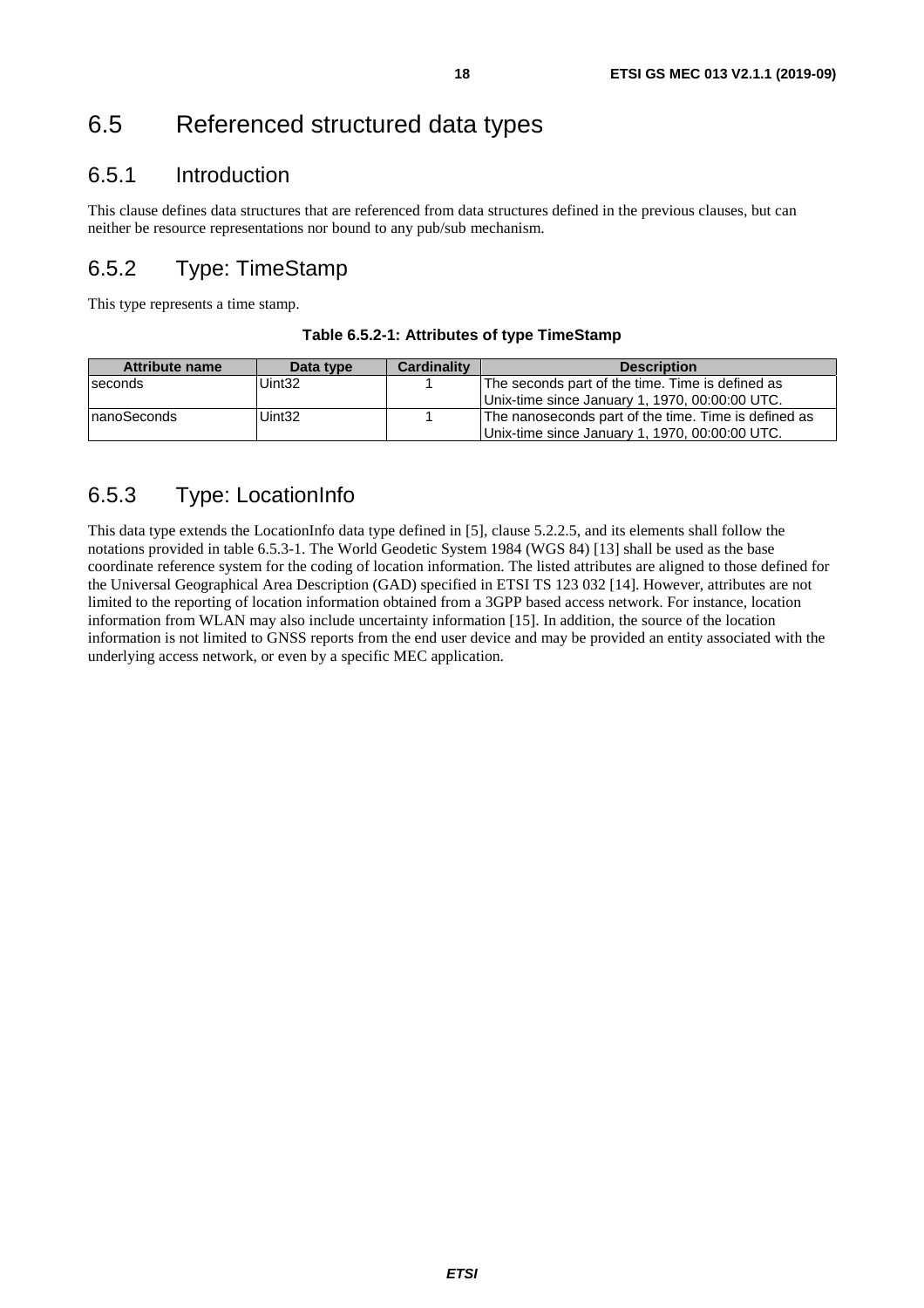<span id="page-18-0"></span>

| latitude<br>Float<br>1N<br>Cardinality greater than one only if "shape" equals 7.<br>Location longitude, expressed in the range -180° to +180°.<br>longitude<br>1N<br>Float<br>Cardinality greater than one only if "shape" equals 7.<br>Location altitude relative to the WGS84 ellipsoid surface.<br>altitude<br>Float<br>01<br>UnsignedInt<br>0.1<br>Horizontal accuracy / (semi-major) uncertainty of location<br>accuracy<br>provided in meters, as defined in [14]. Present only if "shape"<br>equals 4, 5 or 6<br>0.1<br>Horizontal accuracy / (semi-major) uncertainty of location<br>accuracySemiMinor<br>UnsignedInt<br>provided in meters, as defined in [14]. Present only if "shape"<br>equals 4, 5 or 6<br>accuracyAltitude<br>UnsignedInt<br>0.1<br>defined in [14]. Present only if "shape" equals 3 or 4<br>Angle of orientation of the major axis, expressed in the range 0°<br>UnsignedInt<br>0.1<br>orientationMajorAxis<br><b>UnsignedInt</b><br>0.1<br>Confidence by which the position of a target entity is known to<br>confidence<br>defined in [14]. Present only if "shape" equals 1, 4 or 6<br>Present only if "shape" equals 6<br>0.1<br>innerRadius<br>UnsignedInt<br>uncertaintyRadius<br>UnsignedInt<br>01<br>Present only if "shape" equals 6<br>UnsignedInt<br>Present only if "shape" equals 6<br>offsetAngle<br>0.1<br>includedAngle<br>UnsignedInt<br>0.1<br>Present only if "shape" equals 6<br>Shape information, as detailed in [14], associated with the<br>shape<br>Enum<br>1<br>(inlined)<br>reported location coordinate:<br>$1 = ELLIPSOID_ARC$<br>2 = ELLIPSOID POINT<br>3 = ELLIPSOID_POINT_ALTITUDE<br>4 = ELLIPSOID_POINT_ALTITUDE_UNCERT_ELLIPSOID<br>5 = ELLIPSOID_POINT_UNCERT_CIRCLE<br>6 = ELLIPSOID_POINT_UNCERT_ELLIPSE<br>7 = POLYGON<br>Structure with attributes relating to the target entity's velocity, as<br>01<br>velocity<br><b>Structure</b><br>(inlined)<br>defined in [14].<br>Velocity information, as detailed in [14], associated with the<br>>velocityType<br>Enum<br>1<br>reported location coordinate:<br>(inlined)<br>1 = HORIZONTAL<br>2 = HORIZONTAL_VERTICAL<br>3 = HORIZONTAL_UNCERT<br>4 = HORIZONTAL_VERTICAL_UNCERT<br>Bearing, expressed in the range 0° to 360°, as defined in [14].<br>UnsignedInt<br>$\mathbf{1}$<br>>bearing<br>>horizontalSpeed<br>UnsignedInt<br>$\mathbf{1}$<br>Horizontal speed, expressed in km/h and defined in [14].<br>Horizontal uncertainty, as defined in [14]. Present only if<br>01<br>UnsignedInt<br>>uncertainty<br>"velocityType" equals 3 or 4<br>0.1<br>>verticalSpeed<br>Int<br>only if "velocityType" equals 2 or 4<br>Vertical uncertainty, as defined in [14]. Present only if<br>>verticalUncertainty<br>UnsignedInt<br>0.1 | <b>Attribute name</b> | Data type | <b>Cardinality</b> | <b>Description</b>                                                 |
|-----------------------------------------------------------------------------------------------------------------------------------------------------------------------------------------------------------------------------------------------------------------------------------------------------------------------------------------------------------------------------------------------------------------------------------------------------------------------------------------------------------------------------------------------------------------------------------------------------------------------------------------------------------------------------------------------------------------------------------------------------------------------------------------------------------------------------------------------------------------------------------------------------------------------------------------------------------------------------------------------------------------------------------------------------------------------------------------------------------------------------------------------------------------------------------------------------------------------------------------------------------------------------------------------------------------------------------------------------------------------------------------------------------------------------------------------------------------------------------------------------------------------------------------------------------------------------------------------------------------------------------------------------------------------------------------------------------------------------------------------------------------------------------------------------------------------------------------------------------------------------------------------------------------------------------------------------------------------------------------------------------------------------------------------------------------------------------------------------------------------------------------------------------------------------------------------------------------------------------------------------------------------------------------------------------------------------------------------------------------------------------------------------------------------------------------------------------------------------------------------------------------------------------------------------------------------------------------------------------------------------------------------------------------------------------------------------------------------------------------------------------|-----------------------|-----------|--------------------|--------------------------------------------------------------------|
|                                                                                                                                                                                                                                                                                                                                                                                                                                                                                                                                                                                                                                                                                                                                                                                                                                                                                                                                                                                                                                                                                                                                                                                                                                                                                                                                                                                                                                                                                                                                                                                                                                                                                                                                                                                                                                                                                                                                                                                                                                                                                                                                                                                                                                                                                                                                                                                                                                                                                                                                                                                                                                                                                                                                                           |                       |           |                    | Location latitude, expressed in the range -90° to +90°.            |
|                                                                                                                                                                                                                                                                                                                                                                                                                                                                                                                                                                                                                                                                                                                                                                                                                                                                                                                                                                                                                                                                                                                                                                                                                                                                                                                                                                                                                                                                                                                                                                                                                                                                                                                                                                                                                                                                                                                                                                                                                                                                                                                                                                                                                                                                                                                                                                                                                                                                                                                                                                                                                                                                                                                                                           |                       |           |                    |                                                                    |
|                                                                                                                                                                                                                                                                                                                                                                                                                                                                                                                                                                                                                                                                                                                                                                                                                                                                                                                                                                                                                                                                                                                                                                                                                                                                                                                                                                                                                                                                                                                                                                                                                                                                                                                                                                                                                                                                                                                                                                                                                                                                                                                                                                                                                                                                                                                                                                                                                                                                                                                                                                                                                                                                                                                                                           |                       |           |                    |                                                                    |
|                                                                                                                                                                                                                                                                                                                                                                                                                                                                                                                                                                                                                                                                                                                                                                                                                                                                                                                                                                                                                                                                                                                                                                                                                                                                                                                                                                                                                                                                                                                                                                                                                                                                                                                                                                                                                                                                                                                                                                                                                                                                                                                                                                                                                                                                                                                                                                                                                                                                                                                                                                                                                                                                                                                                                           |                       |           |                    |                                                                    |
|                                                                                                                                                                                                                                                                                                                                                                                                                                                                                                                                                                                                                                                                                                                                                                                                                                                                                                                                                                                                                                                                                                                                                                                                                                                                                                                                                                                                                                                                                                                                                                                                                                                                                                                                                                                                                                                                                                                                                                                                                                                                                                                                                                                                                                                                                                                                                                                                                                                                                                                                                                                                                                                                                                                                                           |                       |           |                    |                                                                    |
|                                                                                                                                                                                                                                                                                                                                                                                                                                                                                                                                                                                                                                                                                                                                                                                                                                                                                                                                                                                                                                                                                                                                                                                                                                                                                                                                                                                                                                                                                                                                                                                                                                                                                                                                                                                                                                                                                                                                                                                                                                                                                                                                                                                                                                                                                                                                                                                                                                                                                                                                                                                                                                                                                                                                                           |                       |           |                    | Altitude accuracy / uncertainty of location provided in meters, as |
|                                                                                                                                                                                                                                                                                                                                                                                                                                                                                                                                                                                                                                                                                                                                                                                                                                                                                                                                                                                                                                                                                                                                                                                                                                                                                                                                                                                                                                                                                                                                                                                                                                                                                                                                                                                                                                                                                                                                                                                                                                                                                                                                                                                                                                                                                                                                                                                                                                                                                                                                                                                                                                                                                                                                                           |                       |           |                    | to 180°, as defined in [14]. Present only if "shape" equals 4 or 6 |
|                                                                                                                                                                                                                                                                                                                                                                                                                                                                                                                                                                                                                                                                                                                                                                                                                                                                                                                                                                                                                                                                                                                                                                                                                                                                                                                                                                                                                                                                                                                                                                                                                                                                                                                                                                                                                                                                                                                                                                                                                                                                                                                                                                                                                                                                                                                                                                                                                                                                                                                                                                                                                                                                                                                                                           |                       |           |                    | be within the shape description, expressed as a percentage and     |
|                                                                                                                                                                                                                                                                                                                                                                                                                                                                                                                                                                                                                                                                                                                                                                                                                                                                                                                                                                                                                                                                                                                                                                                                                                                                                                                                                                                                                                                                                                                                                                                                                                                                                                                                                                                                                                                                                                                                                                                                                                                                                                                                                                                                                                                                                                                                                                                                                                                                                                                                                                                                                                                                                                                                                           |                       |           |                    |                                                                    |
|                                                                                                                                                                                                                                                                                                                                                                                                                                                                                                                                                                                                                                                                                                                                                                                                                                                                                                                                                                                                                                                                                                                                                                                                                                                                                                                                                                                                                                                                                                                                                                                                                                                                                                                                                                                                                                                                                                                                                                                                                                                                                                                                                                                                                                                                                                                                                                                                                                                                                                                                                                                                                                                                                                                                                           |                       |           |                    |                                                                    |
|                                                                                                                                                                                                                                                                                                                                                                                                                                                                                                                                                                                                                                                                                                                                                                                                                                                                                                                                                                                                                                                                                                                                                                                                                                                                                                                                                                                                                                                                                                                                                                                                                                                                                                                                                                                                                                                                                                                                                                                                                                                                                                                                                                                                                                                                                                                                                                                                                                                                                                                                                                                                                                                                                                                                                           |                       |           |                    |                                                                    |
|                                                                                                                                                                                                                                                                                                                                                                                                                                                                                                                                                                                                                                                                                                                                                                                                                                                                                                                                                                                                                                                                                                                                                                                                                                                                                                                                                                                                                                                                                                                                                                                                                                                                                                                                                                                                                                                                                                                                                                                                                                                                                                                                                                                                                                                                                                                                                                                                                                                                                                                                                                                                                                                                                                                                                           |                       |           |                    |                                                                    |
|                                                                                                                                                                                                                                                                                                                                                                                                                                                                                                                                                                                                                                                                                                                                                                                                                                                                                                                                                                                                                                                                                                                                                                                                                                                                                                                                                                                                                                                                                                                                                                                                                                                                                                                                                                                                                                                                                                                                                                                                                                                                                                                                                                                                                                                                                                                                                                                                                                                                                                                                                                                                                                                                                                                                                           |                       |           |                    |                                                                    |
|                                                                                                                                                                                                                                                                                                                                                                                                                                                                                                                                                                                                                                                                                                                                                                                                                                                                                                                                                                                                                                                                                                                                                                                                                                                                                                                                                                                                                                                                                                                                                                                                                                                                                                                                                                                                                                                                                                                                                                                                                                                                                                                                                                                                                                                                                                                                                                                                                                                                                                                                                                                                                                                                                                                                                           |                       |           |                    |                                                                    |
|                                                                                                                                                                                                                                                                                                                                                                                                                                                                                                                                                                                                                                                                                                                                                                                                                                                                                                                                                                                                                                                                                                                                                                                                                                                                                                                                                                                                                                                                                                                                                                                                                                                                                                                                                                                                                                                                                                                                                                                                                                                                                                                                                                                                                                                                                                                                                                                                                                                                                                                                                                                                                                                                                                                                                           |                       |           |                    |                                                                    |
|                                                                                                                                                                                                                                                                                                                                                                                                                                                                                                                                                                                                                                                                                                                                                                                                                                                                                                                                                                                                                                                                                                                                                                                                                                                                                                                                                                                                                                                                                                                                                                                                                                                                                                                                                                                                                                                                                                                                                                                                                                                                                                                                                                                                                                                                                                                                                                                                                                                                                                                                                                                                                                                                                                                                                           |                       |           |                    |                                                                    |
|                                                                                                                                                                                                                                                                                                                                                                                                                                                                                                                                                                                                                                                                                                                                                                                                                                                                                                                                                                                                                                                                                                                                                                                                                                                                                                                                                                                                                                                                                                                                                                                                                                                                                                                                                                                                                                                                                                                                                                                                                                                                                                                                                                                                                                                                                                                                                                                                                                                                                                                                                                                                                                                                                                                                                           |                       |           |                    |                                                                    |
|                                                                                                                                                                                                                                                                                                                                                                                                                                                                                                                                                                                                                                                                                                                                                                                                                                                                                                                                                                                                                                                                                                                                                                                                                                                                                                                                                                                                                                                                                                                                                                                                                                                                                                                                                                                                                                                                                                                                                                                                                                                                                                                                                                                                                                                                                                                                                                                                                                                                                                                                                                                                                                                                                                                                                           |                       |           |                    |                                                                    |
|                                                                                                                                                                                                                                                                                                                                                                                                                                                                                                                                                                                                                                                                                                                                                                                                                                                                                                                                                                                                                                                                                                                                                                                                                                                                                                                                                                                                                                                                                                                                                                                                                                                                                                                                                                                                                                                                                                                                                                                                                                                                                                                                                                                                                                                                                                                                                                                                                                                                                                                                                                                                                                                                                                                                                           |                       |           |                    | Vertical speed, expressed in km/h and defined in [14]. Present     |
|                                                                                                                                                                                                                                                                                                                                                                                                                                                                                                                                                                                                                                                                                                                                                                                                                                                                                                                                                                                                                                                                                                                                                                                                                                                                                                                                                                                                                                                                                                                                                                                                                                                                                                                                                                                                                                                                                                                                                                                                                                                                                                                                                                                                                                                                                                                                                                                                                                                                                                                                                                                                                                                                                                                                                           |                       |           |                    | "velocityType" equals 4                                            |

**Table 6.5.3-1: Definition of type LocationInfo** 

## 6.6 Mapping of Identifiers

## 6.6.1 accessPointId

With respect to identifiers assigned to access points in a cellular deployment, the accessPointId shall equal to an E-CGI concatenated with a Cell Portion ID as defined in ETSI TS 129 171 [\[8](#page-5-0)], i.e.:

•  $\text{accessPointId} = \langle E\text{-CGI} \rangle \langle \text{Cell} \rangle$  Portion ID>,

where the Cell Portion ID may not exist, if the cell does not contain portions.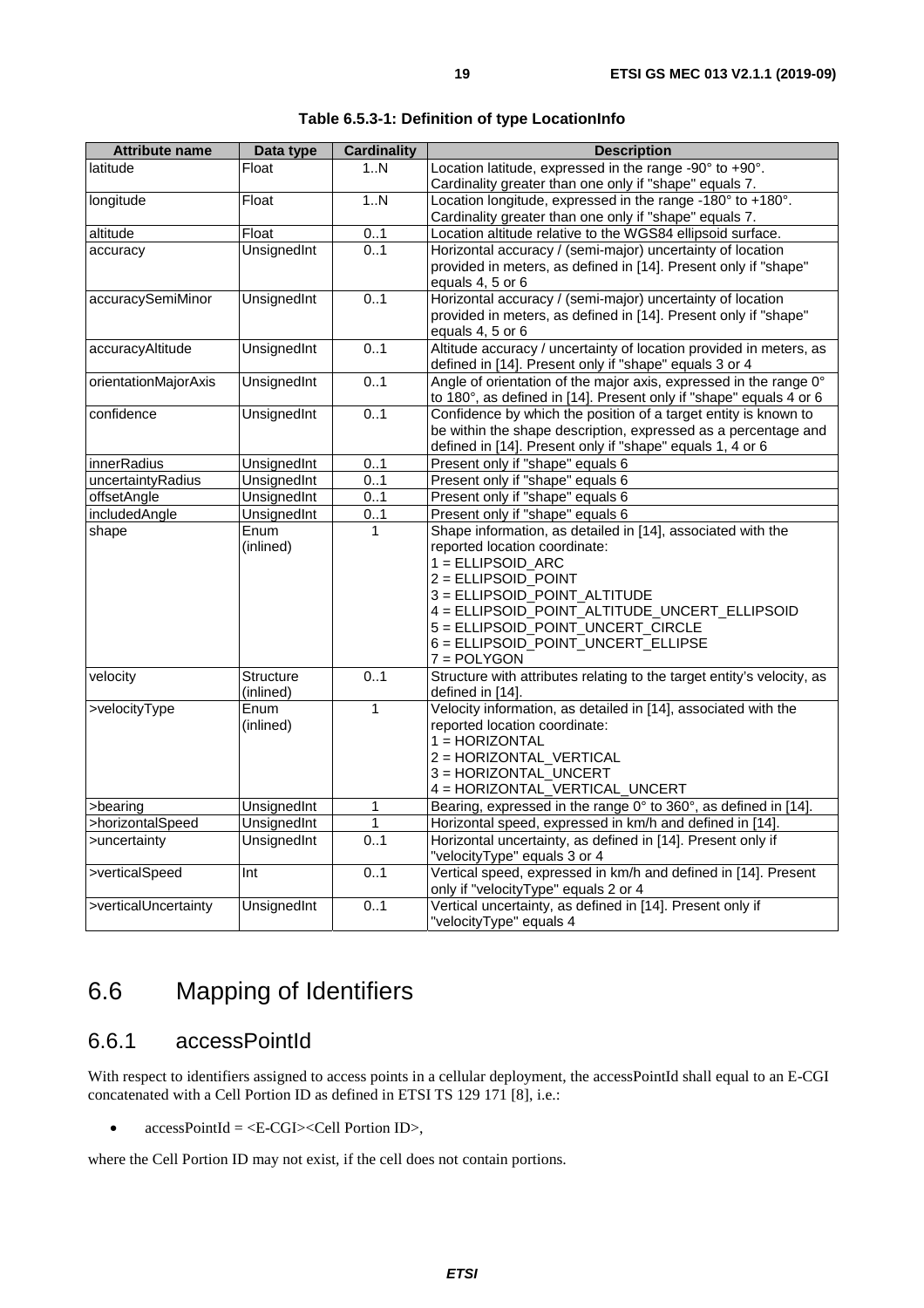### <span id="page-19-0"></span>6.6.2 userId

The Location Service allows using the UE's IP address as a user identifier. The OMA API [\[5](#page-5-0)] does not explicitly list IP address as a user identifier option (i.e. as part of the "address" Element of UserInfo). Therefore to satisfy the requirements of the Location Service, if a user identifier of type anyURI is in the form of an IP address, the "acr" scheme shall be used, followed by the UE's IP address, i.e.:

 $address = acr: < UE's IP address$ .

where the format of the UE's IP address shall be an IP literal encapsulated within square brackets or an IPv4 address in dotted-decimal form.

NOTE: The "acr" scheme can also be used to convey user identifiers other than an IP address, e.g. an alias.

## 7 API definition

## 7.1 Introduction

This clause defines the resources and operations of the Location Service API.

The resources and the operations defined by the Open Mobile Alliance Zonal Presence API [\[5](#page-5-0)] and Terminal Location API [[6](#page-5-0)] are reused. The relation with the resources defined in [\[5](#page-5-0)] and [[6](#page-5-0)] and those used in this API is described in clause 7.2. The application instructions in clause 7.3 describe the mapping between the service descriptions of the MEC Location Service API (refer to clause 5) and the operations of the OMA Zonal Presence API [\[5](#page-5-0)] and of the OMA Terminal Location API [[6\]](#page-5-0).

## 7.2 Global definitions and relation with OMA resources

All the resources defined in [[5\]](#page-5-0), clause 6 and in [[6\]](#page-5-0), clause 6 are used in this API.

The "URL Base URL" defined in [[5](#page-5-0)] as:

#### **http://{serverRoot}/zonalPresence/{apiVersion}/{zoneOwnerId}**

and defined in [\[6\]](#page-5-0) as:

#### **http://{serverRoot}/location/{apiVersion}**

shall be replaced by the following URI root:

#### **{apiRoot}/location/{apiVersion}/**

"apiRoot" is discovered using the service registry, it includes the scheme ("http" or "https"), host and optional port, and an optional prefix string. The "apiVersion" shall be set to "v2" for the current version of the specification. It includes the scheme ("http" or "https"), host and optional port, and an optional prefix string. The API shall support HTTP over TLS (also known as HTTPS, defined in IETF RFC 2818 [\[9](#page-5-0)]). TLS version 1.2 as defined in IETF RFC 5246 [[10](#page-5-0)] shall be supported. HTTP without TLS is not recommended.

All resource URIs defined in [[5\]](#page-5-0), clause 6 and in [[6\]](#page-5-0), clause 6 are re-defined for this API relative to the above root URI, with the addition of "/queries" following "/{apiVersion}" for the query related resources defined in [\[5](#page-5-0)]. Therefore, the URI variable "serverRoot" defined for the resources in [[5\]](#page-5-0) and [[6](#page-5-0)] are not used in this API, and shall be discarded. In addition, "zoneOwnerId" defined for the resources in [[5](#page-5-0)] is not used in this API, and shall also be discarded.

The content format of JSON shall be supported and signalled by setting the content type header to "application/json".

This API supports additional application-related error information to be provided in the HTTP response when an error occurs. See clause 7.15 of ETSI GS MEC 009 [[4\]](#page-5-0) for more information.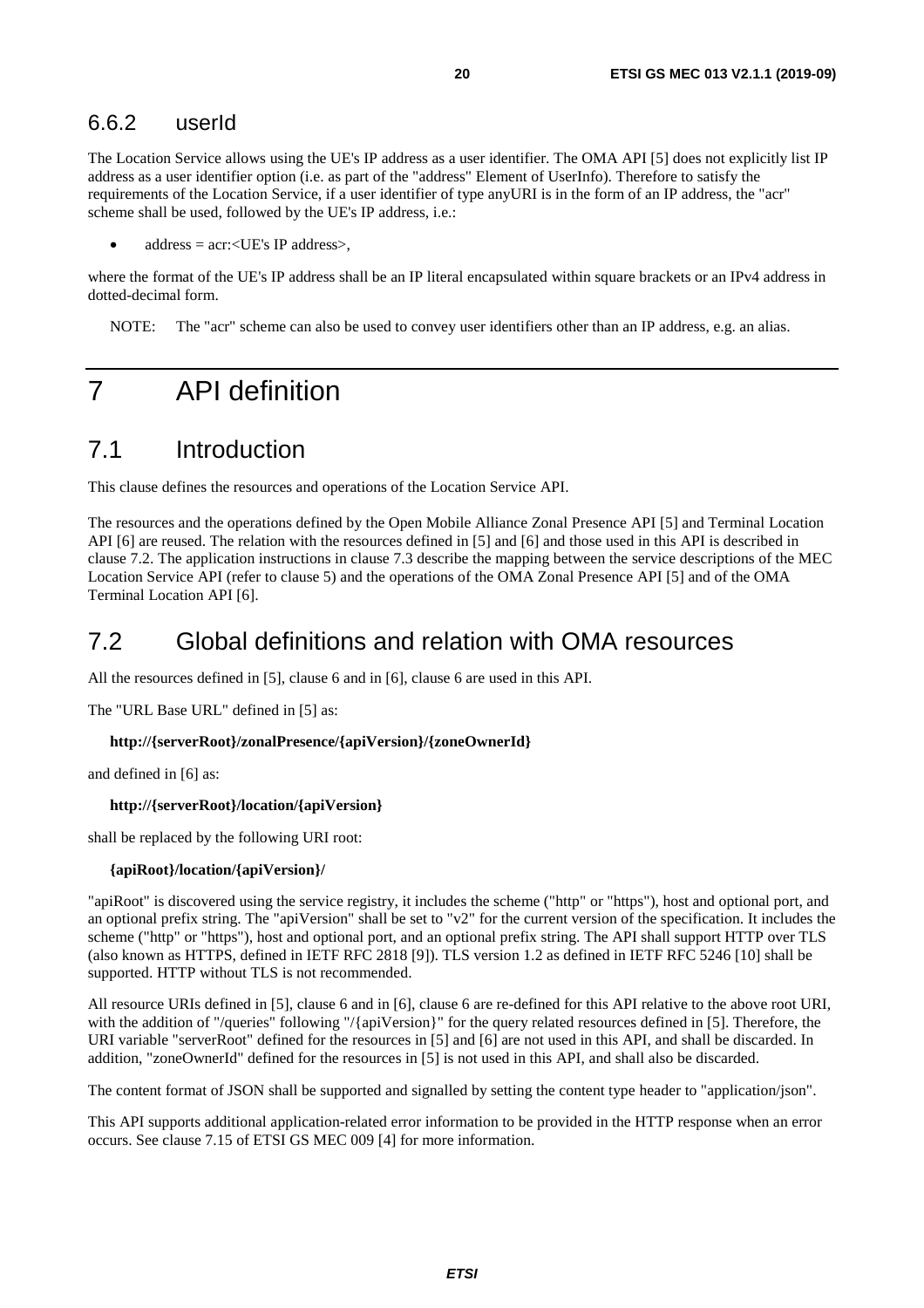<span id="page-20-0"></span>This API shall require the use of the OAuth 2.0 client credentials grant type according to IETF RFC 6749 [\[11](#page-5-0)] with bearer tokens according to IETF RFC 6750 [\[12\]](#page-6-0). See ETSI GS MEC 009 [[4\]](#page-5-0), clause 7.16 for more information. How the token endpoint and client credentials are provisioned into the MEC applications is out of scope of the present document.

The resource URI structure presented in [[5](#page-5-0)], clause 5.1 and in [[6](#page-5-0)] clause 5.1 and the summary tables therein shall apply for this API as well, except for the URI root, which shall be replaced by the one defined above and the addition of "/queries" where applicable. The resulting resource tree is illustrated in figure 7.2-1.



**Figure 7.2-1: Resource URI structure of the Location API** 

## 7.3 Mapping of services to API functions

### 7.3.1 Introduction

This clause describes how the resources and operations defined by the OMA Zonal Presence API [\[5](#page-5-0)] and by the OMA Terminal Location API [[6\]](#page-5-0) shall be used in order to realize the operations of the present API.

### 7.3.2 UE Location Lookup

### 7.3.2.1 Definition

The UE Location Lookup (clause 5.3.2) of a specific UE or a group of UEs shall be realized by requesting the resource "User list" defined in [[5\]](#page-5-0), clause 6.5 and applying the "GET" method defined in [\[5](#page-5-0)], clause 6.5.3.

The request URI shall be:

#### **{apiRoot}/location/v2/users**

where {apiRoot} is defined in clause 7.2.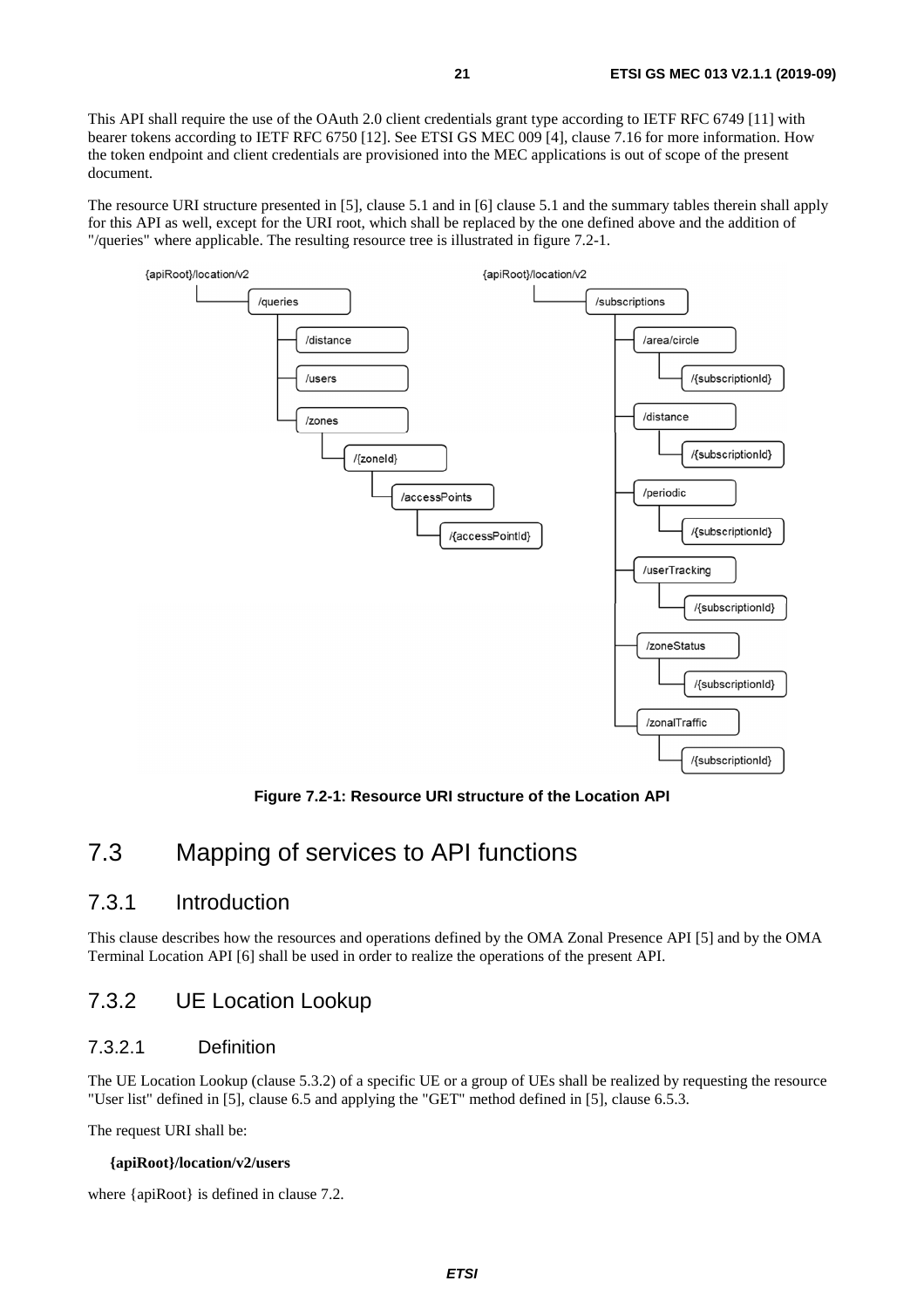<span id="page-21-0"></span>The "GET" method defined in [\[5](#page-5-0)], clause 6.5.3 shall support the URI query parameters indicated in table 7.3.2.1-1, which is obtained by extending the table specified in [[5](#page-5-0)], clause 6.5.3.

**Table 7.3.2.1-1: URI query parameters supported by the GET method on the "User List" resource** 

| <b>Name</b>                                                                                                                                           | Data type | <b>Cardinality</b> | <b>Remarks</b>                                                          |  |
|-------------------------------------------------------------------------------------------------------------------------------------------------------|-----------|--------------------|-------------------------------------------------------------------------|--|
| zoneld                                                                                                                                                | String    | 0N                 | Identifier of zone (e.g. zone001)                                       |  |
| laccessPointId                                                                                                                                        | String    | 0N                 | Identifier of access point (e.g.<br>0010100000000000000000000000000001) |  |
| address                                                                                                                                               | AnvUri    | 10N                | Address of users (e.g. 'sip' URI, 'tel' URI, 'acr' URI). See note.      |  |
| NOTE:<br>In order to perform the UE Location Lookup for a specific UE or a group of specific UEs, the filtering<br>parameter "address" shall be used. |           |                    |                                                                         |  |

The response shall contain an instance of the UserInfo data type, associated to the user that matches with the address provided in the request URI. If no locationInfo or contextLocationInfo sub-elements are included in the returned UserInfo instance, then the location may be inferred from the resource "Individual access point information" ([\[5\]](#page-5-0), clause 6.4), requested using the accessPointId sub-element included in UserInfo as variable in the request URI of the "Individual access point information" resource.

### 7.3.2.2 Example: Two steps method to retrieve the geographical coordinates of an access point a specific user is connected to (informative)

In this example, the client issues a request to fetch the user location of a certain user identified by its IP address. If the UserInfo element in the response contains any of the locationInfo or contextLocationInfo sub-elements, then the procedure may stop, otherwise an additional request for the access point information may be issued.

#### Request 1

```
GET /exampleAPI/location/v2/users?address=acr%3A10.0.0.1 HTTP/1.1 
Host: example.com 
Accept: application/json
```
#### Response 1

```
HTTP/1.1 200 OK 
Date: Sun, 01 Jan 2017 00:38:59 GMT 
Content-Type: application/json 
Content-Length: nnnn 
{"userInfo": { 
 "address": "acr:10.0.0.1", 
     "accessPointId": "001010000000000000000000000000001", 
     "zoneId": "zone01", 
     "resourceURL": "http://example.com/exampleAPI/location/v2/users?address=acr%3A10.0.0.1" 
     "timestamp": { 
         "seconds": 1483231138, 
         "nanoSeconds": 0 
}}}
```
#### Request 2

GET /exampleAPI/location/v2/zones/zone01/accessPoints/001010000000000000000000000000001 HTTP/1.1 Host: example.com Accept: application/json

#### Response 2

```
HTTP/1.1 200 OK 
Date: Sun, 01 Jan 2017 00:38:59 GMT 
Content-Type: application/json 
Content-Length: nnnn 
{"accessPointInfo": { 
     "accessPointId": "001010000000000000000000000000001", 
 "locationInfo": { 
 "latitude": "80.123", 
         "longitude": "70.123", 
         "altitude": "10.0", 
         "accuracy": "0" 
     },
```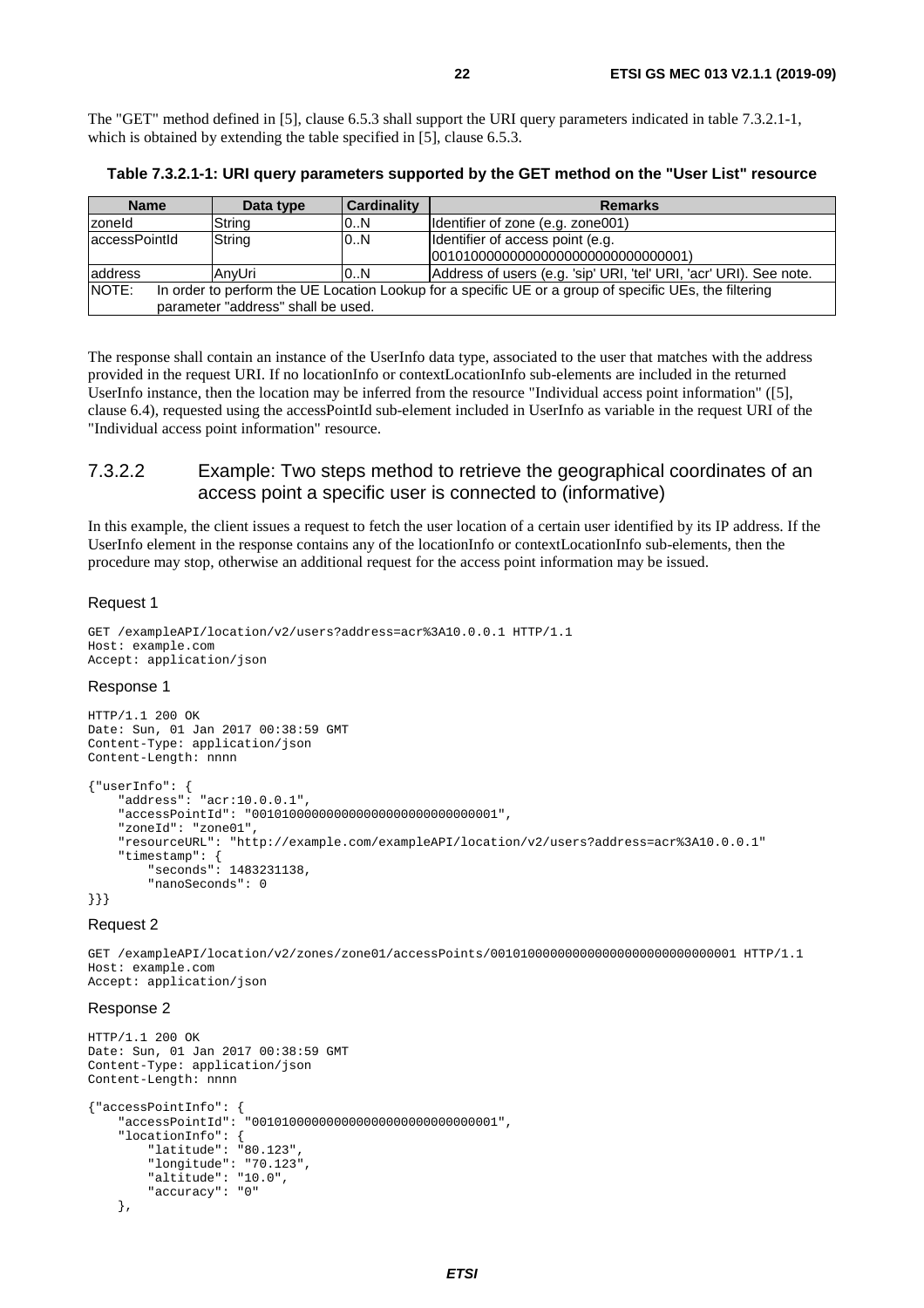```
 "connectionType": "Macro", 
     "operationStatus": "Serviceable", 
     "numberOfUsers": "15", 
     "interestRealm": "LA", 
     "resourceURL": "http://example.com/exampleAPI/location/v2/zones/zone01/accessPoints/ap001" 
}}
```
## 7.3.3 UE Information Lookup

#### 7.3.3.1 Definition

The UE Information Lookup (clause 5.3.3) shall be realized by requesting the resource "User list" defined in [[5](#page-5-0)], clause 6.5 and applying the "GET" method defined in [[5\]](#page-5-0), clause 6.5.3.

The request URI shall be:

#### **{apiRoot}/location/v2/users**

where {apiRoot} is defined in clause 7.2.

The request may be further refined by filtering the request URI by using the "zoneId" and/or the "accessPointId" query parameters, as defined in table 7.3.2.1-1.

The response shall contain an instance of the UserList data type, which in turn includes all the UserInfo instances that match the filtering criteria specified in the request.

#### 7.3.3.2 Example: Retrieve UE Information for all the users (informative)

In this example, the client issues a request to retrieve a list of all the users connected to all the access points associated to all the zones.

#### Request

```
GET /exampleAPI/location/v2/users HTTP/1.1 
Host: example.com [5] 
Accept: application/json
```
#### Response

```
HTTP/1.1 200 OK 
Date: Sun, 01 Jan 2017 00:38:59 GMT 
Content-Type: application/json 
Content-Length: nnnn 
{"userList": { 
   "user": [ 
     { 
       "address": "acr:10.0.0.1", 
       "accessPointId": "001010000000000000000000000000001", 
       "zoneId": "zone01", 
       "resourceURL": "http://example.com/exampleAPI/location/v2/users?address=acr%3A10.0.0.1" 
       "timestamp": { 
              "seconds": 1483231138, 
              "nanoSeconds": 0 
     }}, 
 { 
       "address": "acr:10.0.0.2", 
       "accessPointId": "001010000000000000000000000000001", 
       "zoneId": "zone01", 
       "resourceURL": "http://example.com/exampleAPI/location/v2/users?address=acr%3A10.0.0.2" 
       "timestamp": { 
              "seconds": 1483231138, 
              "nanoSeconds": 0 
     }}, 
 { 
       "address": "acr:10.0.0.3", 
       "accessPointId": "001010000000000000000000000000002", 
       "zoneId": "zone01", 
       "resourceURL": "http://example.com/exampleAPI/location/v2/users?address=acr%3A10.0.0.3" 
       "timestamp": { 
              "seconds": 1483231138,
```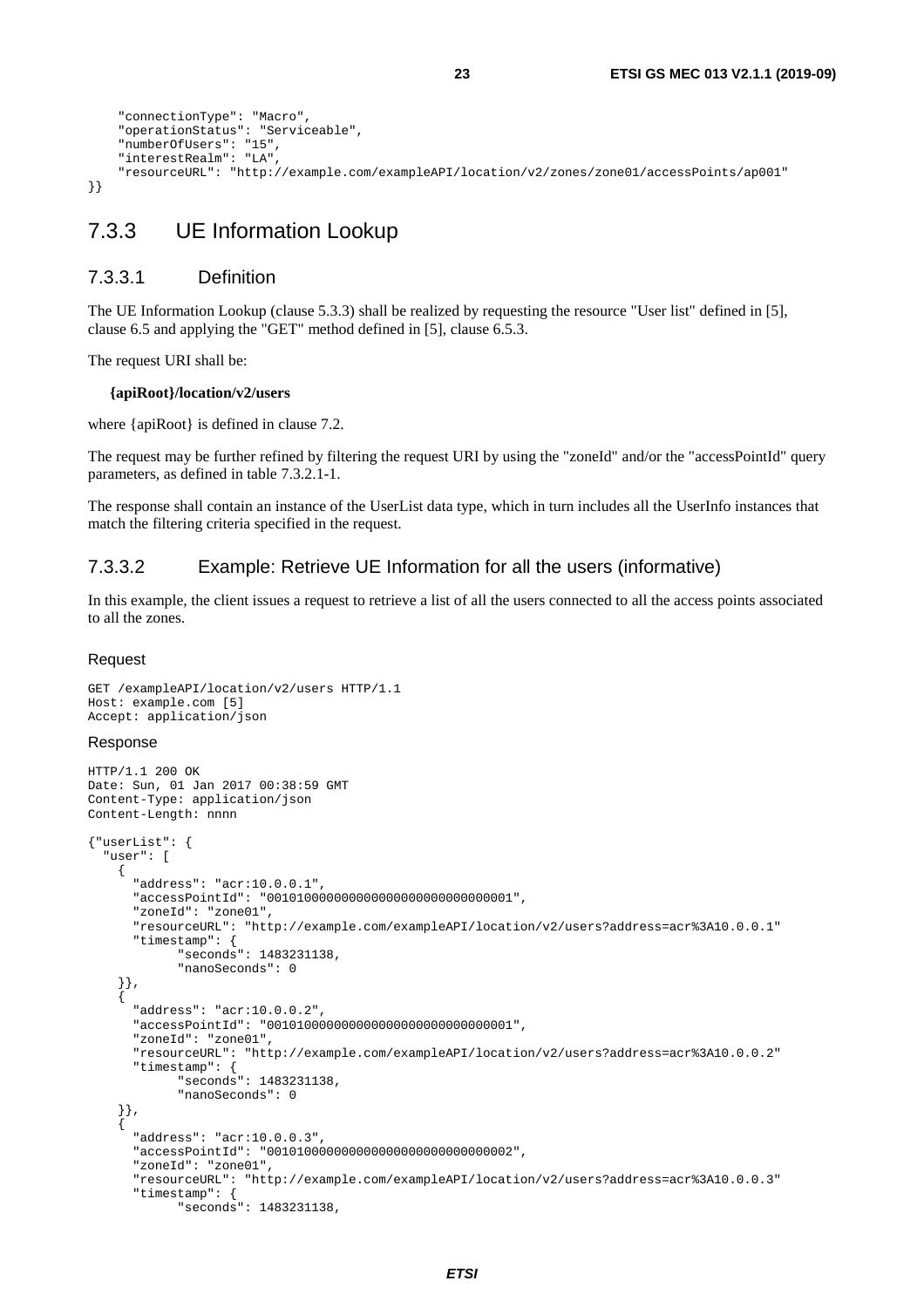```
 "nanoSeconds": 0 
     }}, 
     { 
       "address": "acr:10.0.0.4", 
       "accessPointId": "001010000000000000000000000000004", 
       "zoneId": "zone02", 
       "resourceURL": "http://example.com/exampleAPI/location/v2/users?address=acr%3A10.0.0.4" 
       "timestamp": { 
              "seconds": 1483231138, 
              "nanoSeconds": 0 
     }}, 
 { 
       "address": "acr:10.0.0.5", 
       "accessPointId": "001010000000000000000000000000005", 
       "zoneId": "zone02", 
       "resourceURL": "http://example.com/exampleAPI/location/v2/users?address=acr%3A10.0.0.5" 
       "timestamp": { 
              "seconds": 1483231138, 
              "nanoSeconds": 0 
     }} 
   ], 
  "resourceURL": "http://example.com/exampleAPI/location/v2/users" 
}}
```
### 7.3.3.3 Example: Retrieve UE Information for the users in a zone (informative)

In this example, the client issues a request to retrieve a list of all the users connected to all the access points associated to the zone specified in the request.

#### Request

```
GET /exampleAPI/location/v2/users?zoneId=zone01 HTTP/1.1 
Host: example.com 
Accept: application/json 
Response 
HTTP/1.1 200 OK 
Date: Sun, 01 Jan 2017 00:38:59 GMT
```

```
Content-Type: application/json 
Content-Length: nnnn 
{"userList": { 
   "user": [ 
     { 
       "address": "acr:10.0.0.1", 
       "accessPointId": "001010000000000000000000000000001", 
       "zoneId": "zone01", 
       "resourceURL": "http://example.com/exampleAPI/location/v2/users?address=acr%3A10.0.0.1" 
       "timestamp": { 
              "seconds": 1483231138, 
              "nanoSeconds": 0 
     }}, 
 { 
       "address": "acr:10.0.0.2", 
       "accessPointId": "001010000000000000000000000000001", 
       "zoneId": "zone01", 
       "resourceURL": "http://example.com/exampleAPI/location/v2/users?address=acr%3A10.0.0.2" 
       "timestamp": { 
              "seconds": 1483231138, 
              "nanoSeconds": 0 
     }}, 
 { 
       "address": "acr:10.0.0.3", 
       "accessPointId": "001010000000000000000000000000002", 
       "zoneId": "zone01", 
       "resourceURL": "http://example.com/exampleAPI/location/v2/users?address=acr%3A10.0.0.3" 
       "timestamp": { 
              "seconds": 1483231138, 
              "nanoSeconds": 0 
     }} 
   ], 
  "resourceURL": "http://example.com/exampleAPI/location/v2/users" 
}}
```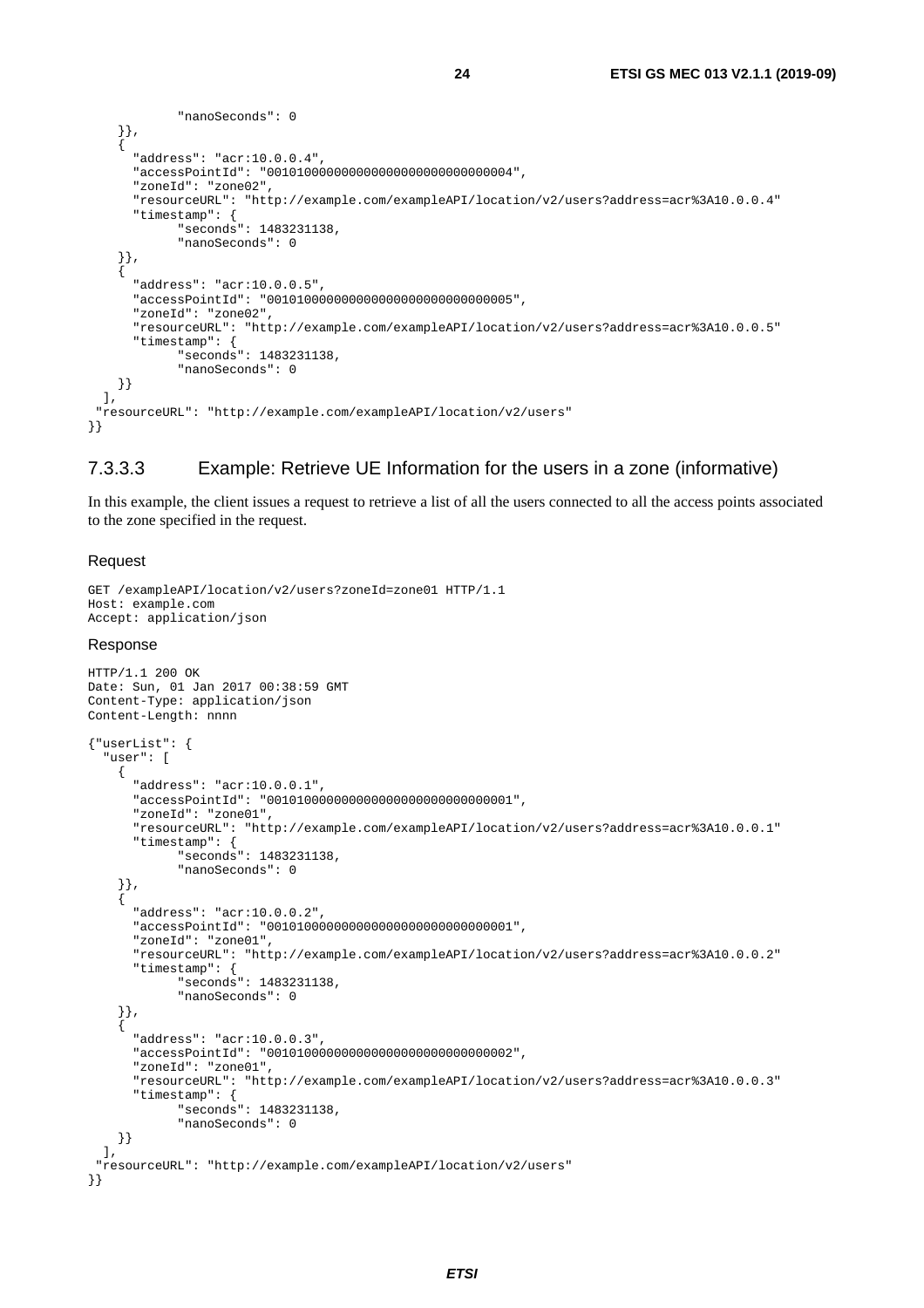### <span id="page-24-0"></span>7.3.3.4 Example: Retrieve UE Information for the users in an access point of a zone (informative)

In this example, the client issues a request to retrieve a list of all the users connected to the access points specified in the request associated to the specified zone.

#### Request

```
GET /exampleAPI/location/v2/users?zoneId=zone01&accessPointId=001010000000000000000000000000001 
HTTP/1.1 
Host: example.com 
Accept: application/json
```
#### Response

```
HTTP/1.1 200 OK 
Date: Sun, 01 Jan 2017 00:38:59 GMT 
Content-Type: application/json 
Content-Length: nnnn 
{"userList": { 
   "user": [ 
     { 
       "address": "acr:10.0.0.1", 
       "accessPointId": "001010000000000000000000000000001", 
       "zoneId": "zone01", 
       "resourceURL": "http://example.com/exampleAPI/location/v2/users?address=acr%3A10.0.0.1" 
       "timestamp": { 
              "seconds": 1483231138, 
              "nanoSeconds": 0 
     }}, 
 { 
       "address": "acr:10.0.0.2", 
       "accessPointId": "001010000000000000000000000000001", 
       "zoneId": "zone01", 
       "resourceURL": "http://example.com/exampleAPI/location/v2/users?address=acr%3A10.0.0.2" 
       "timestamp": { 
              "seconds": 1483231138, 
              "nanoSeconds": 0 
     }} 
   ], 
  "resourceURL": "http://example.com/exampleAPI/location/v2/users" 
}}
```
### 7.3.4 UE Location Subscribe

### 7.3.4.1 Definition

The UE Location Subscribe (clause 5.3.4) shall follow the "User tracking notification" procedure defined in [[5\]](#page-5-0), clause 5.3.3. In order to subscribe, the client shall request the creation of the resource "User tracking change notification subscriptions" defined in [[5\]](#page-5-0), clause 6.9, applying the "POST" method as in [\[5\]](#page-5-0), clause 6.9.5. The request URI shall be:

#### **{apiRoot}/location/v2/subscriptions/userTracking**

where {apiRoot} is defined in clause 7.2.

The request shall contain an instance of the UserTrackingSubscription data type, which includes the address of the user to monitor, and optionally the events intended for tracking (e.g. zone enter, zone exit, zone transfer). The response shall contain an instance of the UserTrackingSubscription data type and the location of the created resource.

NOTE: The subscription may be updated as per the method defined in [[5\]](#page-5-0), clause 5.3.3.

The notification messages sent to a client subscribed to UE Location Subscribe shall follow the notification procedure defined in [[5\]](#page-5-0), clause 6.13, by applying the method "POST" therein, see [\[5\]](#page-5-0), clause 6.13.5. The body of the notification message shall contain an instance of the ZonalPresenceNotification data type.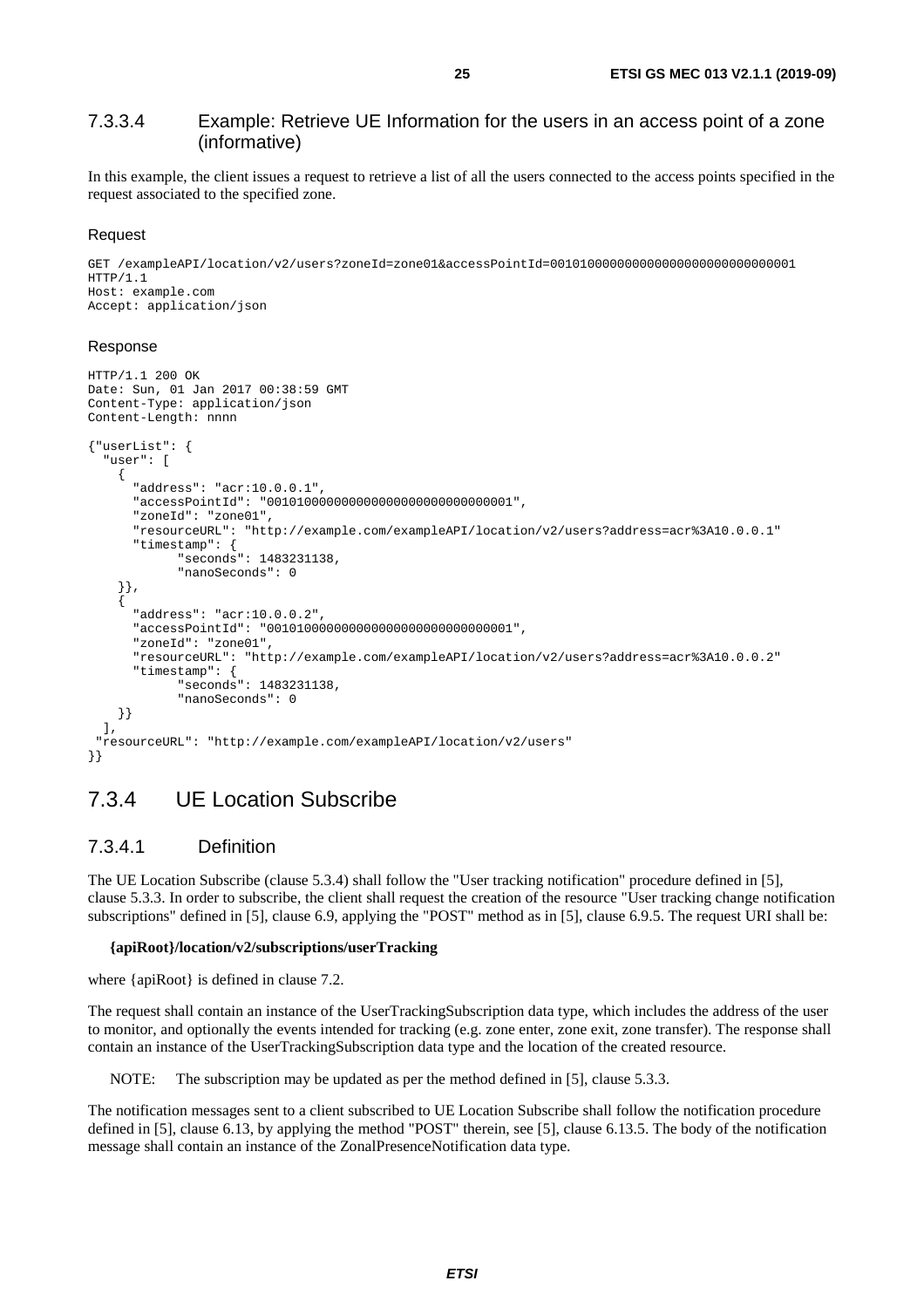#### <span id="page-25-0"></span>7.3.4.2 Example: create a UE Location subscription (informative)

In this example, the client issues a request to create a UE Location subscription for a certain user identified by its IP address. The subscription is meant to receive a notification about the "transferring" user event, i.e. when the requested UE transfers from one access point to another within the zone. If no user event is included in the request, then the subscription is created for all the events (zone enter, zone exit and zone transfer).

#### Request

```
POST /exampleAPI/location/v2/subscriptions/userTracking HTTP/1.1 
Content-Type: application/json 
Content-Length: nnnn 
Accept: application/json 
Host: example.com 
{"userTrackingSubscription": { 
 "clientCorrelator": "0123", 
 "callbackReference": {"notifyURL": "http://clientApp.example.com/location_notifications/123456"}, 
   "address": "acr:10.0.0.1", 
   "userEventCriteria" : "Transferring" 
}}
```
#### Response

```
HTTP/1.1 201 Created 
Content-Type: application/json 
Location: http://example.com/exampleAPI/location/v2/subscriptions/userTracking/subscription123 
Content-Length: nnnn 
Date: Sun, 01 Jan 2017 00:38:59 GMT 
{"userTrackingSubscription": { 
   "clientCorrelator": "0123", 
   "resourceURL": 
              "http://example.com/exampleAPI/location/v2/subscriptions/userTracking/subscription123", 
   "callbackReference": {"notifyURL": "http://clientApp.example.com/location_notifications/123456"}, 
   "address": "acr:10.0.0.1", 
   "userEventCriteria" : "Transferring" 
}}
```
#### 7.3.4.3 Example: client notification about UE Location change (informative)

In this example, the client receives a notification of a location change of the requested UE, identified by its IP address. The notification relates to the "transferring" user event, i.e. when the requested UE transfers from one access point to another within the zone.

#### Request

```
POST /location_notifications/123456 HTTP/1.1 
Content-Type: application/json 
Content-Length: nnnn 
Accept: application/json 
Host: clientApp.example.com 
{"zonalPresenceNotification": { 
   "clientCorrelator": "0123", 
   "zoneId": "zone01", 
   "address": "acr:10.0.0.1", 
 "interestRealm": "LA", 
 "userEventType" : "Transferring" 
   "currentAccessPointId" : "001010000000000000000000000000002", 
   "previousAccessPointId" : "001010000000000000000000000000001", 
   "timestamp": { 
              "seconds": 1483231138, 
              "nanoSeconds": 0}, 
   "link": { 
              "rel": "UserTrackingSubscription", 
              "href": 
               "http://example.com/exampleAPI/location/v2/subscriptions/userTracking/subscription123" 
}}}
```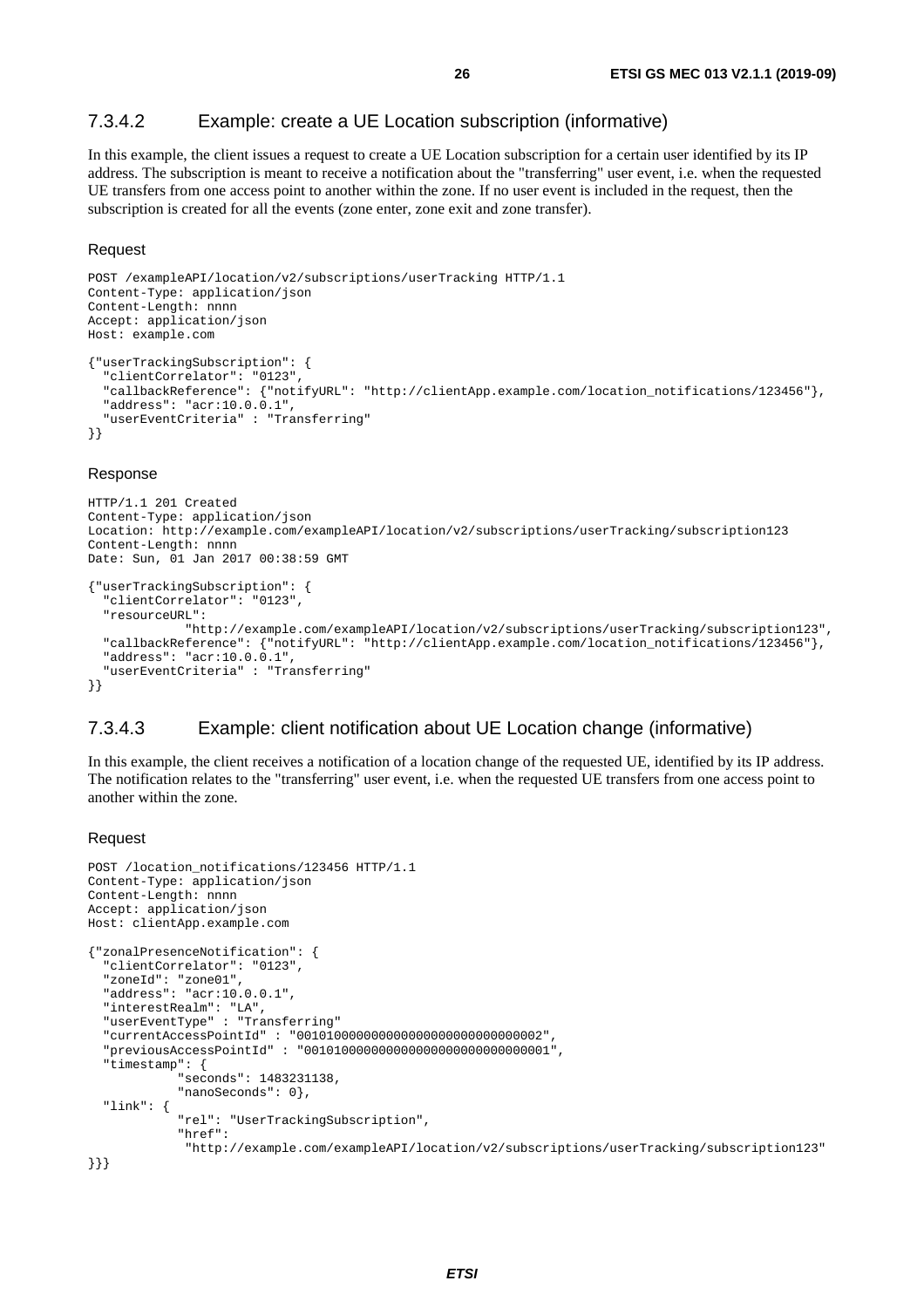#### <span id="page-26-0"></span>Response

HTTP/1.1 204 No Content Date: Sun, 01 Jan 2017 00:38:59 GMT

## 7.3.5 UE Information Subscribe

### 7.3.5.1 Definition

The UE Information Subscribe (clause 5.3.5) shall follow the "Zonal traffic notification" procedure defined in [\[5](#page-5-0)], clause 5.3.2. In order to subscribe, the client shall request the creation of the resource "Zonal traffic change notification subscriptions" defined in [[5\]](#page-5-0), clause 6.7, applying the "POST" method as in [\[5\]](#page-5-0), clause 6.7.5. The request URI shall be:

#### **{apiRoot}/location/v2/subscriptions/zonalTraffic**

where {apiRoot} is defined in clause 7.2.

The request shall contain an instance of the zonalTrafficSubscription data type, which shall include the identifier of the zone to monitor, and optionally the interest realm of the access points within the zone and the user events intended for tracking (e.g. zone enter, zone exit, zone transfer). The response shall contain an instance of the zonalTrafficSubscription data type and the location of the created resource. Successfully created subscriptions may be updated by applying the method "PUT" defined in [\[5\]](#page-5-0), clause 5.3.2.

The notification messages sent to a client subscribed to UE Information Subscribe shall follow the notification procedure defined in [\[5](#page-5-0)], clause 6.13, by applying the method "POST" therein, see [[5](#page-5-0)], clause 6.13.5. The body of the notification message shall contain an instance of the ZonalPresenceNotification data type.

### 7.3.5.2 Example: create a UE Information subscription (informative)

In this example, the client issues a request to create a UE Information subscription for a certain zone. The subscription is meant to receive a notification about the "transferring" user event, i.e. when any UE transfers from one access point to another within the zone. If no user event is included in the request, then the subscription is created for all the events (zone enter, zone exit and zone transfer).

#### Request

```
POST /exampleAPI/location/v2/subscriptions/zonalTraffic HTTP/1.1 
Content-Type: application/json 
Content-Length: nnnn 
Accept: application/json 
Host: example.com 
{"zonalTrafficSubscription": { 
   "clientCorrelator": "0123", 
   "callbackReference": {"notifyURL": "http://clientApp.example.com/location_notifications/123456"}, 
   "zoneId": "zone01", 
   "interestRealm": "LA", 
   "userEventCriteria": "Transferring" 
}}
```
#### Response

```
HTTP/1.1 201 Created 
Content-Type: application/json 
Location: http://example.com/exampleAPI/location/v2/subscriptions/zonalTraffic/subscription123 
Content-Length: nnnn 
Date: Sun, 01 Jan 2017 00:38:59 GMT 
{"zonalTrafficSubscription": { 
   "clientCorrelator": "0123", 
   "resourceURL": 
               "http://example.com/exampleAPI/location/v2/subscriptions/zonalTraffic/subscription123", 
   "callbackReference": {"notifyURL": "http://clientApp.example.com/location_notifications/123456"}, 
   "zoneId": "zone01", 
   "interestRealm": "LA", 
   "userEventCriteria": "Transferring" 
}}
```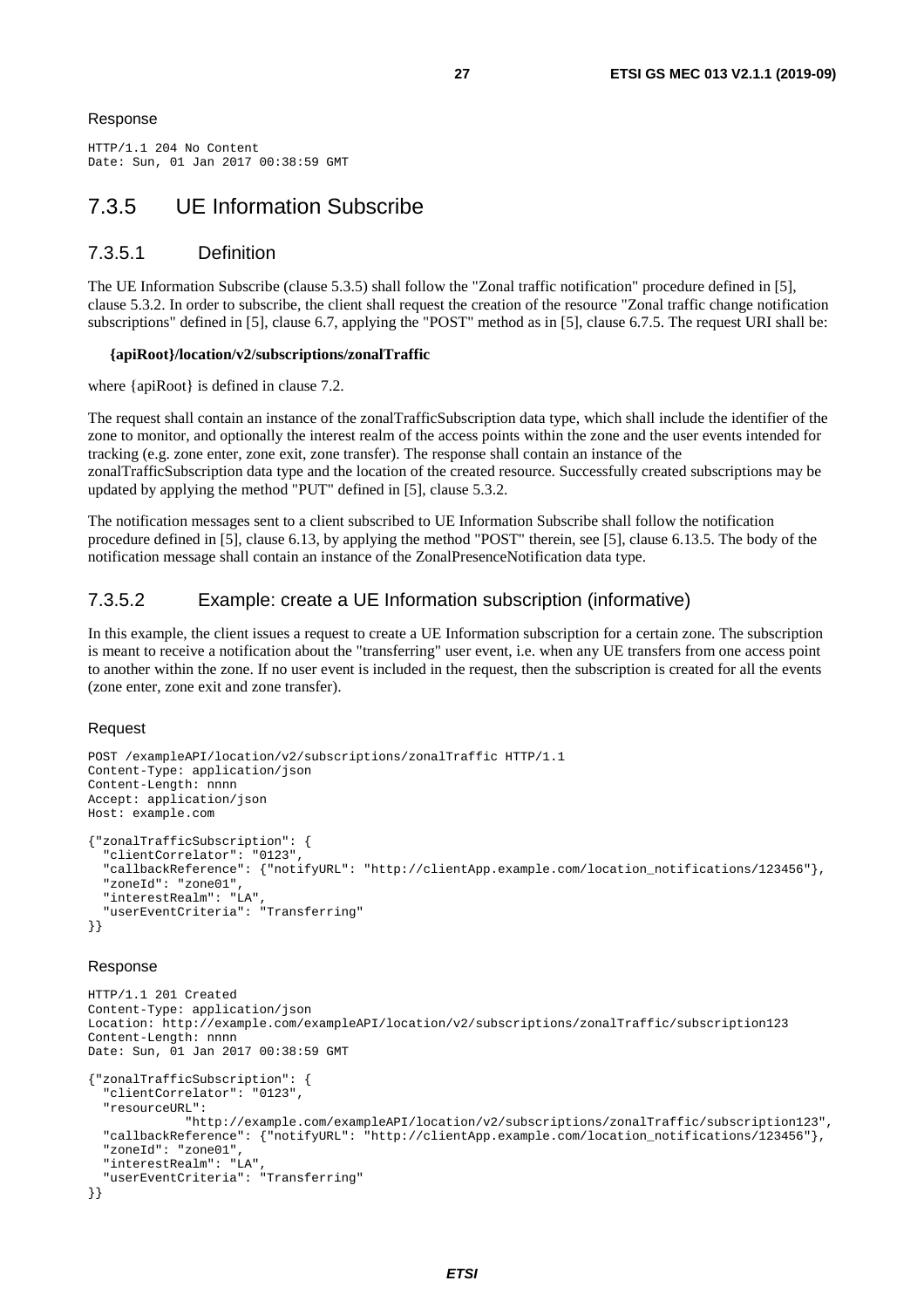### <span id="page-27-0"></span>7.3.5.3 Example: client notification about UE Information change (informative)

In this example, the client receives a notification of a location change of a UE, identified by its IP address, within the zone. The notification relates to the "transferring" user event, i.e. when the UE transfers from one access point to another within the zone.

#### **Request**

```
POST /location_notifications/123456 HTTP/1.1 
Content-Type: application/json 
Content-Length: nnnn 
Accept: application/json 
Host: clientApp.example.com 
{"zonalPresenceNotification": { 
   "clientCorrelator": "0123", 
   "zoneId": "zone01", 
   "address": "acr:10.0.0.2", 
   "interestRealm": "LA", 
   "userEventType" : "Transferring" 
   "currentAccessPointId" : "001010000000000000000000000000002", 
   "previousAccessPointId" : "001010000000000000000000000000001", 
   "timestamp": { 
              "seconds": 1483231138, 
              "nanoSeconds": 0}, 
   "link": { 
              "rel": "UserTrackingSubscription", 
              "href": 
               "http://example.com/exampleAPI/location/v2/subscriptions/userTracking/subscription123" 
}}}
```
#### Response

HTTP/1.1 204 No Content Date: Sun, 01 Jan 2017 00:38:59 GMT

## 7.3.6 Subscribe Cancellation

#### 7.3.6.1 Definition

The Subscribe Cancellation (clause 5.3.6) shall follow the cancellation methods defined in the "User tracking notification" procedure defined in [[5\]](#page-5-0), clause 5.3.3, in the "Zonal traffic notification" procedure defined in [[5\]](#page-5-0), clause 5.3.2, in the "Periodic location notification" procedure defined in [[6\]](#page-5-0), clause 5.3.4, in the "Distance location notification" procedure defined in [[6\]](#page-5-0), clause 5.3.6 and in "Area (circle) location notification" procedure defined in [[6\]](#page-5-0), clause 5.3.5, respectively to cancel the UE Location subscription, to cancel the UE Information subscription, to cancel the UE Tracking subscription, to cancel the UE Distance subscription and to cancel the UE area subscription.

It shall be realized by requesting the deletion of the corresponding subscription resource, represented by the subscription's identifier, and shall be returned by the server to the client as a {subscriptionId} variable upon the subscription creation. The request URI to delete a UE Location subscription shall be:

#### **{apiRoot}/location/v2/subscriptions/userTracking/{subscriptionId}**

and the client shall apply the method "DELETE" to the resource, as specified in [[5](#page-5-0)], clause 6.10.6. The request URI to delete a UE Information subscription shall be:

#### **{apiRoot}/location/v2/subscriptions/zonalTraffic/{subscriptionId}**

and the client shall apply the method "DELETE" to the resource, as specified in [[5](#page-5-0)], clause 6.8.6. In both the URIs above, {apiRoot} is defined in clause 7.2 and {subscriptionId} shall be the subscription's identifier. The request URI to delete a UE Tracking subscription shall be:

#### **{apiRoot}/location/v2/subscriptions/periodic/{subscriptionId}**

and the client shall apply the method "DELETE" to the resource, as specified in [[6](#page-5-0)], clause 6.4.6. The reque [\[6](#page-5-0)] st URI to delete a UE Distance subscription shall be:

#### **{apiRoot}/location/v2/subscriptions/distance/{subscriptionId}**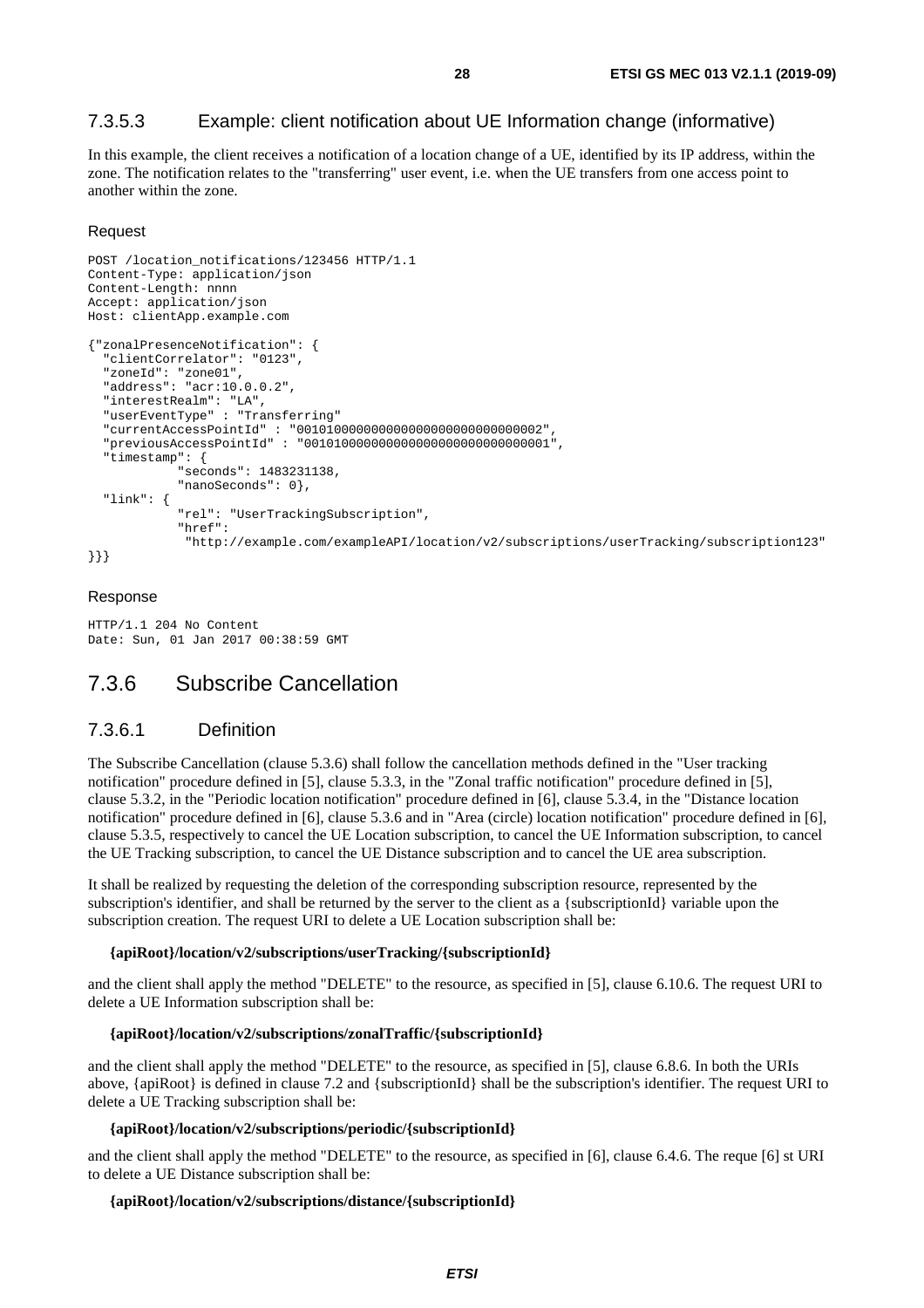<span id="page-28-0"></span>and the client shall apply the method "DELETE" to the resource, as specified in [[6](#page-5-0)], clause 6.8.6. The request URI to delete a UE Area subscription shall be:

#### **{apiRoot}/location/v2/subscriptions/area/circle/{subscriptionId}**

and the client shall apply the method "DELETE" to the resource, as specified in [[6](#page-5-0)], clause 6.6.6.

#### 7.3.6.2 Example: cancelling a UE Location subscription (informative)

In this example, the client issues a request to cancel a UE Location subscription.

#### Request

DELETE /exampleAPI/location/v2/subscriptions/userTracking/subscription123 HTTP/1.1 Accept: application/json Host: example.com

#### Response

HTTP/1.1 204 No Content Date: Sun, 01 Jan 2017 00:38:59 GMT

#### 7.3.6.3 Example: cancelling a UE Information subscription (informative)

In this example, the client issues a request to cancel a UE Information subscription.

#### Request

```
DELETE /exampleAPI/location/v2/subscriptions/zonalTraffic/subscription123 HTTP/1.1 
Accept: application/json 
Host: example.com
```
#### Response

HTTP/1.1 204 No Content Date: Sun, 01 Jan 2017 00:38:59 GMT

### 7.3.6.4 Example: cancelling a UE Tracking subscription (informative)

In this example, the client issues a request to cancel a UE Tracking subscription.

#### Request

```
DELETE /exampleAPI/location/v2/subscriptions/periodic/subscription123 HTTP/1.1 
Accept: application/json 
Host: example.com
```
#### Response

HTTP/1.1 204 No Content Date: Sun, 01 Jan 2017 00:38:59 GMT

#### 7.3.6.5 Example: cancelling a UE Distance subscription (informative)

In this example, the client issues a request to cancel a UE Distance subscription.

#### Request

```
DELETE /exampleAPI/location/v2/subscriptions/distance/subscription123 HTTP/1.1 
Accept: application/json 
Host: example.com
```
#### Response

```
HTTP/1.1 204 No Content 
Date: Sun, 01 Jan 2017 00:38:59 GMT
```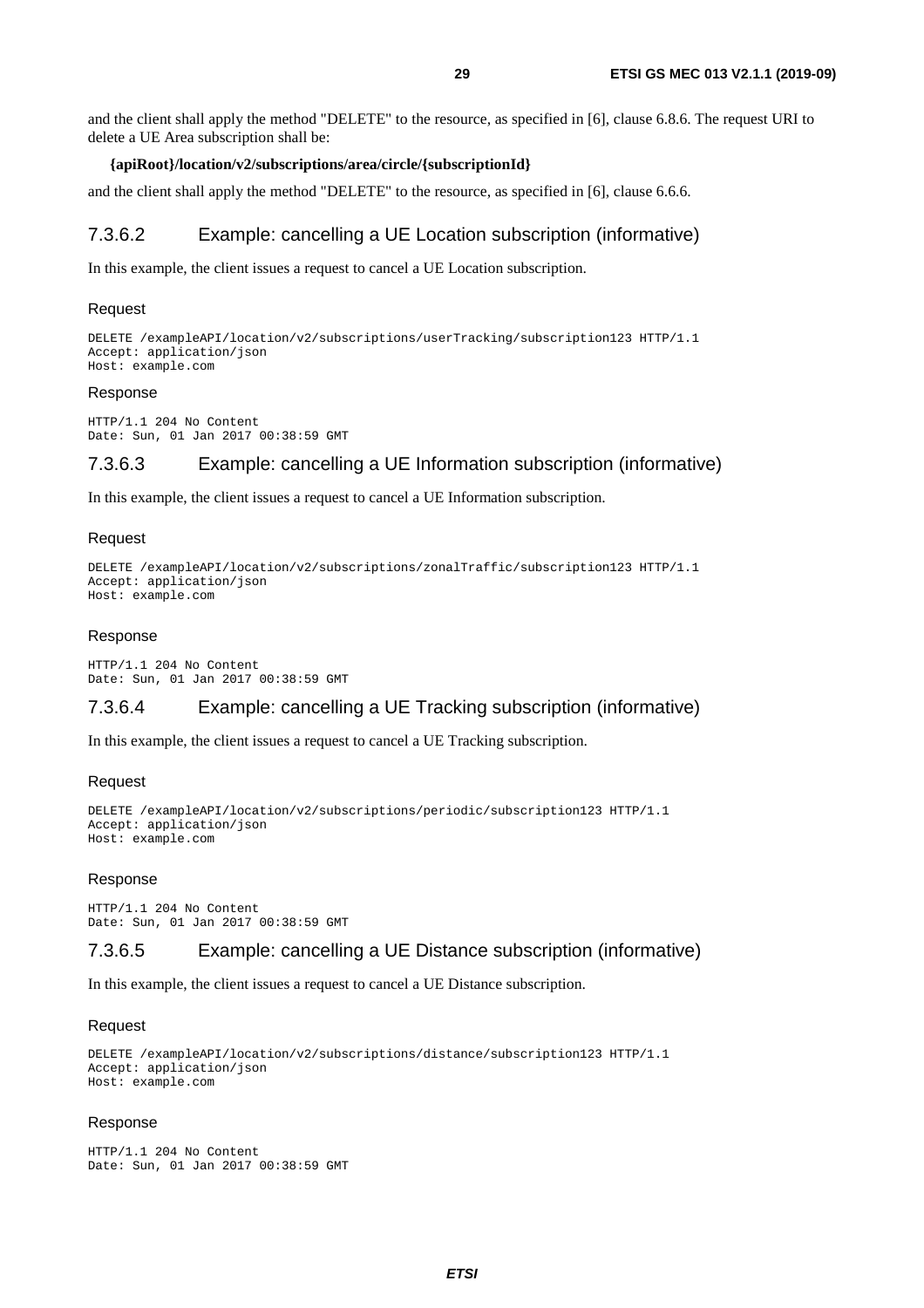### <span id="page-29-0"></span>7.3.6.6 Example: cancelling a UE Area subscription (informative)

In this example, the client issues a request to cancel a UE Area subscription.

#### Request

```
DELETE /exampleAPI/location/v2/subscriptions/area/circle/subscription123 HTTP/1.1 
Accept: application/json 
Host: example.com
```
#### Response

HTTP/1.1 204 No Content Date: Sun, 01 Jan 2017 00:38:59 GMT

## 7.3.7 Radio Node Location Lookup

### 7.3.7.1 Definition

The Radio Node Location Lookup (clause 5.3.7) shall be realized by requesting the resource "Access point list" defined in [\[5](#page-5-0)], clause 6.3 and applying the method "GET" defined in [[5](#page-5-0)], clause 6.3.3.

The request URI shall be:

#### **{apiRoot}/location/v2/zones/{zoneId}/accessPoints**

where {apiRoot} is defined in clause 7.2 and {zoneId} is the identifier of the zone which the access point is associated to (e.g. zone $01$ ).

The request may be further refined by filtering the request URI by using the "interestRealm" query parameter, as defined in [[5\]](#page-5-0), clause 6.3.3.

The response shall contain an instance of the AccessPointList data type, which in turn shall include all the AccessPointInfo instances for all the access points associated to the zone specified in the request.

### 7.3.7.2 Example: Retrieve a list of radio nodes associated to a zone (informative)

In this example, the client issues a request to retrieve a list of all the access points associated to the zone specified in the request.

#### Request

```
GET /exampleAPI/location/v2/zones/zone01/accessPoints HTTP/1.1 
Host: example.com 
Accept: application/json
```
#### Response

```
HTTP/1.1 200 OK 
Date: Sun, 01 Jan 2017 00:38:59 GMT 
Content-Type: application/json 
Content-Length: nnnn 
{"accessPointList": { 
   "zoneId": "zone01", 
   "accessPoint": [ 
     { 
       "accessPointId": "001010000000000000000000000000001", 
       "locationInfo": { 
          "latitude": "80.123", 
          "longitude": "70.123", 
          "altitude": "10.0", 
          "accuracy": "0" 
       }, 
       "connectionType": "Macro", 
       "operationStatus": "Serviceable", 
       "numberOfUsers": "15", 
       "interestRealm": "LA",
```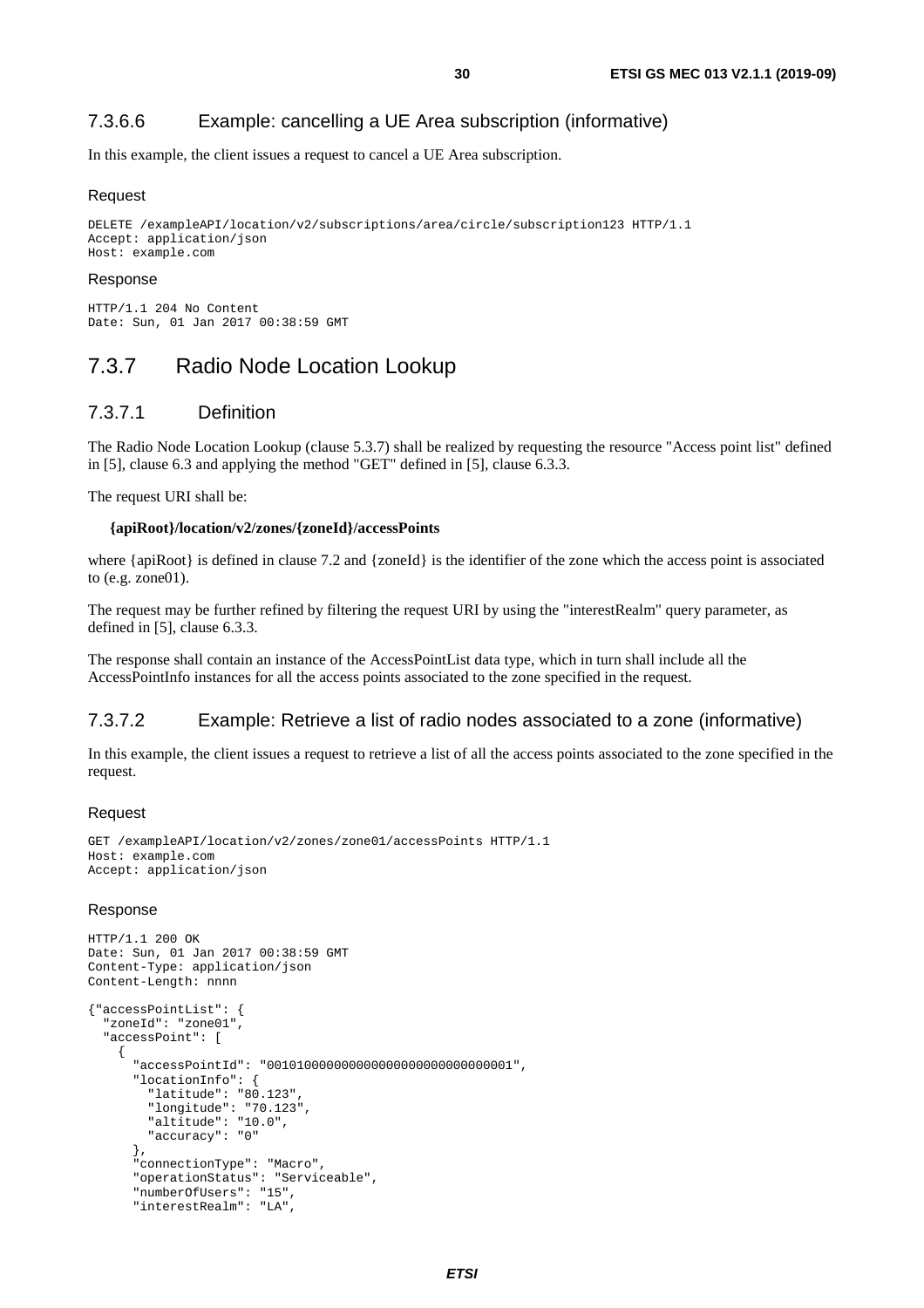```
 "resourceURL": "http://example.com/exampleAPI/location/v2/zones/zone01/accessPoints/ap001" 
     }, 
     { 
       "accessPointId": "001010000000000000000000000000002", 
       "locationInfo": { 
         "latitude": "82.123", 
         "longitude": "72.123", 
         "altitude": "12.0", 
         "accuracy": "0" 
\},
       "connectionType": "Femto", 
       "operationStatus": "Unserviceable", 
       "numberOfUsers": "5", 
       "interestRealm": "NY", 
       "resourceURL": "http://example.com/exampleAPI/location/v2/zones/zone01/accessPoints/ap002" 
     }, 
 { 
       "accessPointId": "001010000000000000000000000000003", 
       "locationInfo": { 
         "latitude": "83.123", 
         "longitude": "73.123", 
         "altitude": "13.0", 
         "accuracy": "0" 
       }, 
       "connectionType": "Femto", 
       "operationStatus": "Serviceable", 
       "numberOfUsers": "25", 
       "interestRealm": "DC", 
       "resourceURL": "http://example.com/exampleAPI/location/v2/zones/zone01/accessPoints/ap003" 
     } 
   ], 
   "resourceURL": "http://example.com/exampleAPI/location/v2/zones/zone01/accessPoints"
```
## 7.3.8 UE Tracking Subscribe

### 7.3.8.1 Definition

}}

The UE Tracking Subscribe (clause 5.3.8) shall follow the "Periodic location notification" procedure defined in [\[6](#page-5-0)], clause 5.3.4. In order to subscribe, the client shall request the creation of the resource "Periodic location notification subscriptions" defined in [[6\]](#page-5-0), clause 6.3, applying the "POST" method as in [\[6\]](#page-5-0), clause 6.3.5. The request URI shall be:

#### **{apiRoot}/location/v2/subscriptions/periodic**

where {apiRoot} is defined in clause 7.2.

The request shall contain an instance of the PeriodicNotificationSubscription data type, which includes the address of the user to monitor, the requested accuracy, the frequency of the notifications, and, optionally, the duration of the subscription. The response shall contain an instance of the PeriodicNotificationSubscription data type and the location of the created resource. Successfully created subscriptions may be updated by applying the method "PUT" defined in [[6\]](#page-5-0), clause 5.3.4.

The notification messages sent to a client subscribed to UE Tracking Subscribe shall follow the notification procedure defined in [[6\]](#page-5-0), clause 6.9, by applying the method "POST" therein, see [\[6](#page-5-0)], clause 6.9.5. The body of the notification message shall contain an instance of the SubscriptionNotification data type.

### 7.3.8.2 Example: create a UE Tracking subscription (informative)

In this example, the client issues a request to create a UE Tracking subscription for a certain UE. The client expects to receive periodic notifications about the location of the specified UE at the time interval specified in the request.

#### **Request**

```
POST /exampleAPI/location/v2/subscriptions/periodic HTTP/1.1 
Content-Type: application/json 
Content-Length: nnnn 
Accept: application/json 
Host: example.com
```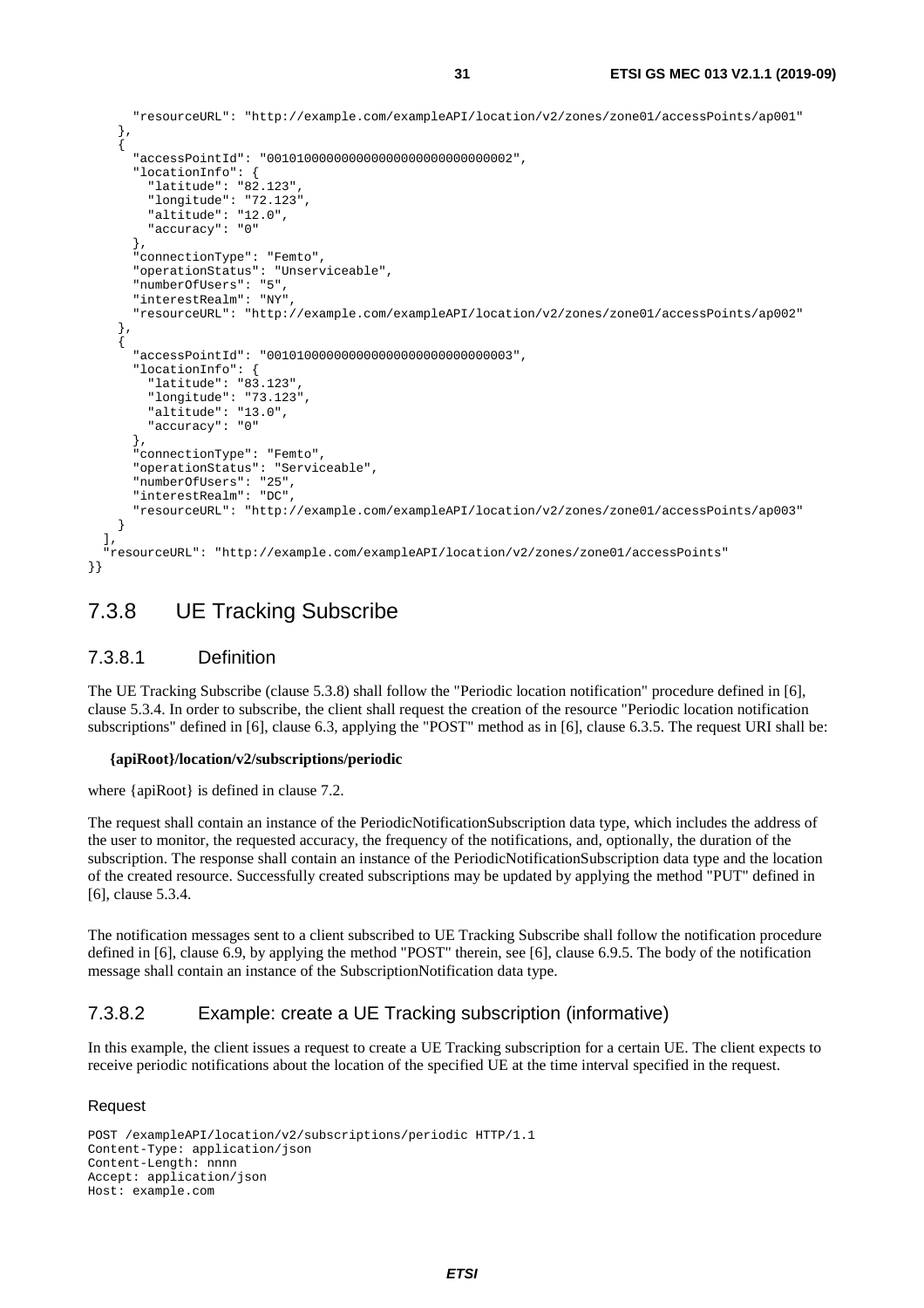```
{"periodicNotificationSubscription": { 
  -<br>"address": "acr:10.0.0.1",
   "callbackReference": { 
                 "callbackData": "0123",[6] 
                 "notifyURL": "http://clientApp.example.com/location_notifications/123456" 
   }, 
   "clientCorrelator": "0123", 
   "frequency": "10", 
   "requestedAccuracy": "10" 
}}
```
#### Response

```
HTTP/1.1 201 Created 
Content-Type: application/json 
Location: http://example.com/exampleAPI/location/v2/subscriptions/periodic/subscription123 
Content-Length: nnnn 
Date: Sun, 01 Jan 2017 00:38:59 GMT 
{"periodicNotificationSubscription": { 
   "address": "acr:10.0.0.1", 
   "callbackReference": { 
                 "callbackData": "0123", 
                 "notifyURL": "http://clientApp.example.com/location_notifications/123456" 
   }, 
   "clientCorrelator": "0123", 
   "frequency": "10", 
   "requestedAccuracy": "10", 
   "resourceURL": "http://example.com/exampleAPI/location/v2/subscriptions/periodic/subscription123" 
}}
```
### 7.3.8.3 Example: client notification about UE Tracking change (informative)

In this example, the client receives a notification of the location of the requested UE, identified by its IP address.

#### Request

```
POST /location_notifications/123456 HTTP/1.1 
Content-Type: application/json 
Content-Length: nnnn 
Accept: application/json 
Host: clientApp.example.com 
{"subscriptionNotification": { 
   "isFinalNotification": "false", 
   "link": { 
         "href": "http://example.com/exampleAPI/location/v1/subscriptions/periodic/sub123", 
         "rel": "PerodicNotificationSubscription" 
   }, 
  .<br>"terminalLocation": {
         "address": "acr:10.0.0.1", 
         "currentLocation": { 
 "accuracy": "100", 
 "altitude": "1001.0", 
              "latitude": "-80.86302", 
              "longitude": "41.277306", 
              "timestamp": { 
                  "seconds": 1483231138, 
                  "nanoSeconds": 0 
     }}, 
         "locationRetrievalStatus": "Retrieved" 
   } 
}} 
Response
```
#### HTTP/1.1 204 No Content Date: Sun, 01 Jan 2017 00:38:59 GMT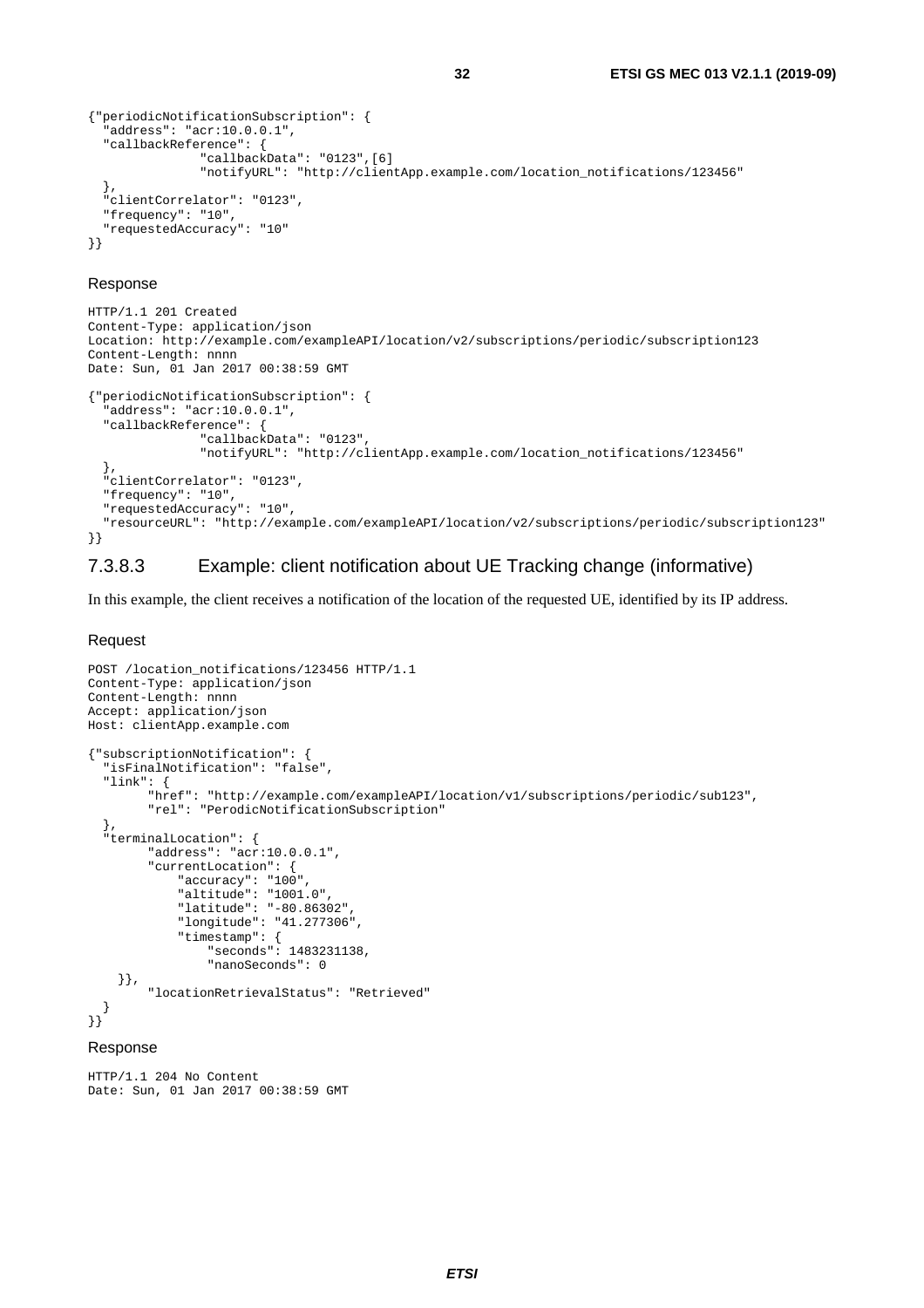## <span id="page-32-0"></span>7.3.9 UE Distance Lookup

### 7.3.9.1 Definition

The UE Distance Lookup (clause 5.3.9) relating to a single UE shall be realized by requesting the resource "Terminal distance" defined in [[6\]](#page-5-0), clause 6.2, and applying the "GET" method defined in [[6\]](#page-5-0), clause 6.2.3 as well as the query parameters therein.

The request URI shall be:

#### **{apiRoot}/location/v2/queries/distance**

where {apiRoot} is defined in clause 7.2

The response shall contain an instance of the TerminalDistance data type, associated to the user that matches with the address, i.e. the identifier of the user (e.g. tel:+19585550199, acr:alias1234, acr:10.0.0.1), provided as a query parameter.

### 7.3.9.2 Example: Distance between a terminal and a location (informative)

In this example, the client issues a request to fetch the distance of a certain user, identified by its IP address, to a location.

#### Request

```
GET /exampleAPI/location/v2/queries/
     ?address=acr%3A10.0.0.1&latitude=43.6169128&longitude=7.0528493 HTTP/1.1 
Host: example.com 
Accept: application/json
```
#### Response

```
HTTP/1.1 200 OK 
Date: Sun, 01 Jan 2017 00:38:59 GMT 
Content-Type: application/json 
Content-Length: nnnn 
{" terminalDistance": { 
     "distance": "123", 
}}
```
### 7.3.9.3 Example: Distance between two terminals (informative)

In this example, the client issues a request to fetch the distance between two users.

#### Request

```
GET /exampleAPI/location/v2/queries/distance?address=acr%3A10.0.0.1&address=acr%3A10.0.0.2 HTTP/1.1 
Host: example.com 
Accept: application/json
```
#### Response

```
HTTP/1.1 200 OK 
Date: Sun, 01 Jan 2017 00:38:59 GMT 
Content-Type: application/json 
Content-Length: nnnn 
{" terminalDistance": { 
     "distance": "123", 
}}
```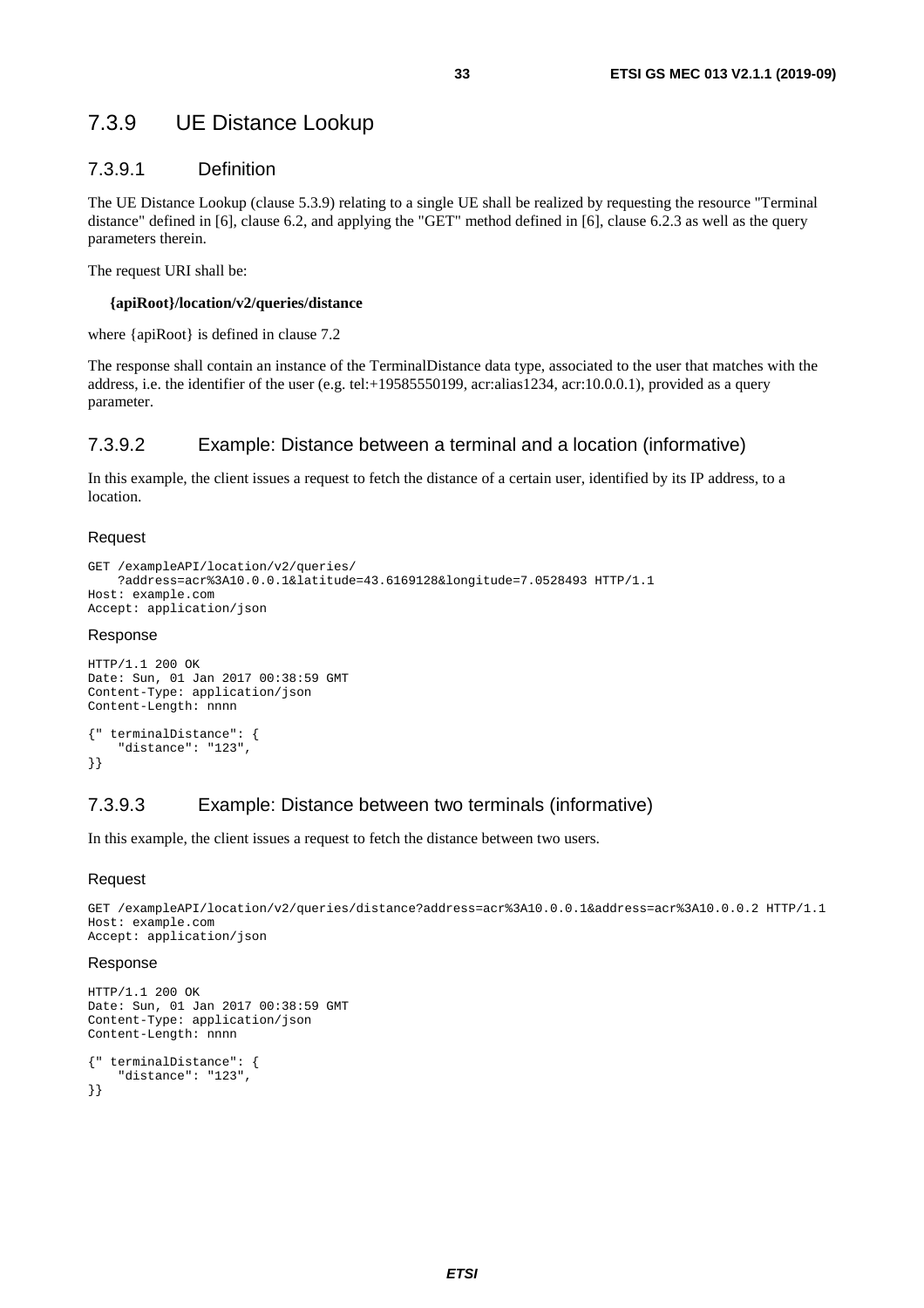## <span id="page-33-0"></span>7.3.10 UE Distance Subscribe

### 7.3.10.1 Definition

The UE Distance Subscribe (clause 5.3.10) shall follow the "Distance location notification" procedure defined in [[6\]](#page-5-0), clause 5.3.6. In order to subscribe, the client shall request the creation of the resource "Distance notification subscriptions" defined in [[6\]](#page-5-0), clause 6.7, applying the method "POST" as in [\[6\]](#page-5-0), clause 6.7.5. The request URI shall be:

#### **{apiRoot}/location/v2/subscriptions/distance**

where {apiRoot} is defined in clause 7.2.

The request shall contain an instance of the DistanceNotificationSubscription data type, which includes the address of the user(s) to monitor. The response shall contain an instance of the DistanceNotificationSubscription data type and the location of the created resource. Successfully created subscriptions may be updated by applying the method "PUT" defined in [[6\]](#page-5-0), clause 5.3.6.

The notification messages sent to a client subscribed to UE Distance Subscribe shall follow the notification procedure defined in [[6\]](#page-5-0), clause 6.9, by applying the method "POST" therein, see [\[6](#page-5-0)], clause 6.9.5. The body of the notification message shall contain an instance of the SubscriptionNotification data type.

#### 7.3.10.2 Example: create a UE Distance subscription (informative)

In this example, the client issues a request to create a UE Distance subscription for a certain user identified by its IP address. The client expects to receive a notification when (all) the requested UE(s) is (are) within the specified distance.

#### Request

```
POST /exampleAPI/location/v2/subscriptions/distance HTTP/1.1 
Content-Type: application/json 
Content-Length: nnnn 
Accept: application/json 
Host: example.com 
{"distanceNotificationSubscription": { 
   "callbackReference": { 
     "callbackData": "1234", 
     "notifyURL": "http://application.example.com/notifications/distance_notifications/123456" 
   }, 
   "checkImmediate": "true",[6] 
   "clientCorrelator": "0123", 
   "criteria": "AllWithinDistance", 
   "distance": "100", 
   "frequency": "10", 
   "monitoredAddress": [ 
     "acr:10.0.0.1", 
     "acr:10.0.0.2" 
   ], 
   "referenceAddress": "acr:10.0.0.3", 
   "trackingAccuracy": "10" 
}}
```
#### Response

```
HTTP/1.1 201 Created 
Content-Type: application/json 
Location: http://example.com/exampleAPI/location/v2/subscriptions/distance/subscription123 
Content-Length: nnnn 
Date: Sun, 01 Jan 2017 00:38:59 GMT 
{"distanceNotificationSubscription": { 
   "callbackReference": { 
     "callbackData": "1234", 
     "notifyURL": "http://application.example.com/notifications/distance_notifications/123456" 
   }, 
   "checkImmediate": "true", 
   "clientCorrelator": "0123", 
   "criteria": "AllWithinDistance", 
   "distance": "100", 
   "frequency": "10",
```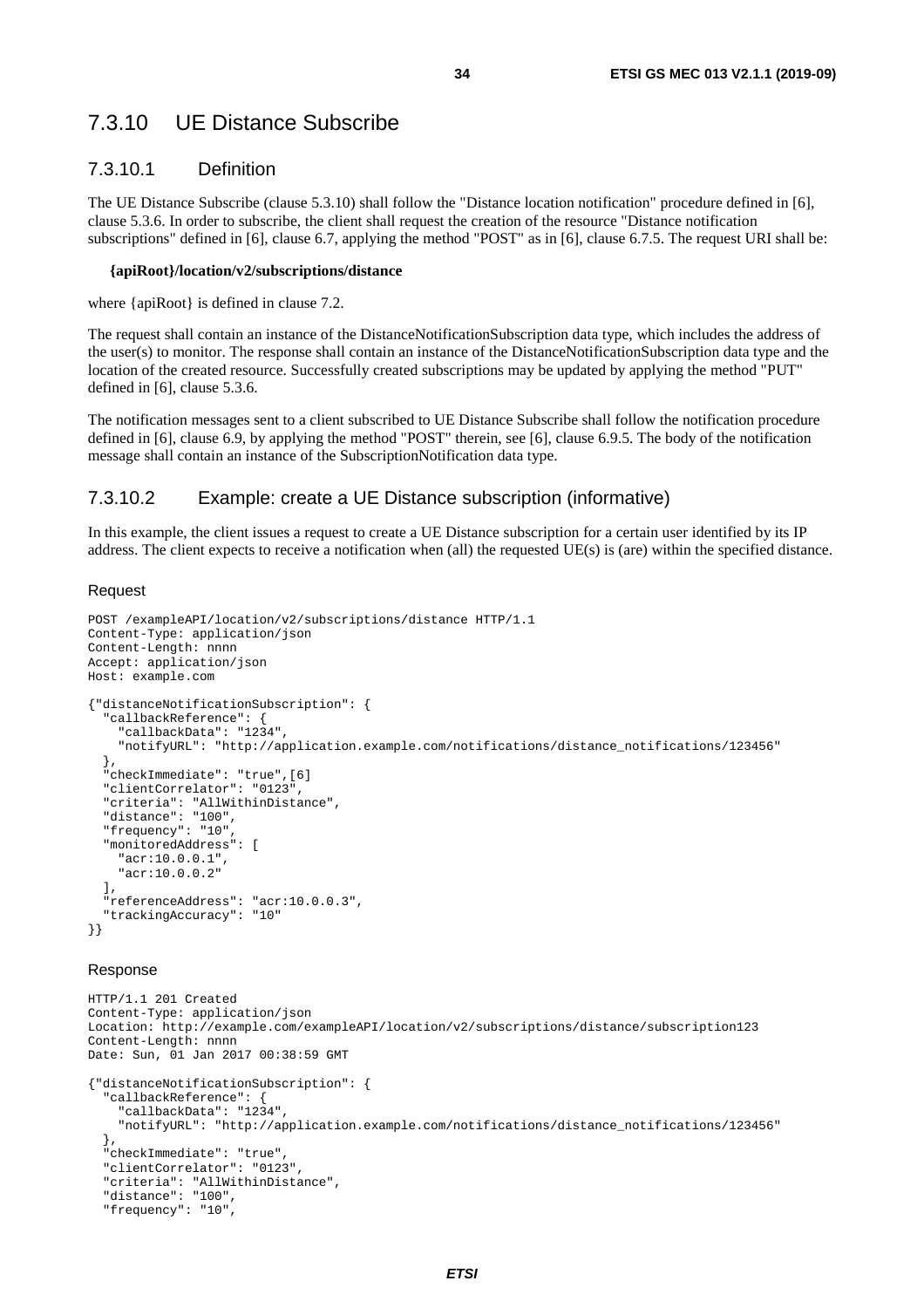```
 "monitoredAddress": [ 
     "acr:10.0.0.1", 
     "acr:10.0.0.2" 
   ], 
   "referenceAddress": "acr:10.0.0.3", 
   "trackingAccuracy": "10" 
   "resourceURL":"http://example.com/exampleAPI/location/v2/subscriptions/distance/subscription123" 
}}
```
#### 7.3.10.3 Example: client notification about UE Tracking change (informative)

In this example, the client receives a notification of the location of the requested UEs, identified by their IP addresses.

#### Request

```
POST /location_notifications/123456 HTTP/1.1 
Content-Type: application/json 
Content-Length: nnnn 
Accept: application/json 
Host: clientApp.example.com 
{"subscriptionNotification": { 
   "distanceCriteria": "AllWithinDistance", 
   "isFinalNotification": "false", 
   "link": { 
         "href": "http://example.com/exampleAPI/location/v1/subscriptions/periodic/subscription123", 
         "rel": "DistanceNotificationSubscription" 
   }, 
   "terminalLocation": [ 
\{ "address": "acr:10.0.0.1", 
         "currentLocation": { 
             "accuracy": "100", 
             "altitude": "1001.0", 
 "latitude": "-80.86302", 
 "longitude": "41.277306", 
             "timestamp": { 
                 "seconds": 1483231138, 
                 "nanoSeconds": 0 
 }}, 
 "locationRetrievalStatus": "Retrieved" 
         }, 
\{ "address": "acr:10.0.0.2", 
         "currentLocation": { 
             "accuracy": "100", 
             "altitude": "1001.0", 
             "latitude": "-80.86301", 
             "longitude": "41.277306", 
             "timestamp": { 
                 "seconds": 1483231138, 
                 "nanoSeconds": 0 
 }}, 
 "locationRetrievalStatus": "Retrieved" 
         }] 
}}
```
#### Response

```
HTTP/1.1 204 No Content 
Date: Sun, 01 Jan 2017 00:38:59 GMT
```
## 7.3.11 UE Area Subscribe

#### 7.3.11.1 Definition

The UE Area Subscribe (clause 5.3.11) shall follow the "Area (circle) location notification" procedure defined in [\[6](#page-5-0)], clause 5.3.5. In order to subscribe, the client shall request the creation of the resource "Area (circle) notification subscriptions" defined in [[6\]](#page-5-0), clause 6.5, applying the method "POST" as in [\[6\]](#page-5-0), clause 6.5.5. The request URI shall be:

#### **{apiRoot}/location/v2/subscriptions/area/circle**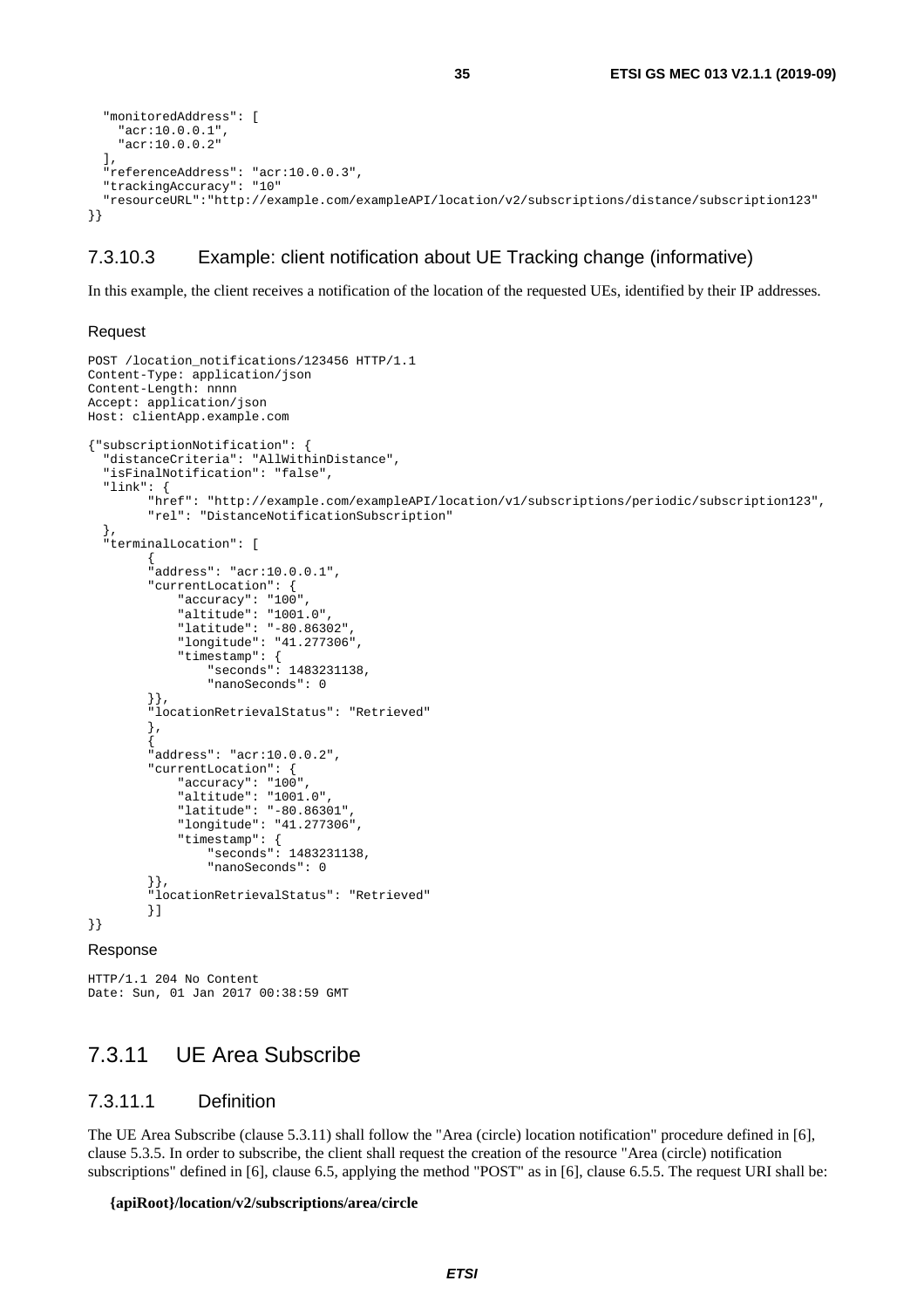<span id="page-35-0"></span>where {apiRoot} is defined in clause 7.2.

The request shall contain an instance of the CircleNotificationSubscription data type, which includes the address of the user(s) to monitor as well as the location (coordinates of the centre) and size (radius) of the circle. The response shall contain an instance of the CircleNotificationSubscription data type and the location of the created resource. Successfully created subscriptions may be updated by applying the method "PUT" defined in [[6\]](#page-5-0), clause 5.3.5.

The notification messages sent to a client subscribed to UE Area Subscribe shall follow the notification procedure defined in [[6\]](#page-5-0), clause 6.5, by applying the method "POST" therein, see [\[6](#page-5-0)], clause 6.5.5. The body of the notification message shall contain an instance of the SubscriptionNotification data type.

#### 7.3.11.2 Example: create a UE Area subscription (informative)

In this example, the client issues a request to create a UE Area subscription for a certain user identified by its IP address. The client expects to receive a notification when the requested UE enters the specified circle.

#### Request

```
POST /exampleAPI/location/v2/subscriptions/area/circle HTTP/1.1 
Content-Type: application/json 
Content-Length: nnnn 
Accept: application/json 
Host: example.com 
{"circleNotificationSubscription": { 
   "address": "acr:10.0.0.1", 
   "callbackReference": { 
     "callbackData": "1234", 
     "notifyURL": "http://application.example.com/notifications/distance_notifications/123456" 
   }, 
   "checkImmediate": "true",[6] 
   "clientCorrelator": "0123", 
   "enteringLeavingCriteria": "Entering", 
   "frequency": "10", 
   "latitude": "-80.86302", 
   "longitude": "41.277306", 
   "radius": "500", 
   "trackingAccuracy": "10" 
}}
```
#### Response

```
HTTP/1.1 201 Created 
Content-Type: application/json 
Location: http://example.com/exampleAPI/location/v2/subscriptions/distance/subscription123 
Content-Length: nnnn 
Date: Sun, 01 Jan 2017 00:38:59 GMT 
{"circleNotificationSubscription": { 
   "address": "acr:10.0.0.1", 
   "callbackReference": { 
     "callbackData": "1234", 
     "notifyURL": "http://application.example.com/notifications/distance_notifications/123456" 
   }, 
   "checkImmediate": "true", 
   "clientCorrelator": "0123", 
   "enteringLeavingCriteria": "Entering", 
   "frequency": "10", 
   "latitude": "-80.86302", 
   "longitude": "41.277306", 
   "radius": "500", 
   "trackingAccuracy": "10", 
   "resourceURL": 
                "http://example.com/exampleAPI/location/v2/subscriptions/area/circle/subscription123"
```
}}

#### 7.3.11.3 Example: client notification about UE Area change (informative)

In this example, the client receives a notification of the location of the requested UE, identified by its IP address.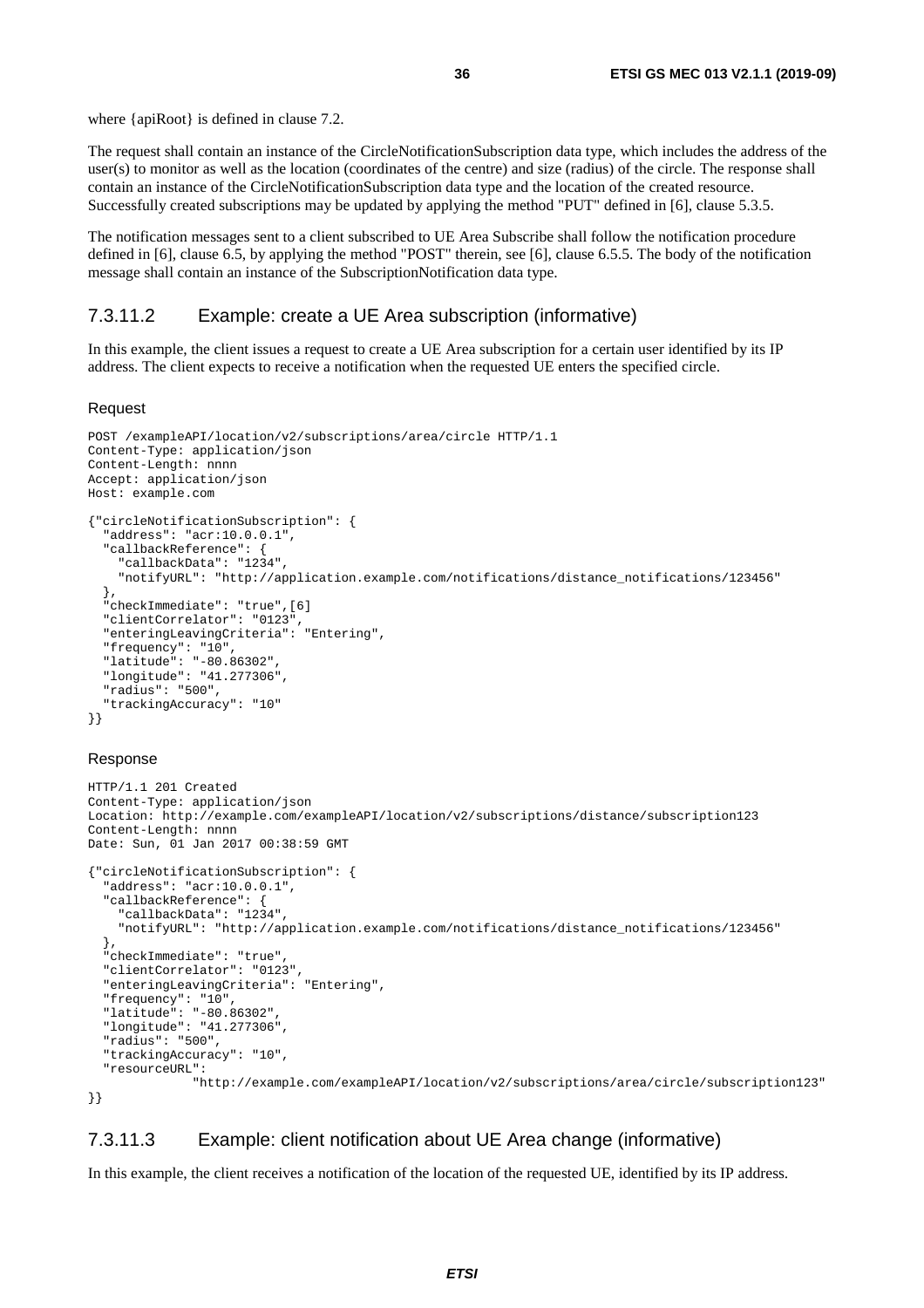#### Request

```
POST /location_notifications/123456 HTTP/1.1 
Content-Type: application/json 
Content-Length: nnnn 
Accept: application/json 
Host: clientApp.example.com 
{"subscriptionNotification": { 
 "enteringLeavingCriteria": "Entering" 
   "isFinalNotification": "false", 
   "link": { 
        "href": 
             "http://example.com/exampleAPI/location/v1/subscriptions/area/circle/subscription123", 
        "rel": "CircleNotificationSubscription" 
 }, 
 "terminalLocation":{ 
        "address": "acr:10.0.0.1", 
         "currentLocation": { 
 "accuracy": "100", 
 "altitude": "1001.0", 
 "latitude": "-80.86302", 
 "longitude": "41.277306", 
 "timestamp": { 
 "seconds": 1483231138, 
                "nanoSeconds": 0 
        }}, 
         "locationRetrievalStatus": "Retrieved" 
     } 
}}
```
#### Response

HTTP/1.1 204 No Content Date: Sun, 01 Jan 2017 00:38:59 GMT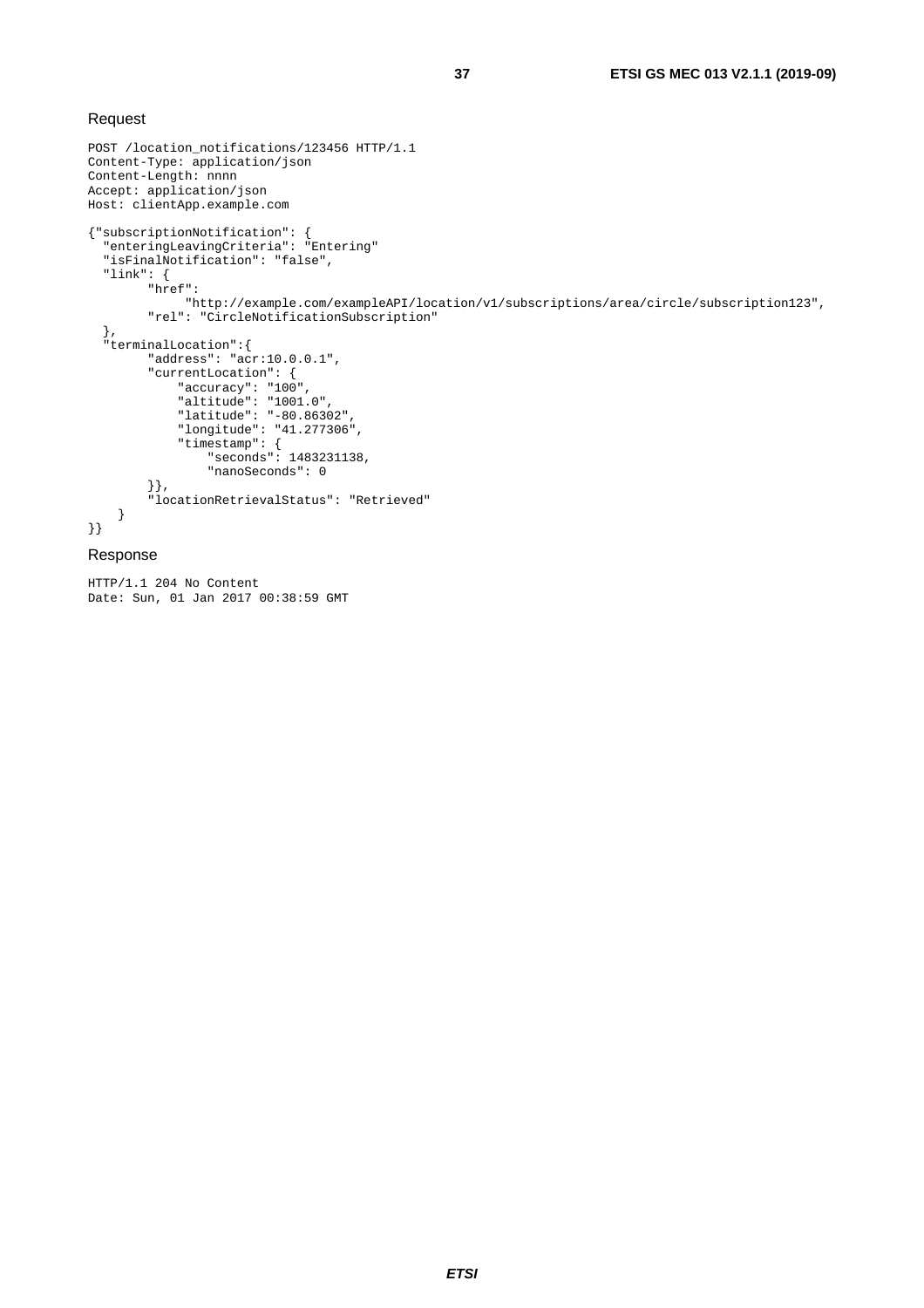## <span id="page-37-0"></span>Annex A (informative): Complementary material for API utilisation

To complement the definitions for each method and resource defined in the interface clauses of the present document, ETSI MEC ISG is providing for the Location API a supplementary description file compliant to the OpenAPI Specification [\[i.3](#page-6-0)].

In case of discrepancies between the supplementary description file and the related data structure definitions in the present document, the data structure definitions take precedence.

The supplementary description file, relating to the present document, is located at [https://forge.etsi.org/rep/gitweb.cgi/MEC.GS\\_013.git.](https://forge.etsi.org/rep/gitweb.cgi/MEC.GS_013.git)